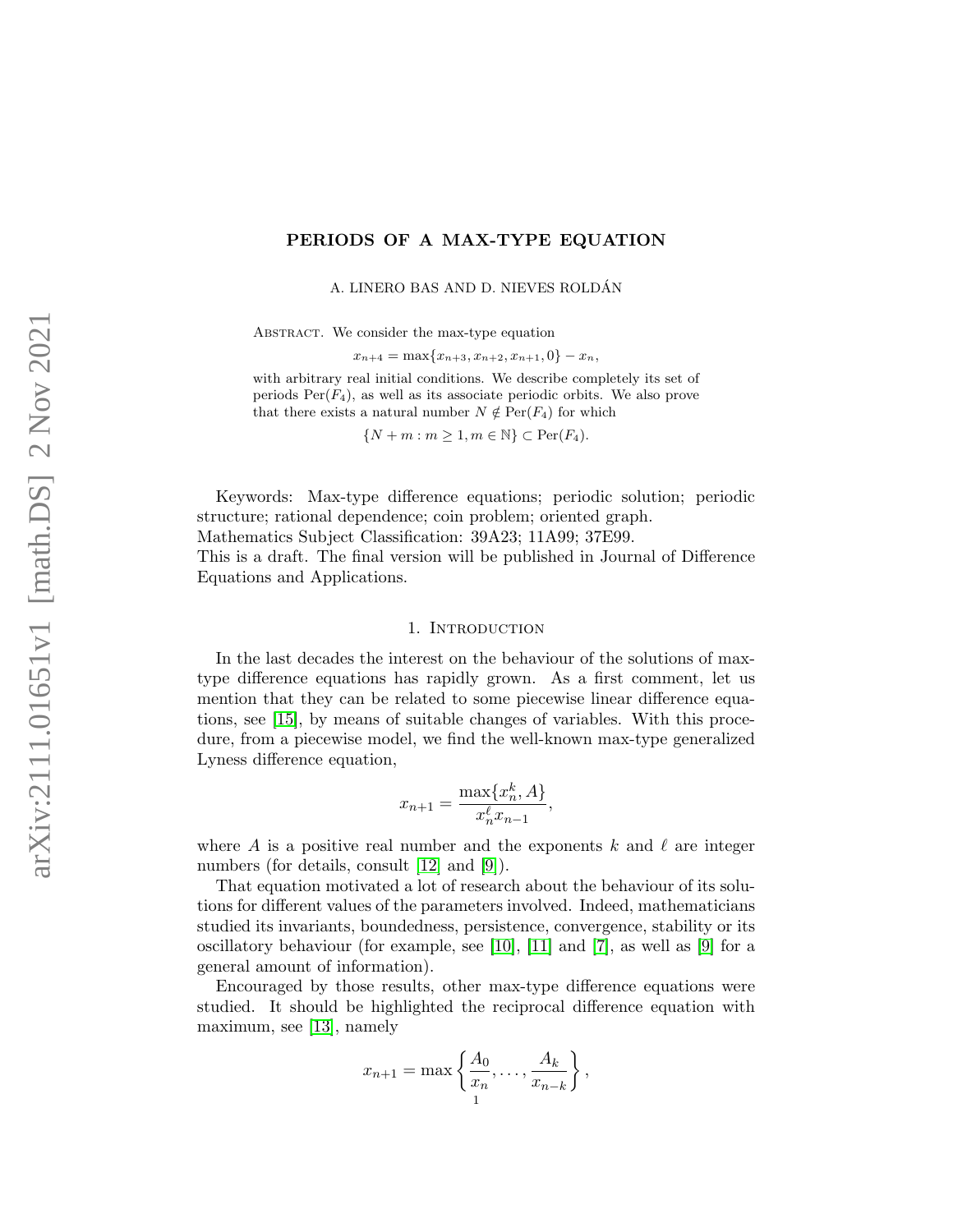where the coefficients  $A_j$ ,  $j = 0, \ldots, k$ , are positive real numbers, which stands out for the eventual periodicity of its solutions (for example, see [\[5\]](#page-38-7) and [\[4\]](#page-38-8)). Moreover, modifications of the reciprocal difference equation have been made by considering powers, periodic coefficient or changes of variables  $([19], [20])$  $([19], [20])$  $([19], [20])$  $([19], [20])$  $([19], [20])$ . Furthermore, the idea of max-type difference equations has been even generalized to rank-type difference equations, see [\[18\]](#page-38-11) and [\[3\]](#page-38-12).

This type of equations have applications in automatic control theory, for instance, when the law of regulation of certain systems depends on the maximum values of some regulated state parameters over certain time intervals. According to [\[1\]](#page-38-13), in [\[16\]](#page-38-14) we can find a model of a system for regulating the voltage of a generator of constant current with parallel simulation and the regulated quantity was the voltage at the source electric current. The equation describing the work of the regulator involves the maximum of the unknown function ant it has the form:

$$
T_0u'(t) + u(t) + q \cdot \max_{s \in [t-h,t]} u(s) = f(t),
$$

where  $T_0$  and q are constants characterizing the object,  $u(t)$  is the regulated voltage and  $f(t)$  is the perturbed effect. Notice that the discretization of the problem yields to a max-type difference equation.

The reader interested in this type of difference equations, as well as different characteristics of its dynamics, may consult the monograph [\[9\]](#page-38-2).

In this paper, we focus our attention on the possible periodic character of the solutions of

<span id="page-1-0"></span>
$$
(1.1) \t x_{n+k} = \max\{x_{n+k-1}, x_{n+k-2}, \dots, x_{n+1}, 0\} - x_n,
$$

where the initial conditions are real numbers.

First, let us mention that one of the first appearances of Equation [\(1.1\)](#page-1-0) occurred in [\[8\]](#page-38-15), where M. Golomb raised the problem of proving that if the initial conditions are monotonic, then the sequence  $(x_n)_n$  -generated by it-eration of [\(1.1\)](#page-1-0)- is periodic of period  $3k - 1$ . The solution was provided by David Callan among others. Notice that if  $k = 2$  or  $k = 3$ , then the corresponding equations are globally periodic, of periods 5 and 8, respectively, that is, all the solutions are periodic and the least common multiple of its periods are 5 and 8, respectively.

Next, some properties and generalities for Equation [\(1.1\)](#page-1-0) were established by Csörnyei and Laczkovich in  $[6]$ . For instance, they prove that every solution of Equation [\(1.1\)](#page-1-0) is bounded and that the equation is not globally periodic, that is, it is possible to find appropriate initial conditions for which the generated sequence is not periodic. Nevertheless, they mention that the set of periods is unbounded.

As a consequence, a natural question arises: to analyze the structure of the set of periods. As a first step, being already known the situation for the cases  $k = 2$  and  $k = 3$ , we restrict our attention to  $k = 4$ ,

<span id="page-1-1"></span>
$$
(1.2) \t\t x_{n+4} = \max\{x_{n+3}, x_{n+2}, x_{n+1}, 0\} - x_n.
$$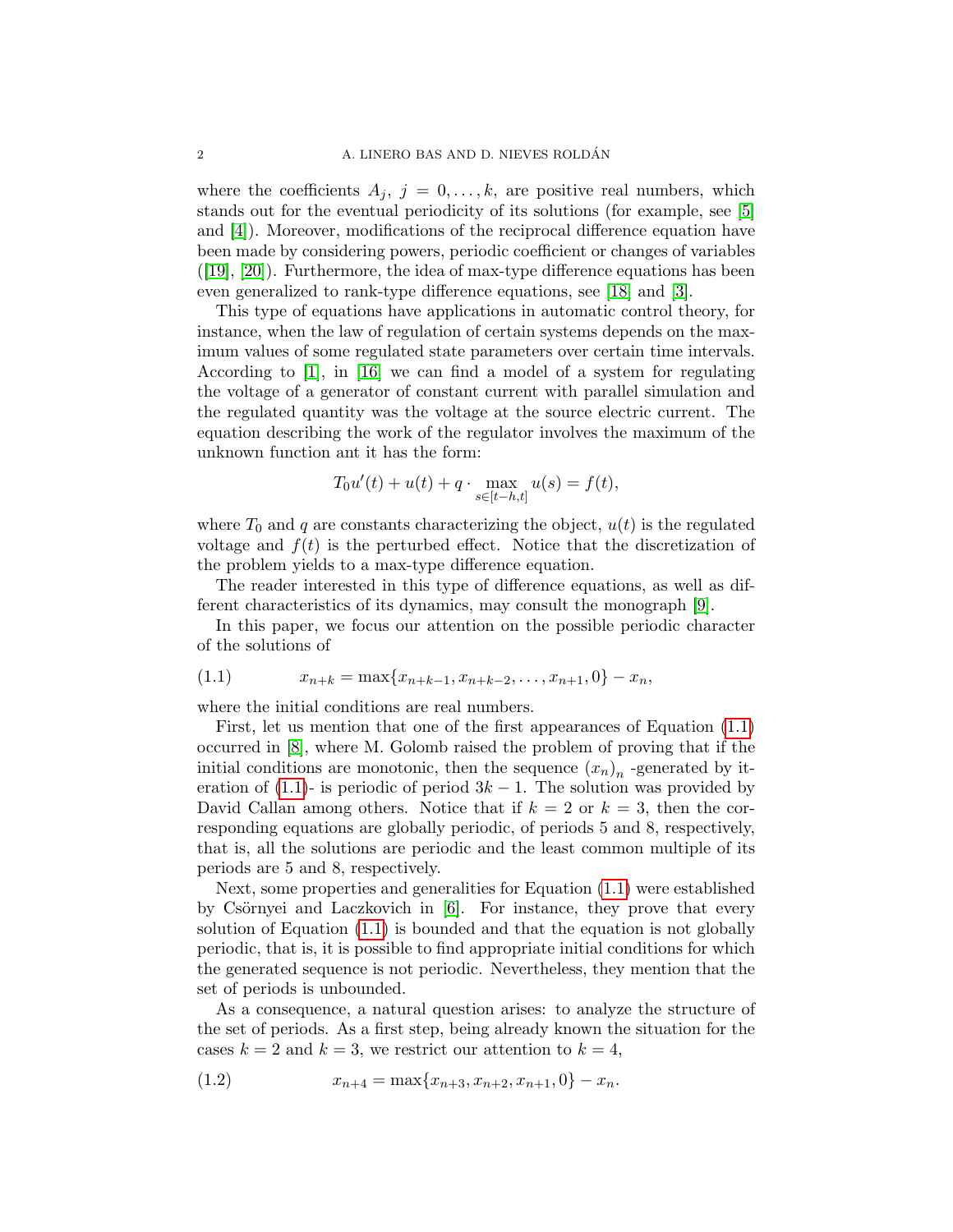The main goal of this paper is to provide a complete description of the set of periods of  $(1.2)$ . Let us mention that in  $[2]$  a few aspects on the periodicity of this recursion were established. The authors comment that for  $k \geq 4$ , the situation "becomes more complicated, and the sequence could be periodic with a variety of periods, or nonperiodic". Moreover, they remark that, in the region  $0 \le x_1 \le x_2 \le \ldots \le x_k$ , the sequence has a "universal period", that is,  $3k - 1$ . But, as far as we know, the question of determining the elements of the set of periods remained unsolved. In this work, we will prove that the set of periods of Equation [\(1.2\)](#page-1-1) is precisely

$$
\{1,8,11\} \bigcup \{10 \cdot a + 11 \cdot b \mid \gcd(a,b) = 1, a \ge 1, b \ge 2a + 1\}.
$$

Additionally, apart from the fact that the set of periods is unbounded, we will prove that 1674 is the biggest natural number not included in it.

The paper is organized as follows. In Section [2,](#page-2-0) we present the basic notions and give some preliminary results, both for the general Equation [\(1.1\)](#page-1-0) and for the particular [\(1.2\)](#page-1-1). Next, in Section [3,](#page-8-0) we will focus on Equation [\(1.2\)](#page-1-1), and show the different possible ways in order to obtain periodic sequences, where the strategy consists of translating the problem into a graph framework. Jointly with the description of the periodic orbits, we obtain the set of periods of  $(1.2)$ , as well as possible realizations of such periods. Then, a question arises, to determine whether there exists some natural number N such that n is automatically a period if  $n \geq N$ . This is outlined in Section [4,](#page-33-0) where such a number is found (the complete proof of the result can be consulted in [\[14\]](#page-38-18)). Finally, in the last section we present some comments and several open problems for the corresponding generalized Equation  $(1.1)$ .

## 2. Preliminaries

<span id="page-2-0"></span>In general, let  $x_{n+k} = f(x_{n+k-1}, \ldots, x_{n+1}, x_n)$  be an autonomous difference equation of order k, where  $f : \Omega \subseteq X^k \to X$  is defined on some subset  $\Omega$  of a finite Cartesian product of a set X. A solution  $(x_n)$  is called periodic if  $x_{n+m} = x_n$  for all  $n \ge 1$  and some  $m \in \mathbb{N} := \{1, 2, 3, \ldots\}$ . The smallest of such values m is called the period of the solution. If there exists  $n_0 \geq 1$ such that  $x_{n+m} = x_n$  for all  $n \geq n_0$  and  $m \in \mathbb{N}$ , we say that the sequence is eventually periodic.

For the particular case of Equation [\(1.1\)](#page-1-0), we use  $\text{Per}(F_k)$  to denote its set of periods,  $k \geq 2$ . Our main task in this paper deals with the search of this set of periods. As a precedent, it is a well-known fact (see [\[2\]](#page-38-17)) that  $Per(F_2) = \{1, 5\}$ , and  $Per(F_3) = \{1, 2, 8\}$ . For [\(1.2\)](#page-1-1) the situation changes, the solutions are not necessarily periodic as was shown in [\[6\]](#page-38-16). Even, in the same reference, the unbounded character of  $Per(F_4)$  was proved. However, nothing is said about a complete description of the set of periods.

Before concentrating in Equation  $(1.2)$ , we give some properties for the general case. After this, our task will be focused on the case  $k = 4$ .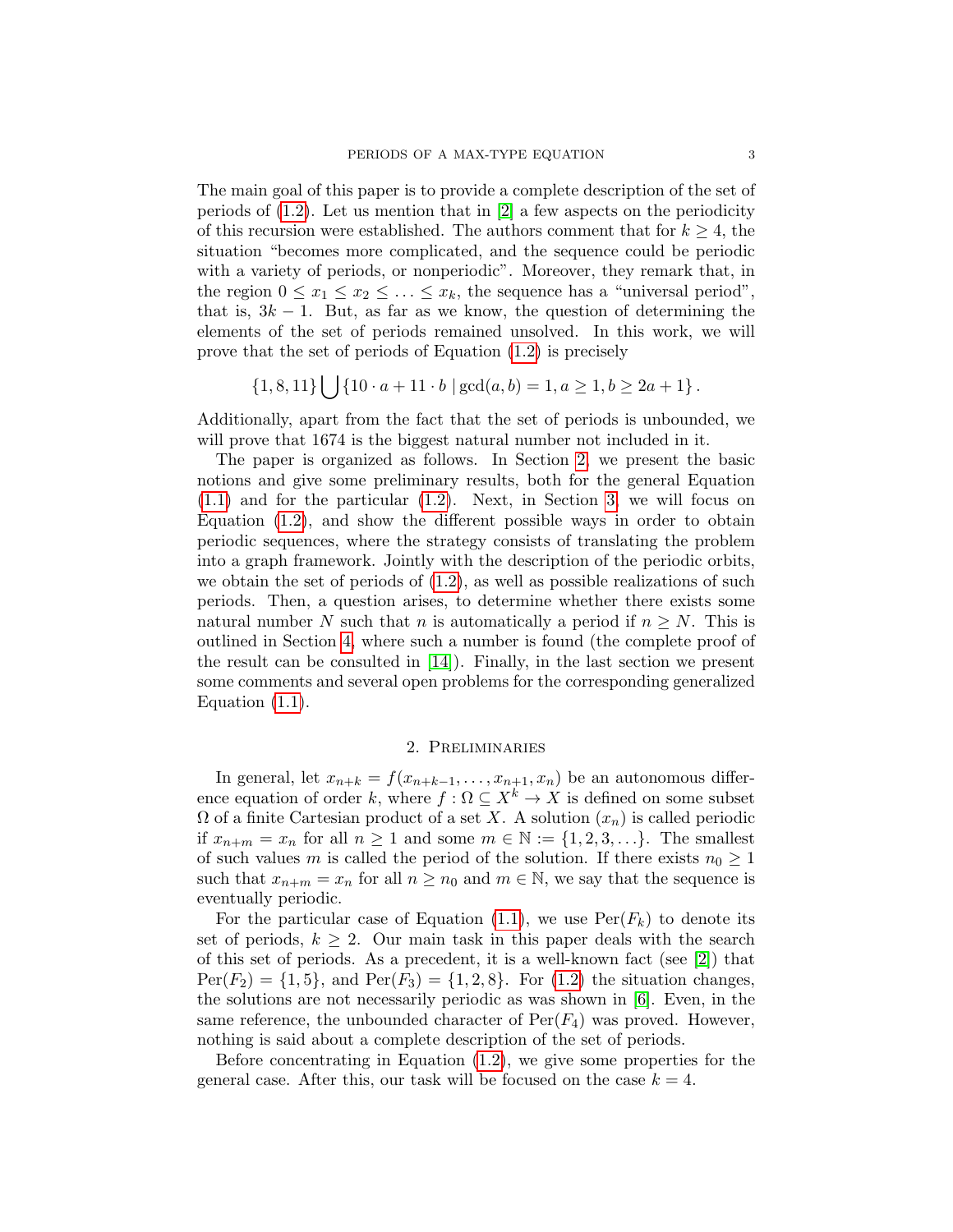2.1. Properties for the general case. The first observation which merits our attention is the fact that every eventually periodic sequence generated by Equation [\(1.1\)](#page-1-0) is, in fact, periodic. To this end, realize that

<span id="page-3-0"></span>(2.1)  $x_n = \max\{x_{n+k-1}, x_{n+k-2}, \ldots, x_{n+1}, 0\} - x_{n+k}$ 

can be viewed as the inverse difference equation linked to Equation [\(1.1\)](#page-1-0). Or, in other terms, notice that

 $F(x_1, x_2, \ldots, x_{k-1}, x_k) := (x_2, x_3, \ldots, x_k, \max\{x_2, x_3, \ldots, x_k, 0\} - x_1)$ 

is a bijective map from  $\mathbb{R}^k$  into itself, whose inverse is given by

 $F^{-1}(y_1, y_2, \ldots, y_{k-1}, y_k) = (\max\{y_1, y_2, \ldots, y_{k-1}, 0\} - y_k, y_2, y_3, \ldots, y_k).$ 

<span id="page-3-1"></span>Proposition 1. Every eventually periodic sequence of Equation [\(1.1\)](#page-1-0) is periodic.

The following result is immediate and tells us that there exists a (unique) fixed point for [\(1.1\)](#page-1-0).

<span id="page-3-3"></span>**Proposition 2.** The unique equilibrium point of [\(1.1\)](#page-1-0) is  $\overline{x} = 0$ . In particular,  $1 \in \text{Per}(F_k)$  for all  $k \geq 2$ .

In general, we can give a few results for the periods of  $(1.1)$ .

<span id="page-3-2"></span>Proposition 3. For Equation  $(1.1)$ , it holds:

- (a)  $2k \in \text{Per}(F_k)$  for all  $k \geq 4$ .
- (b) For  $k \geq 3$ ,  $2 \in \text{Per}(F_k)$  if and only if k is odd; a sequence  $(x_n)$  has period 2 if and only if for some  $a > 0$ , either  $x_{2j-1} = a$  and  $x_{2j} = 0$ *for all j* ≥ 1, or  $x_{2j-1} = 0$  and  $x_{2j} = a$  *for all j* ≥ 1.

*Proof.* (a) Consider  $(x_1, x_2, ..., x_k) = (0, x, 0, x, x, ..., x)$ , with  $x > 0$  as the initial conditions. Then, applying Equation  $(1.1)$  we obtain  $0, x, 0, x, x, \ldots, x$ ,  $x, 0, x, 0, 0, \ldots, 0, 0, x, 0, x, x, \ldots, x, \ldots$ , as can be easily checked. Being  $(x_n)$  a periodic sequence, denote by q its period (observe that  $q|2k$ ). Obviously,  $q \notin \{1, 2, k\}$  as  $x > 0$ . Even,  $q \neq k-1$ , because  $(k-1) \nmid 2k$  for  $k \geq 4$ . If  $q = 2k$ , we finish the proof. Otherwise, since  $q \leq k-2$  and  $(x_4, x_5, \ldots, x_k, x_{k+1}) = (x, x, \ldots, x, x)$  is a string of the periodic sequence with length  $k-2$ , we would deduce that, in fact,  $(x_n) = (x)_n$ , which would give  $x = 0$ , contrarily to our hypothesis. Therefore,  $q = 2k$ .

(b) If k is odd,  $k \geq 3$ , take initial conditions  $(x, 0, x, 0, \ldots, x, 0, x, 0, x)$ , with  $x > 0$ . Then it is straightforward to check that these initial conditions generate a periodic sequence  $(x_n)$  of order 2.

If  $k = 2m$  is even, then  $2 \notin \text{Per}(F_{2m})$ . For if  $(x_1, x_2, \ldots, x_{2m-1}, x_{2m}) =$  $(a, b, \ldots, a, b)$  are initial conditions providing the two-periodic sequence, with  $a \geq b$ , then  $a = x_1 = x_{2m+1} = \max\{a, b, 0\} - a = \max\{a, 0\} - a$ , so  $2a =$ max $\{a, 0\}$ , which implies  $a = 0$ ; similarly,  $b = x_2 = x_{2m+2} = \max\{a, b, 0\}$  $b = 0 - b = -b$ , hence  $b = 0$ . Therefore  $a = b = 0$  and we would obtain the equilibrium point  $\overline{x} = 0$ , a contradiction.

The proof of the characterization of two-periodic sequences is immediate and we omit it.  $\Box$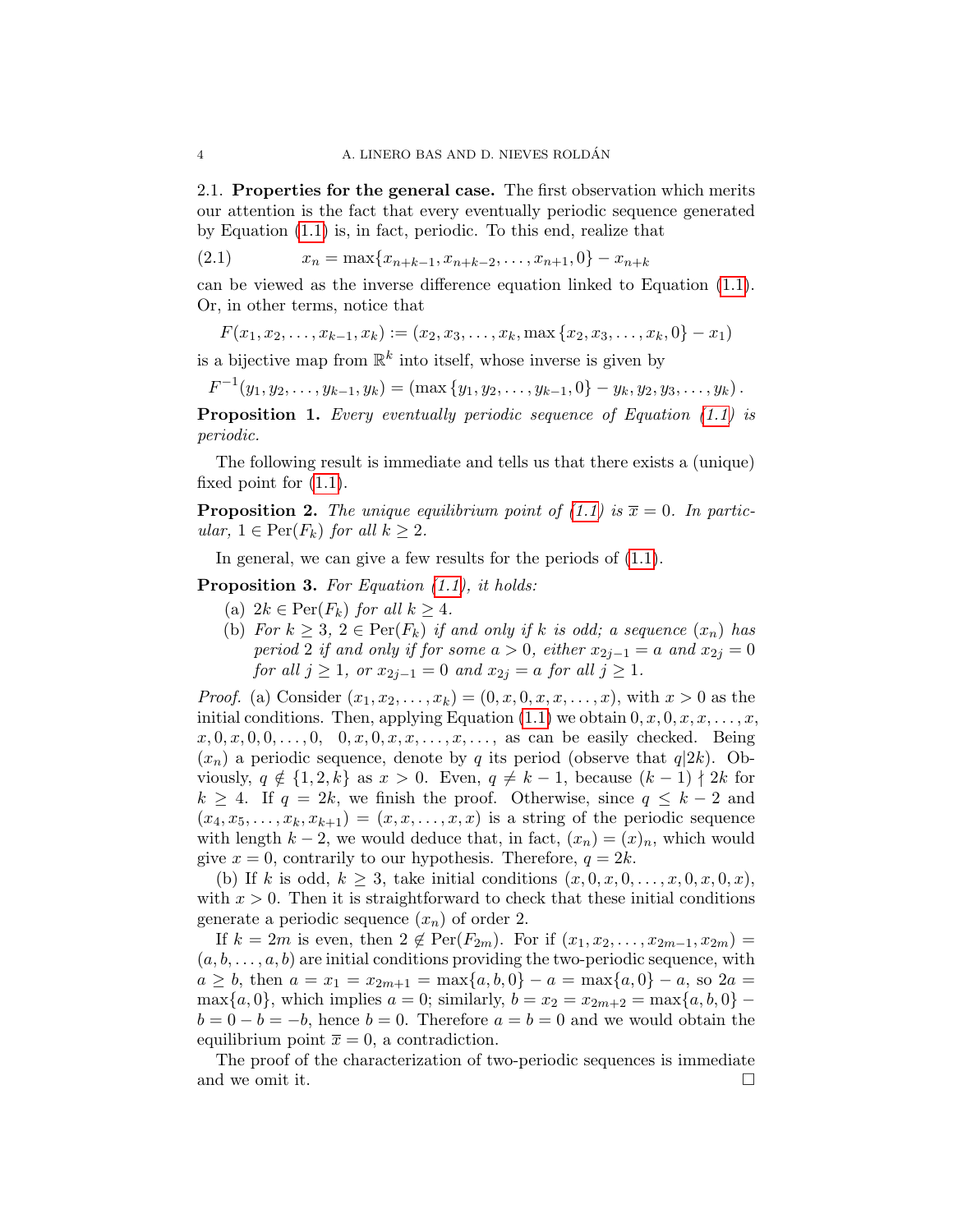<span id="page-4-0"></span>**Proposition 4.** Let  $(x_n)_n$  be a periodic solution of Equation [\(1.1\)](#page-1-0) of period p. Then  $m = \max\{x_j : j = 1, \ldots, p\} \geq 0$ . Additionally, if  $m = 0$ , then the solution is  $\overline{\mathbf{0}} = (0, 0, 0, 0, \ldots).$ 

Proof. Without loss of generality, reordering the periodic sequence if necessary, we can assume that  $x_1 = \max\{x_j : j = 1, \ldots, p\}$ . Suppose that  $x_1 < 0$ and derive a contradiction. Since  $x_1 = \max\{x_p, x_{p-1}, \ldots, x_{p-(k-2)}, 0\}$  –  $x_{p-(k-1)}$ , where the indexes are taken mod $(p)$  if  $p < k$ , and

$$
\max\left\{x_p, x_{p-1}, \dots, x_{p-(k-2)}, 0\right\} = 0,
$$

we deduce that  $x_1 + x_{p-(k-1)} = 0$ , which is not possible from the fact that all the sequence is negative. It is immediate to check that if  $m = 0$ , then necessarily  $(x_n) = \overline{0}$ .

From now on, for the periodic sequence  $(x_n)$  of period p, we will assume that  $x_1 = \max\{x_j : j = 1, \ldots, p\} \geq 0$ .

<span id="page-4-1"></span>**Proposition 5.** Let  $(x_n)_n$  be a periodic solution of Equation [\(1.1\)](#page-1-0) of period  $p, p \geq 2$ . Then

$$
x_j \ge 0
$$
, for  $j = 1, ..., k$ , and  $x_{p-j} \ge 0$ , for  $j = 0, ..., k-2$ .

Additionally,  $x_{k+1} \leq 0$  and  $x_{p-k+1} \leq 0$ . (All the indexes are taken mod(p).)

*Proof.* By periodicity of the sequence, for  $j = 2, \ldots, k$ , we find

$$
x_j = \max\{x_{j-1}, \dots, x_1, x_p, x_{p-1}, \dots, x_{p-(k-j-1)}, 0\} - x_{p-(k-j)} = x_1 - x_{p-(k-j)} \ge 0.
$$

For the second set of inequalities, we will apply again the periodicity of the sequence going backward by Equation [\(2.1\)](#page-3-0). For instance,

$$
x_p = \max\{x_1, x_2, \dots, x_{k-1}, 0\} - x_k = x_1 - x_k \ge 0,
$$
  
\n
$$
x_{p-k+2} = \max\{x_{p-k+3}, x_{p-k+4}, \dots, x_p, x_1, 0\} - x_2 = x_1 - x_2 \ge 0.
$$
  
\n
$$
\text{ly,}
$$
  
\n
$$
x_{k+1} = \max\{x_k, x_{k-1}, \dots, x_2, 0\} - x_1 \le 0,
$$
  
\n
$$
x_{p-k+1} = \max\{x_{p-k+2}, x_{p-k+3}, \dots, x_p, 0\} - x_1 \le 0.
$$

Finall

**Corollary 1.** Let 
$$
(x_n)
$$
 be a *p*-periodic sequence of (1.2). If there exists a  $j \in \{1, ..., p\}$  such that  $x_j = x_1$ , then  $x_{j+1}, x_{j+2}$  and  $x_{j+3}$  are non-negative and  $x_{j+4}$  is non-positive.

Notice that if we multiply the initial conditions of a periodic sequence by a positive constant  $\alpha$ , the sequence is still periodic with the same period. Indeed, the proof follows directly by taking out the factor  $\alpha$  in Equation (1.[1\)](#page-1-0) and will be omitted.

<span id="page-4-2"></span>**Proposition 6.** Let  $(x_n)$  be a periodic solution of Equation (1.[1\)](#page-1-0) generated by the initial conditions  $(x_1, \ldots, x_k)$ . Then the sequence  $(\alpha \cdot x_n)_n$  with  $\alpha > 0$ is periodic with the same period.

 $\Box$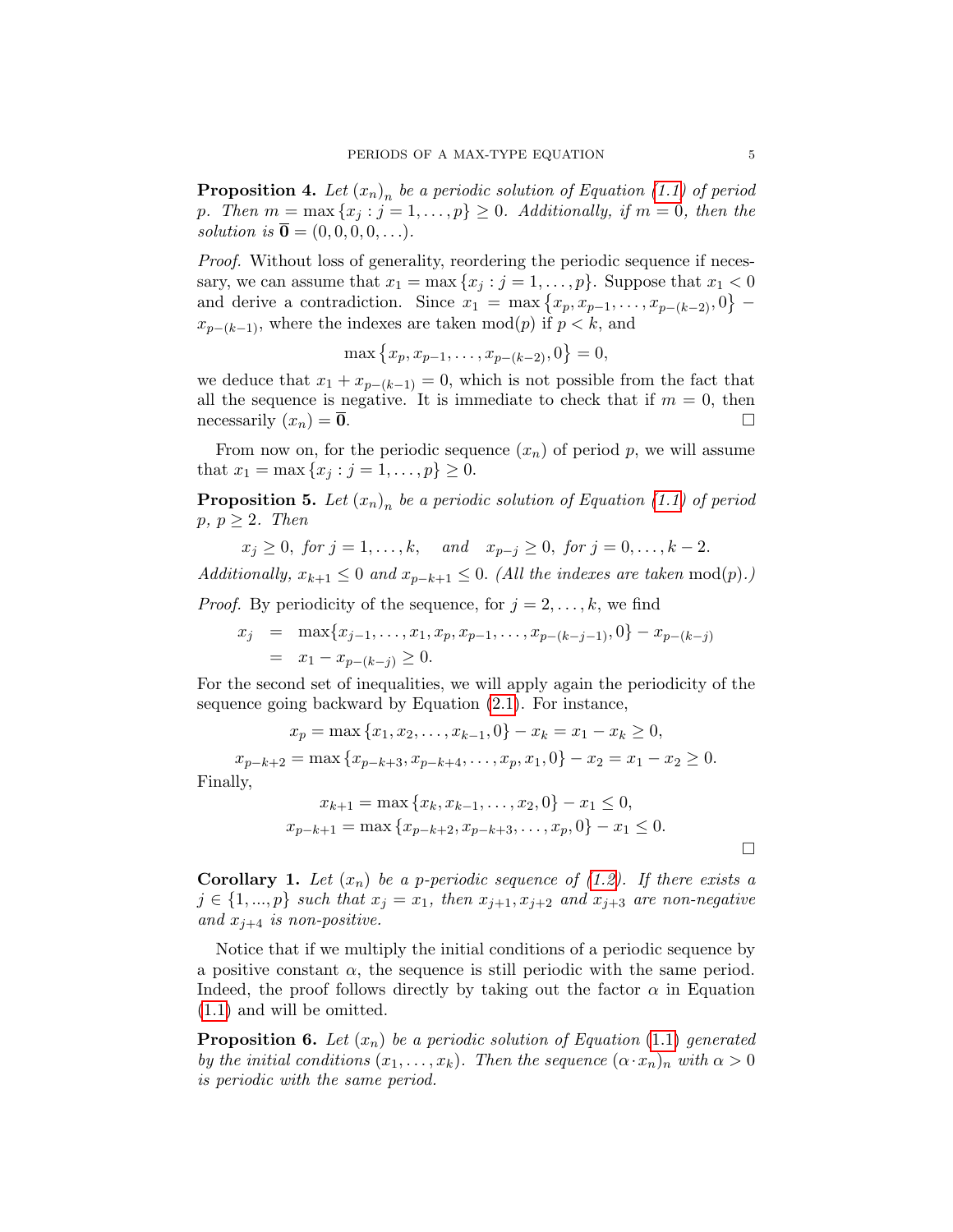Finally, it is relevant to mention that every solution of Equation [\(1.1\)](#page-1-0) is bounded. This result was proved in [\[6,](#page-38-16) Th. 12].

**Proposition 7.** Every solution  $(x_n)$  of Equation [\(1.1\)](#page-1-0) is bounded.

2.2. Properties for  $k = 4$ . From now on, we leave the general recursion [\(1.1\)](#page-1-0) and focus our attention on the corresponding difference equation of order  $k = 4$ , [\(1.2\)](#page-1-1):  $x_{n+4} = \max\{x_{n+3}, x_{n+2}, x_{n+1}, 0\} - x_n$ .

<span id="page-5-2"></span>**Proposition 8.** Let  $(x_n)$  be a solution of Equation [\(1.2\)](#page-1-1). If there exist four consecutive monotonic terms, then the solution is an 11-cycle.

Proof. Firstly, notice that if the four consecutive monotonic terms are the initial conditions, the result follows by [\[8\]](#page-38-15). Otherwise, we will have an eventually periodic sequence, but by Proposition [1,](#page-3-1) it will be periodic.  $\square$ 

In the case of 8-cycles, we present the following characterization.

<span id="page-5-3"></span>**Proposition 9.** Given Equation [\(1.2\)](#page-1-1) of order  $k = 4$ , a sequence  $(x_n)_n$  is periodic of period 8 if and only if

<span id="page-5-1"></span>
$$
(2.2) \t(x_n)_n = (\ldots, x, 0, x, \alpha, 0, x, 0, x - \alpha, x, 0, x, \alpha, 0, x, 0, x - \alpha, \ldots),
$$

with  $x > 0$  and  $\alpha \in [0, x]$ .

Proof. The sufficiency can be shown in a direct way as follows. Without loss of generality, suppose that  $(x_1, x_2, x_3, x_4) = (x, 0, x, \alpha)$ , with  $x > 0$ and  $\alpha \in [0, x]$ . It is immediate, by the computation of the following terms,  $x_j, j = 5, \ldots, 12$ , that the sequence has a period which is a divisor of 8.

Since  $x \neq 0$ , period 1 is excluded. Also, period 2 is excluded by Propo-sition [3,](#page-3-2) and if the period were 4, then  $x = x_1 = x_5 = 0$ , which is a new contradiction. Therefore, the sequence has exactly period 8.

Now, suppose that  $(x_n)$  is a periodic sequence of period 8. Notice that, by Proposition [4,](#page-4-0)  $x_1 = \max\{x_n : n \geq 1\} > 0$ . Also, by Proposition [5,](#page-4-1)  $x_1, x_2, x_3$ and  $x_4$ , as well as  $x_6, x_7$  and  $x_8$ , are non-negative terms, while  $x_5 \leq 0$ . Even more, we have

<span id="page-5-0"></span>
$$
(2.3) \t x_8 = x_1 - x_4; \t x_7 = x_1 - x_3; \t x_6 = x_1 - x_2.
$$

Since  $x_8 = \max\{x_7, x_6, x_5, 0\} - x_4 = x_1 - x_4$ , we deduce that  $x_1 =$  $\max\{x_7, x_6, x_5, 0\}$ , with  $x_5 \leq 0$ .

(i) If  $x_1 = x_6$ , from [\(2.3\)](#page-5-0) we deduce that  $x_2 = 0$ . Also,  $x_5 = x_1 - x_1 = 0$ , and our periodic sequence has the form  $(x, 0, \cdot, \cdot, 0, x, \cdot, \cdot)$ . On the other hand,  $0 = x_5 = \max\{x_4, x_3, x_2, 0\} - x_1 = \max\{x_4, x_3\} - x_1$ , that is,  $x_1 = \max\{x_4, x_3\}$ . If  $x_1 = x_3$ , then  $x_7 = 0$  according to [\(2.3\)](#page-5-0); in this case the choice of  $x_4$  is arbitrary, with  $0 \le x_4 \le x_1$ , and  $x_8 = x_1 - x_4$ ; if we put  $\alpha = x_4 \in [0, x_1]$ , we obtain the sequence

$$
(x_1, 0, x_1, \alpha, 0, x_1, 0, x_1 - \alpha, \ldots),
$$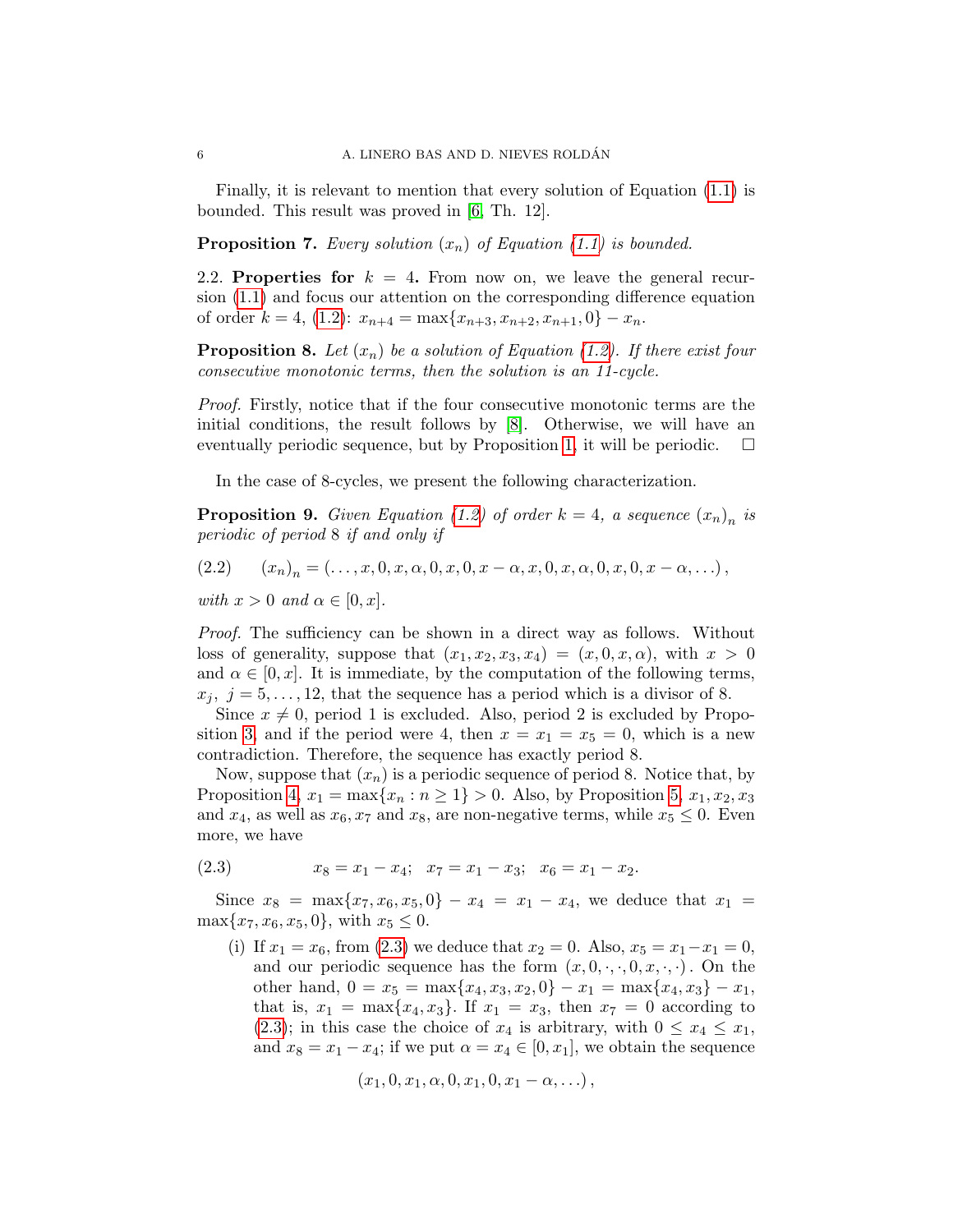and it is easily seen that we generate a periodic sequence of period 8. If, otherwise,  $x_1 = x_4$ , now  $x_8 = 0$ , and if we set an arbitrary  $\beta \in [0, x_1]$ , we obtain the 8-periodic sequence

$$
(x_1, 0, \beta, x_1, 0, x_1, x_1 - \beta, 0 \ldots).
$$

(ii) If  $x_1 = x_7$ , [\(2.3\)](#page-5-0) gives  $x_3 = 0$ . Similarly to case (i),  $x_5 = 0$  and we have  $x_1 = \max\{x_2, x_4\}$ . If  $x_1 = x_2$ , again [\(2.3\)](#page-5-0) gives  $x_6 = 0$ , and taking into account that  $x_6 = \max\{x_5, x_4, x_3, 0\} - x_2 = x_4 - x_1 = 0$ , we deduce that  $x_4 = x_1, x_8 = x_1 - x_4 = 0$  and arrive to

$$
(x_1,x_1,0,x_1,0,0,x_1,0,\ldots).
$$

If, on the contrary,  $x_1 = x_4$ , from [\(2.3\)](#page-5-0)  $x_8 = 0$ , and as above  $x_5 = 0$ . If we put  $x_2 = \gamma \in [0, x_1]$ , then  $x_6 = x_1 - \gamma$  and we obtain the periodic sequence of period 8

$$
(x_1, \gamma, 0, x_1, 0, x_1 - \gamma, x_1, 0, \ldots).
$$

In fact, in the above proposition, we have implicitly found the unique periodic solutions whose terms are all non-negative.

<span id="page-6-0"></span>**Proposition 10.** Let  $(x_n)$  be a periodic sequence of Equation [\(1.2\)](#page-1-1), with  $x_n \geq 0$  for all  $n \geq 0$ . Then, either the sequence is  $\overline{\mathbf{0}} = (0, 0, 0, 0, ...)$  or it is a periodic sequence of period 8 given by [\(2.2\)](#page-5-1).

*Proof.* By Proposition [5,](#page-4-1) we know that  $x_j \geq 0$  for  $j = 1, 2, 3, 4$  and  $j =$  $p-2, p-1, p$ . Moreover,  $x_5 \leq 0$ . Since we suppose that  $x_i \geq 0$  for all j, we deduce that  $x_5 = 0$ . From the recurrence [\(1.2\)](#page-1-1), we have that  $x_1 =$  $\max\{x_2, x_3, x_4\}.$  We now distinguish the corresponding cases.

(i) If  $x_1 = x_2$ , it turns to  $x_6 = \max\{x_5, x_4, x_3, 0\} - x_2 = \max\{x_4, x_3\} - x_1$ , and by the choice of  $x_1$ , again  $x_6 \leq 0$ , that is,  $x_6 = 0$  from our hypothesis. Therefore, either  $x_3 = x_1$  or  $x_1 = x_4$ . When  $x_1 = x_2 = x_3$ , necessarily  $x_4 = x_4$ .  $x_1$ , otherwise  $x_7 = \max\{x_6, x_5, x_4, 0\} - x_3 = x_4 - x_1 < 0$ , contrary to our initial assumption; thus, putting  $x_1 = x$  the initial conditions are  $(x, x, x, x)$ , with  $x \geq 0$ , and the sequence generated is  $(x, x, x, x, 0, 0, 0, -x, 0, \ldots)$ , consequently  $x = 0$  and we have the equilibrium point  $\overline{\mathbf{0}} = (0, 0, 0, 0, \dots)$ . And for  $x_1 = x_2 = x_4$ , with  $0 \le x_3 \le x_1$ , putting  $x_1 = x, x_3 = y$  we find the sequence  $(x, x, y, x, 0, 0, x - y, -y, ...)$ , so  $y = 0$  and the recurrence provides an 8-periodic sequence as can be easily verified.

(ii) If  $x_1 = x_3$ , apart from  $x_5 = 0$  we have that  $x_6 = \max\{x_5, x_4, x_3, 0\}$  –  $x_2 = x_3 - x_2 = x_1 - x_2$ , and  $x_7 = \max\{x_6, x_5, x_4, 0\} - x_3 = \max\{x_1 - x_2, x_4\} - x_4$  $x_1 \leq 0$ , so  $x_7 = 0$ , that is,  $\max\{x_1 - x_2, x_4\} = x_1$ . Then, either  $x_2 = 0$ , and we obtain the 8-periodic sequence generated by the initial conditions  $(x, 0, x, y)$ , with  $0 \le y \le x$  (here  $x = x_1$  and  $x_4 = y$ ); or  $x_1 = x_4$ , and in this situation it can be checked without difficulty that  $(x, y, x, x)$  (with  $x_1 = x, x_2 = y$ ,  $y \leq x$ ) generates the sequence  $(x, y, x, x, 0, x - y, 0, -y, ...)$ , and as in case  $(i)$ ,  $y = 0$  and the initial conditions yield an 8-periodic sequence.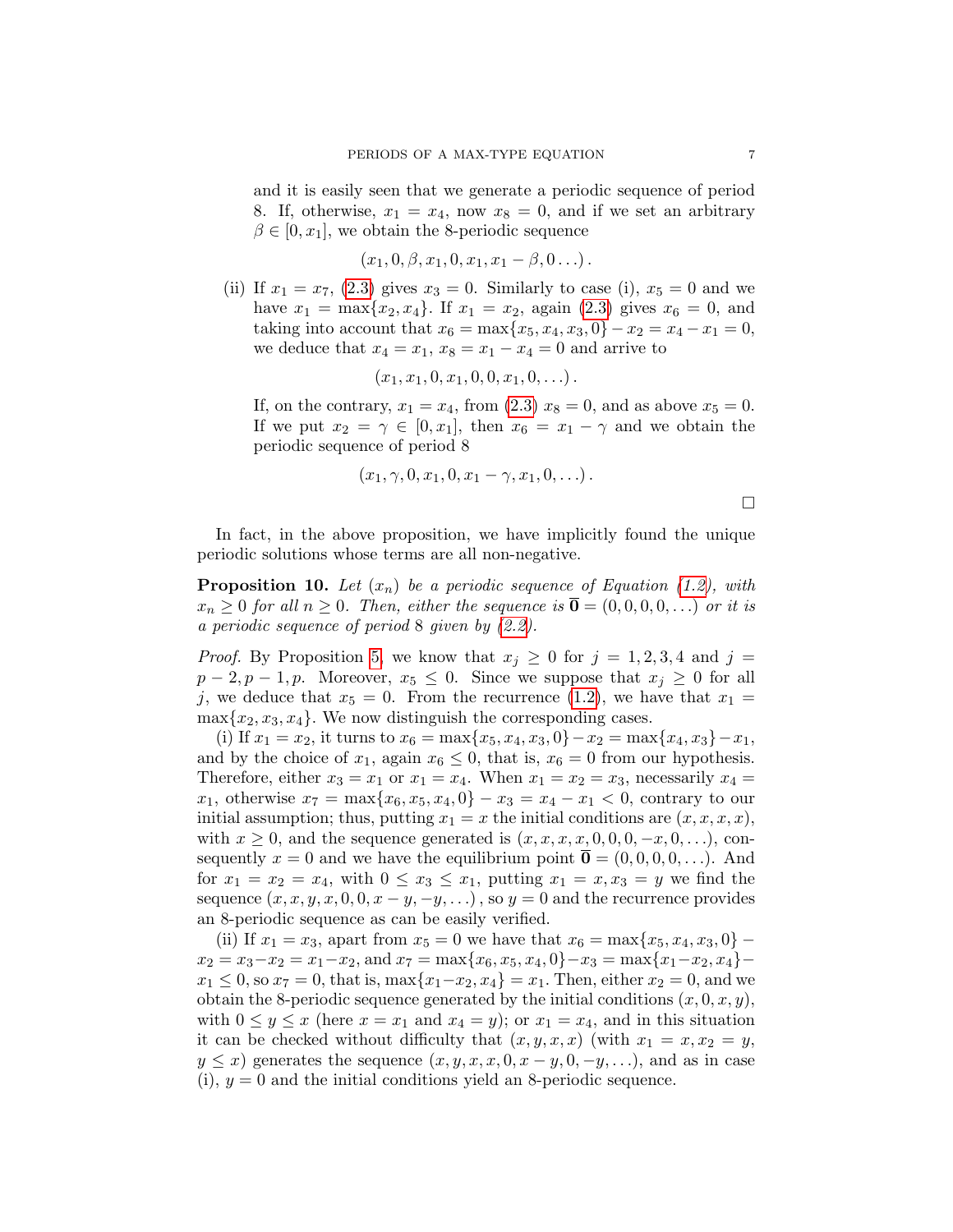(iii) If  $x_1 = x_4$ , then it is immediate to obtain  $x_6 = x_1 - x_2$  and  $x_7 = x_1 - x_2$  $x_1 - x_3$ . Consequently,  $x_8 = \max\{x_1 - x_3, x_1 - x_2\} - x_1 \le 0$ , thus  $x_8 = 0$ and  $x_1 = \max\{x_1 - x_3, x_1 - x_2\}$ . If  $x_2 = 0$ , from  $(x_1, 0, x_3, x_1)$  we obtain a periodic sequence of period 8; if  $x_3 = 0$ , now we obtain the 8-periodic sequence  $(x_1, x_2, 0, x_1, 0, x_1 - x_2, x_1, 0, x_1, x_2, 0, x_1, \ldots)$ .

In the next result, we prove that 1, 8, 11 are the first periods in  $Per(F_4)$ .

<span id="page-7-3"></span>**Proposition 11.** It holds  $Per(F_4) \cap [1, 11] = \{1, 8, 11\}$ .

*Proof.* We know that  $\{1, 8, 11\} \in \text{Per}(F_4)$ : the sequence  $\overline{\mathbf{0}} = (0, 0, 0, \dots)$  has period 1; the initial conditions  $(x, 0, x, \alpha)$ , with  $x > 0, \alpha \in [0, x]$ , generate a 8-cycle; and if the initial conditions are monotonic, with  $x_1 \neq 0$ , then the sequence  $(x_n)$  has period 11 according to Proposition [8.](#page-5-2)

Next, suppose that  $(x_n)$  is a *p*-periodic sequence of period  $p \le 10$ . Without loss of generality, assume that  $x_1 = \max\{x_i : j \ge 1\} > 0$ .

- If  $p \leq 7$ , by Proposition [5](#page-4-1) we find that  $x_1, \ldots, x_p$  are non-negative. So, by Proposition [10,](#page-6-0) either  $p = 1$  or  $p = 8$ . Thus,  $p = 1$ .
- <span id="page-7-0"></span>• If  $p = 9$ , Proposition [5](#page-4-1) gives  $x_5 \leq 0, x_6 \leq 0$ , and  $x_i \geq 0$  for  $j =$ 1, 2, 3, 4, 7, 8, 9. Moreover, by the recurrence,

(2.4) 
$$
x_8 = \max\{x_7, x_6, x_5, 0\} - x_4 = x_7 - x_4,
$$

(2.5) 
$$
x_7 = \max\{x_6, x_5, x_4, 0\} - x_3 = x_4 - x_3.
$$

<span id="page-7-1"></span>From [\(2.4\)](#page-7-0) and [\(2.5\)](#page-7-1) we deduce  $x_8 = x_7 - x_4 = (x_4 - x_3) - x_4 = -x_3$ , so  $x_3 + x_8 = 0$  with  $x_3, x_8 \ge 0$ , which implies  $x_3 = x_8 = 0$ . On the other hand, if we consider the recurrence acting backward, we have  $x_8 = \max\{x_9, x_1, x_2, 0\} - x_3 = x_1 - x_3$ , and consequently  $x_1 = 0$ , so the sequence is  $\overline{0}$ , a contradiction.

• If  $p = 10$ , now Proposition [5](#page-4-1) yields  $x_j \ge 0$  for  $j \in \{1, 2, 3, 4, 8, 9, 10\},$ whereas  $x_5 \leq 0, x_7 \leq 0$ . From  $x_7 = \max\{x_6, x_5, x_4, 0\} - x_3 =$  $\max\{x_6, x_4\} - x_3 \leq 0$ , we deduce that  $\max\{x_6, x_4\} \leq x_3$ , in particular,  $x_4 \leq x_3$ . By periodicity acting backward,  $x_4 = \{x_3, x_2, x_1, 0\}$  –  $x_{10} = x_1 - x_{10}$ , so  $x_{10} = x_1 - x_4$ . Similarly,  $x_9 = x_1 - x_3$  and  $x_8 = x_1 - x_2$ . By using that  $x_5 \leq 0$ , and  $x_5 = \max\{x_6, x_7, x_8, 0\}$  –  $x_9 = \max\{x_6, x_8\} - x_9$ , we deduce that  $x_8 \leq x_9$ , or equivalently,  $x_3 \leq x_2$ . Therefore, we have  $x_4 \leq x_3 \leq x_2$  and  $x_2 \leq x_1$ . From Proposition [8](#page-5-2) we conclude that  $(x_n)$  is 11-periodic, a contradiction.  $\Box$ 

Finally, we will define an equivalence relation in  $\mathbb{R}^4$ , which will be very useful in the sequel. Notice that, by Equation [\(2.1\)](#page-3-0), for given initial conditions, we can build a unique sequence  $(x_n)_{n\in\mathbb{Z}}$ .

<span id="page-7-2"></span>Definition 1. Let  $\mathbf{x}, \mathbf{y} \in \mathbb{R}^4$ . We will say that  $\mathbf{x} = (x_1, x_2, x_3, x_4) \sim \mathbf{y} =$  $(y_1, y_2, y_3, y_4)$  if and only if **x** and **y** generate under Equations [\(1.2\)](#page-1-1) and [\(2.1\)](#page-3-0) the same sequences  $(x_n)_{n\in\mathbb{Z}}$  and  $(y_n)_{n\in\mathbb{Z}}$  up to a shift. In particular,  $\mathbf{x} \sim \mathbf{y}$  if  $\mathbf{x}$  and  $\mathbf{y}$  generate the same periodic sequence under Equation [\(1.2\)](#page-1-1).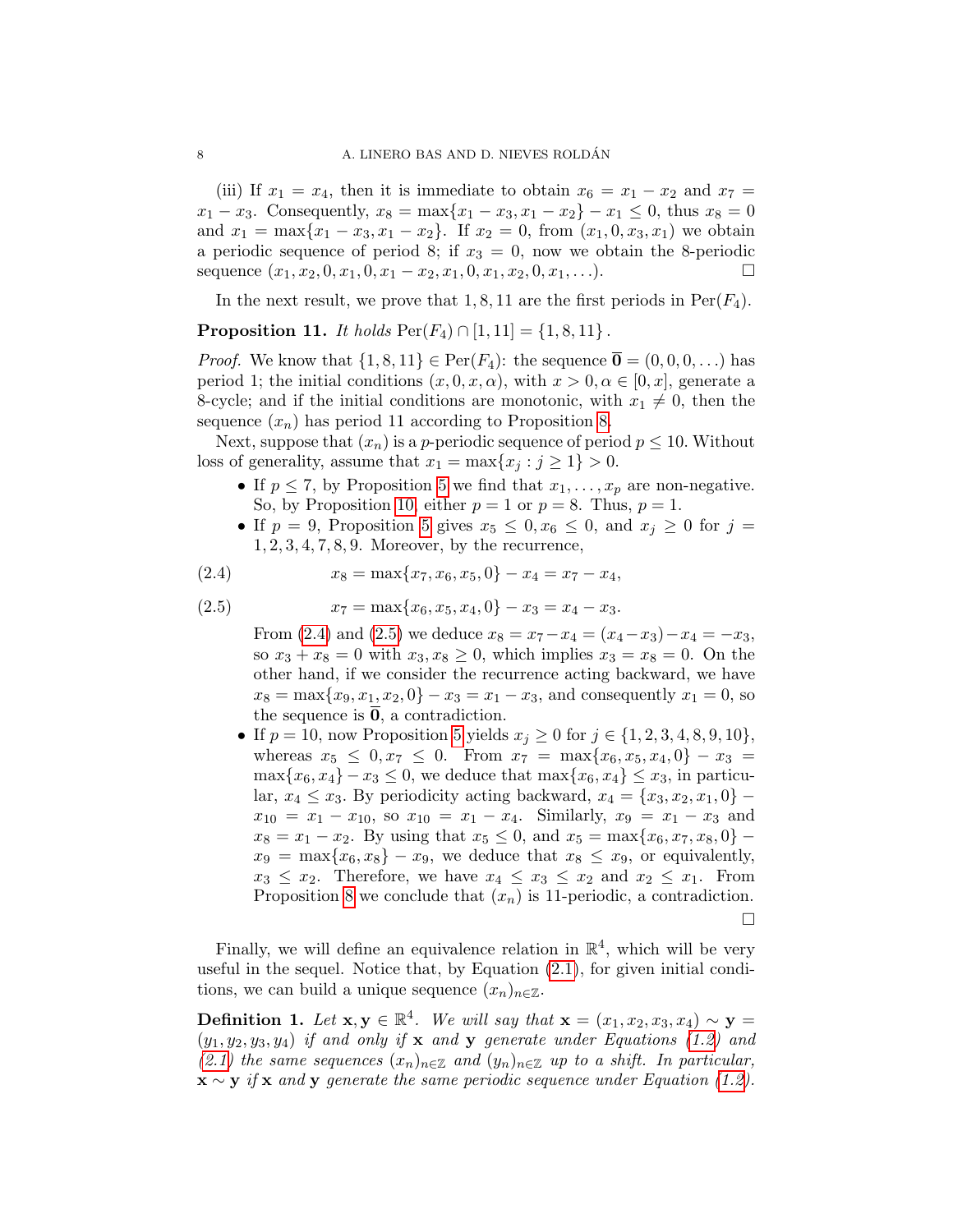Notice that  $\sim$  is an equivalence relation. For instance,  $(x, y, z, y) \sim$  $(x, z, z, y)$  with  $x > y > z > 0$ , since under Equation [\(1.2\)](#page-1-1) the tuple evolves as follows:

$$
x, y, z, y, y - x, 0, y - z, -z, x - z, x - z, x - y, x, z, z, y.
$$

# <span id="page-8-0"></span>3. Description of periodic sequences. Characterization of the SET OF PERIODS  $Per(F_4)$

In this section, we deeply analyze the possible form of a periodic sequence of Equation  $(1.2)$ , or to better say, we try to locate the possible configurations of the initial conditions in order to obtain a periodic sequence. By carrying out this study we will be able to set the associate period of the periodic sequence. We divide this section as follows. The first part will be devoted to study the movement of a tuple of initial conditions  $(x_1, x_2, x_3, x_4)$ with  $x_1 = \max\{x_n : n \geq 1\}$  that generate a periodic sequence; we will see that they can be divided in five Cases  $C_i$ ,  $i = 1, \ldots, 5$ , and that the orbit of a solution visits these cases in a concrete way provided that the initial conditions verify a particular property that will be called Condition U. The study of the orbit's movement by the different cases will provide us a form of computing the period of the solution (by adding blocks of ten or eleven elements) in most situations. In the second part, Subsection [3.2,](#page-12-0) we will start analysing what initial conditions yield to periodicity between cases, that is, whenever periodicity holds in the middle of the corresponding block of ten or eleven iterations that goes from a case  $C_i$  into another  $C_j$ . We will find these tuples, that we will call controversial cases, and by using Definition [1](#page-7-2) we will reduce them into two classes of equivalence, namely  $(x, y, 0, z)$  and  $(x, z, y, 0)$ , where  $x \ge y \ge z \ge 0$  and  $x > z$ . Additionally, in Subsection [3.3,](#page-15-0) we will determine the period of the two classes mentioned above. Next, we will focus on the initial conditions that verify more than one case  $C_i$ . For instance,  $(x, y, z, y)$  with  $x > y > z \geq 0$  satisfies  $C_1$  and  $C_4$ . These tuples, which form the intersection between cases, will be analysed in detail in Subsection [3.4,](#page-23-0) and we will find their corresponding periods. After that, Subsection [3.5](#page-25-0) is devoted to the study of the remaining possibility, i.e., the initial conditions belong to a unique case  $C_i$  and the movement of those initial conditions is directed by Diagram [1](#page-11-0) (see Figure [1](#page-11-0) described in the forthcoming Subsection [3.1\)](#page-8-1), starting and ending in the same case  $C_i$  by the corresponding blocks of ten or eleven iterations shown in Proposition [12](#page-9-0) (we will call this property Condition U). Finally, we gather in Subsection [3.6](#page-32-0) the study of the previous possibilities in the form of a main theorem, Theorem [1,](#page-32-1) on the set of periods of Equation [\(1.2\)](#page-1-1).

<span id="page-8-1"></span>3.1. The routes of periodic solutions and their periods. From now on, let us suppose that the solution  $(x_n)$  is *p*-periodic with  $p \geq 12$ . The following result establishes that, if  $x_1$  is the biggest element of the solution,  $(x_n)$ , then indefinitely we will obtain again  $x_1$  after ten or eleven iterations.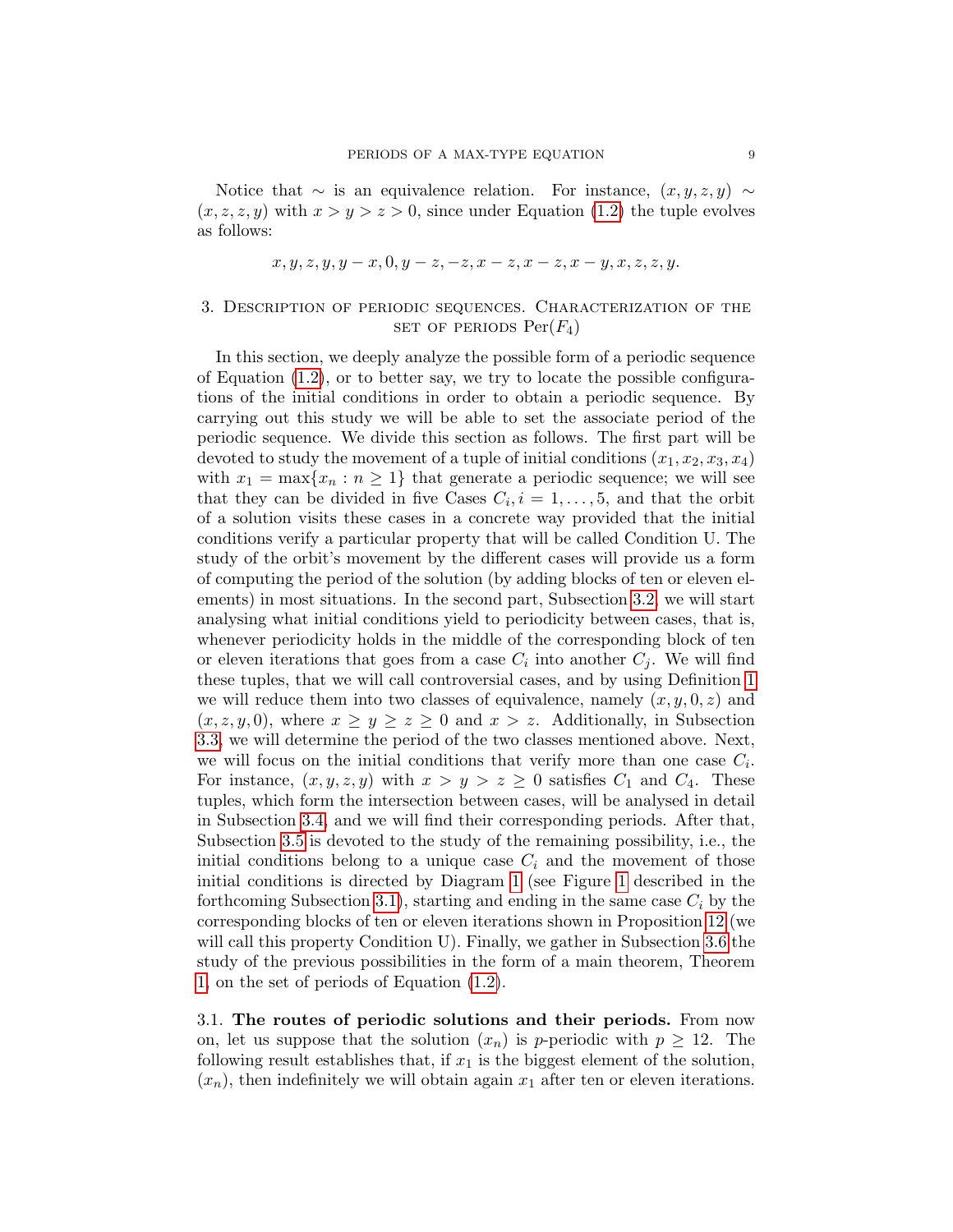<span id="page-9-0"></span>**Proposition 12.** Let  $(x_n)$  be a periodic sequence of period p, with  $x_1 =$  $\max\{x_i : 1 \leq j \leq p\}$ . Then either  $x_{11} = x_1$  or  $x_{12} = x_1$ . In both cases,  $x_j, x_{j+1}, x_{j+2}, x_{j+3}$  are non-negative for  $j = 11$  in the first case and for  $j = 12$  in the second one.

*Proof.* By Proposition [5,](#page-4-1) we know that  $x_2, x_3, x_4$  are non-negative. Realize that if  $x_1 \ge x_2 \ge x_3 \ge x_4$ , we have an 11-cycle or the equilibrium point if  $x_1 = 0$ . From now on, we assume that  $x_1 > 0$  and distinguish several cases:

(i) Suppose  $x_1 \ge x_2 \ge x_4 \ge x_3 \ge 0$ . Then, by iterating under [\(1.2\)](#page-1-1),

 $x_5 = x_2 - x_1 \leq 0$ ,  $x_6 = \max\{x_5, x_4, x_3, 0\} - x_2 = x_4 - x_2 \leq 0,$  $x_7 = \max\{x_6, x_5, x_4, 0\} - x_3 = x_4 - x_3,$  $x_8 = \max\{x_7, x_6, x_5, 0\} - x_4 = x_7 - x_4 = -x_3 \leq 0,$  $x_9 = \max\{x_8, x_7, x_6, 0\} - x_5 = x_7 - x_5 = x_4 - x_3 - x_2 + x_1,$  $x_{10} = \max\{x_9, x_8, x_7, 0\} - x_6 = x_9 - x_6 = x_1 - x_3,$  $x_{11} = \max\{x_{10}, x_9, x_8, 0\} - x_7 = x_{10} - x_7 = x_1 - x_4,$  $x_{12} = \max\{x_{11}, x_{10}, x_9, 0\} - x_8 = x_1 - x_3 + x_3 = x_1.$ Moreover, we also find that the following three terms are non-negative:

$$
x_{13} = x_2 + x_3 - x_4;
$$
  $x_{14} = x_3;$   $x_{15} = x_4.$   
(ii) Let  $x_1 \ge x_3 \ge x_4 \ge x_2 \ge 0$ . In this case,

$$
x_5 = x_3 - x_1 \le 0, \quad x_6 = \max\{x_5, x_4, x_3, 0\} - x_2 = x_3 - x_2,
$$

and  $x_7 = \max\{x_6, x_5, x_4, 0\} - x_3 = \max\{x_3 - x_2, x_4, 0\} - x_3.$ – If additionally  $x_3 \ge x_2 + x_4$ , then we continue

$$
x_7 = \max\{x_6, x_5, x_4, 0\} - x_3 = x_3 - x_2 - x_3 = -x_2 \le 0,
$$

$$
x_8 = \max\{x_7, x_6, x_5, 0\} - x_4 = x_6 - x_4 = x_3 - x_2 - x_4 \ge 0,
$$

$$
x_9 = \max\{x_8, x_7, x_6, 0\} - x_5 = x_3 - x_2 - x_3 + x_1 = x_1 - x_2,
$$

$$
x_{10} = \max\{x_9, x_8, x_7, 0\} - x_6 = x_1 - x_2 - x_3 + x_2 = x_1 - x_3,
$$

$$
x_{11} = \max\{x_{10}, x_9, x_8, 0\} - x_7 = x_9 - x_7 = x_1 - x_2 + x_2 = x_1;
$$

even more, the next three terms are also non-negative (recall that  $x_3 \ge x_2 + x_4$ :  $x_{12} = (x_1 - x_3) + (x_2 + x_4)$ ;  $x_{13} = x_2$ ;  $x_{14} = x_3$ . – If, in the contrary,  $x_3 \leq x_2 + x_4$ , we will now obtain

$$
x_7 = \max\{x_6, x_5, x_4, 0\} - x_3 = x_4 - x_3 \le 0,
$$

$$
x_8 = \max\{x_7, x_6, x_5, 0\} - x_4 = x_6 - x_4 = x_3 - x_2 - x_4 \le 0,
$$

$$
x_9 = \max\{x_8, x_7, x_6, 0\} - x_5 = x_6 - x_5 = x_3 - x_2 - x_3 + x_1 = x_1 - x_2,
$$

$$
x_{10} = \max\{x_9, x_8, x_7, 0\} - x_6 = x_9 - x_6 = x_1 - x_2 - x_3 + x_2 = x_1 - x_3,
$$

$$
x_{11} = \max\{x_{10}, x_9, x_8, 0\} - x_7 = (x_1 - x_4) + (x_3 - x_2) \ge 0,
$$

$$
x_{12} = \max\{x_{11}, x_{10}, x_9, 0\} - x_8 = x_{11} - x_8 = x_1 \ge 0,
$$

 $x_{13} = x_2, x_{14} = x_3$  and  $x_{15} = x_4 + x_2 - x_3$  are non-negative.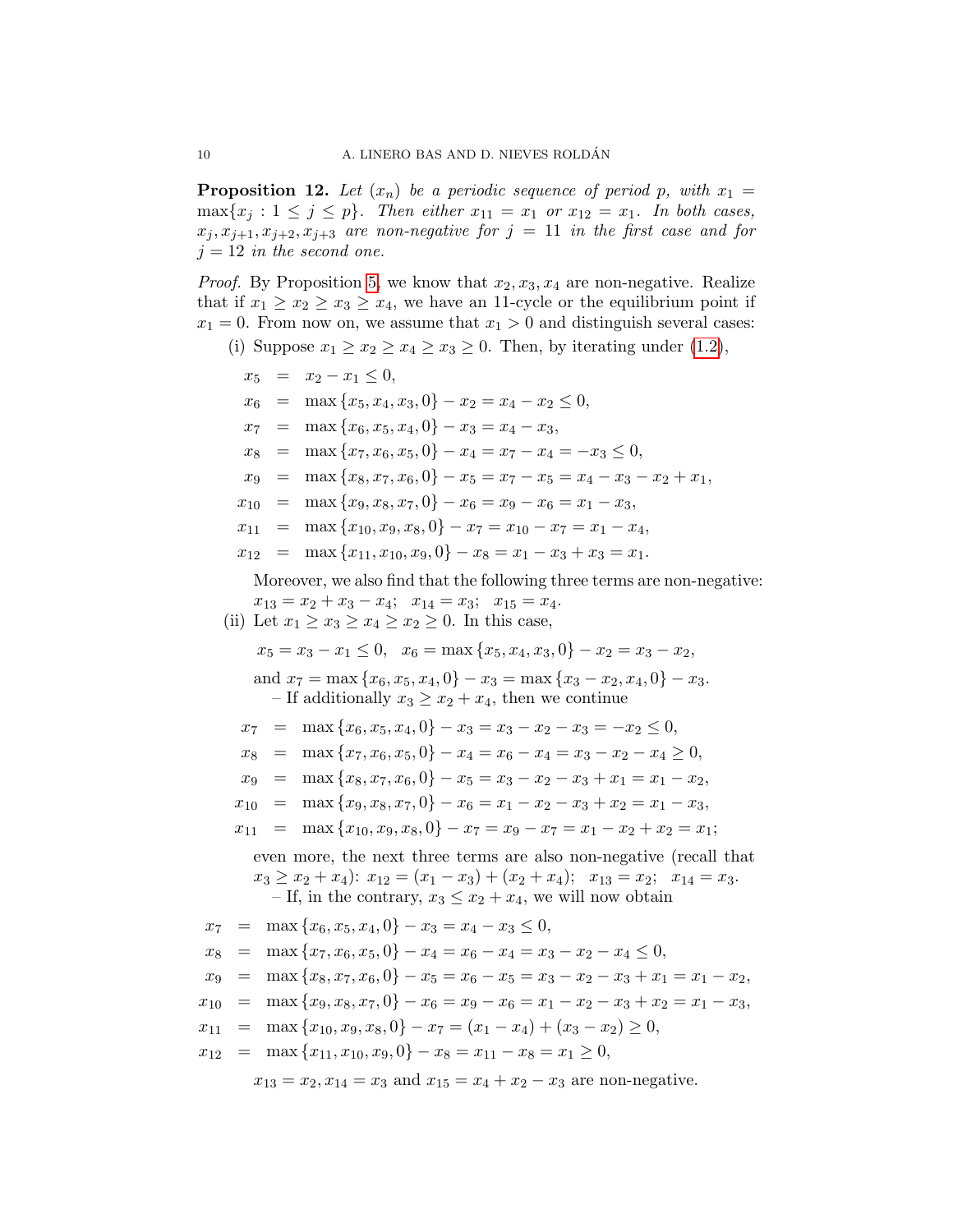(iii) Let  $x_1 \ge x_3 \ge x_2 \ge x_4 \ge 0$ . The first terms of the sequence are:

$$
x_5 = x_3 - x_1 \le 0
$$
,  $x_6 = x_3 - x_2$ ,  $x_7 = \max\{x_3 - x_2, x_4\} - x_3$ .

Now, we must discern two possibilities, the procedure is similar, so we left in charge of the reader the checking of the computations:  $-$  if  $x_3 \ge x_2 + x_4$ , then  $x_7 = -x_2 \le 0$ ;  $x_8 = x_3 - x_2 - x_4$ ;  $x_9 =$  $x_1 - x_2$ ;  $x_{10} = x_1 - x_3$ ;  $x_{11} = x_1$ , and the subsequent three terms are non-negative:  $x_{12} = (x_1 - x_3) + (x_2 + x_4); \quad x_{13} = x_2; \quad x_{14} = x_3.$ – if  $x_3 \leq x_2 + x_4$ , and therefore  $0 \leq x_1 - x_2 - x_4 + x_3 \leq x_1$ , we will have  $x_7 = x_4 - x_3 \leq 0$ ;  $x_8 = x_3 - x_2 - x_4 \leq 0$ ;  $x_9 =$  $x_1 - x_2$ ;  $x_{10} = x_1 - x_3$ ;  $x_{11} = x_1 - x_2 - x_4 + x_3$ ;  $x_{12} = x_1$ ; and  $x_{13} = x_2$ ;  $x_{14} = x_3$ ;  $x_{15} = x_2 + x_4 - x_3$ .

- (iv) Consider  $x_1 \ge x_4 \ge x_2 \ge x_3 \ge 0$ . During the computation of the terms we have to use that  $x_1-x_3 \ge x_1+x_2-x_3-x_4 \ge 0$ ,  $x_2-x_3-x_4 \le$ 0 and  $x_1 + x_2 \ge x_3 + x_4$ . Then, the reader is encouraged to check that  $x_5 = x_4 - x_1 \leq 0$ ;  $x_6 = x_4 - x_2$ ;  $x_7 = x_4 - x_3$ ;  $x_8 = -x_3 \leq$ 0;  $x_9 = x_1 - x_3$ ;  $x_{10} = x_1 + x_2 - x_3 - x_4$ ;  $x_{11} = x_1 - x_4$ ;  $x_{12} = x_1$ and  $x_{13} = x_3$ ;  $x_{14} = x_4 + x_3 - x_2$ ;  $x_{15} = x_4$ .
- (v) Consider  $x_1 \ge x_4 \ge x_3 \ge x_2 \ge 0$ . It is easy to check that  $x_5 =$  $x_4 - x_1 \leq 0; \quad x_6 = x_4 - x_2; \quad x_7 = x_4 - x_3; \quad x_8 = -x_2 \leq 0; \quad x_9 =$  $x_1 - x_2$ ;  $x_{10} = x_1 - x_4$ ;  $x_{11} = x_1 - x_2 - x_4 + x_3$ ;  $x_{12} = x_1$  and  $x_{13} = x_2$ ;  $x_{14} = x_4$ ;  $x_{15} = x_2 + x_4 - x_3$ .

By inspection of the different cases developed in the proof of Proposition [12,](#page-9-0) we observe that if the orbit were an 11-cycle, then there would exist four consecutive monotonic terms. For example in case (i), if the initial conditions generate an 11-cycle, then  $x_{13} = x_2$  implies  $x_3 = x_4$ , and  $(x_1, x_2, x_3, x_3)$  are four consecutive monotonic terms. Jointly with Proposition [8](#page-5-2) we obtain:

**Corollary 2.** Let  $(x_n)$  be a solution of Equation [\(1.2\)](#page-1-1). Then the solution is an 11-cycle if and only if there exist four consecutive monotonic terms.

Notice that in cases (ii) and (iii) of the proof of Proposition [12,](#page-9-0) the condition that establishes if  $x_{11} = x_1$  or  $x_{12} = x_1$  is the fact that  $x_2 + x_4 \le x_3$ , or the reverse inequality, respectively. In this sense, we can sum up the cases for initial conditions in the following five:

**Case 1 (C<sub>1</sub>):**  $x_1 \ge x_2 \ge x_4 \ge x_3$ .

**Case 2 (C<sub>2</sub>):**  $x_1 \ge x_3 \ge \max\{x_2, x_4\}$  with  $x_3 \ge x_2 + x_4$ .

**Case 3 (C<sub>3</sub>):**  $x_1 \ge x_3 \ge \max\{x_2, x_4\}$  with  $x_3 \le x_2 + x_4$ .

Case 4 (C<sub>4</sub>):  $x_1 \ge x_4 \ge x_2 \ge x_3$ .

Case 5 (C<sub>5</sub>):  $x_1 \ge x_4 \ge x_3 \ge x_2$ .

In Figure [1](#page-11-0) we show the relationship between the different cases based on the analysis realised in Proposition [12.](#page-9-0) An arrow from Case  $C_k$  to Case  $C_l$  indicates that if we start with initial conditions  $(x_1, x_2, x_3, x_4)$  holding the inequalities of Case  $C_k$ , then after  $j = 10$  or  $j = 11$  iterations the new non-negative terms  $(x_{j+1}, x_{j+2}, x_{j+3}, x_{j+4})$  satisfy the conditions of Case  $C_l$ .

 $\Box$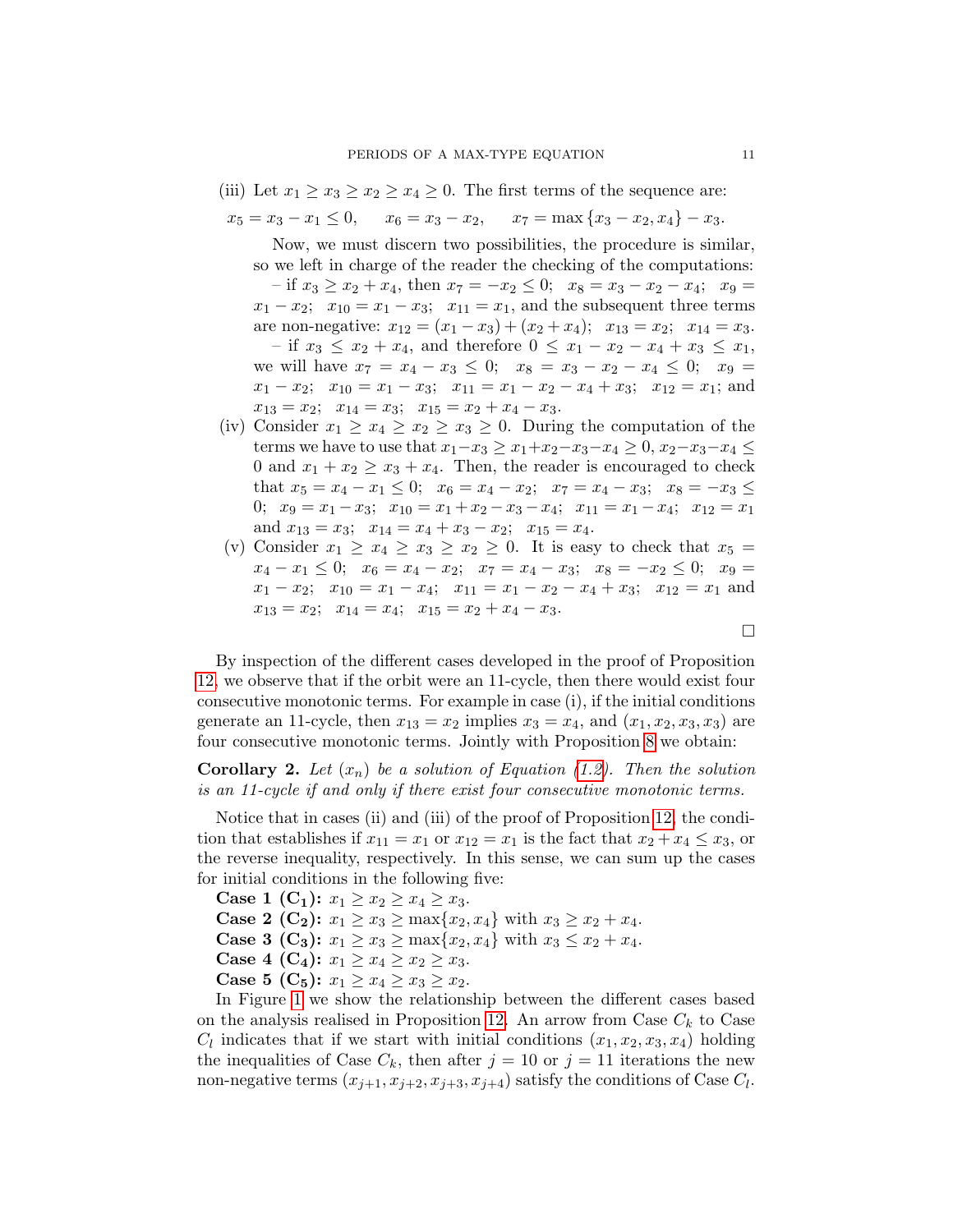

<span id="page-11-0"></span>FIGURE 1. The movement of Cases when we iterate Equation  $(1.2)$ .

Next, we summarize in Table [1](#page-11-1) how a tuple  $(x_1, x_2, x_3, x_4)$  evolves under Equation [\(1.2\)](#page-1-1) when it satisfies the conditions of each case. Notice that the information collected in the table follows by the inspection of the proof of Proposition [12.](#page-9-0)

| $C_1$ : | $x_1 \geq x_2 \geq x_4 \geq x_3$                                                                                | $\longrightarrow$                | $(x_{12}=x_1, x_2+x_3-x_4, x_3, x_4)$                                |
|---------|-----------------------------------------------------------------------------------------------------------------|----------------------------------|----------------------------------------------------------------------|
|         | $x_1 \ge x_3 \ge \max\{x_2, x_4\}$<br>$x_3 \ge x_2 + x_4$                                                       |                                  | $\xrightarrow{10}$ $(x_{11} = x_1, x_1 - x_3 + x_2 + x_4, x_2, x_3)$ |
|         | $x_1 \ge x_3 \ge \max\{x_2, x_4\}$<br>$x_3 \le x_2 + x_4$                                                       | $\stackrel{11}{\longrightarrow}$ | $(x_{12}=x_1, x_2, x_3, x_2+x_4-x_3)$                                |
| $C_4$ : | $x_1 \geq x_4 \geq x_2 \geq x_3 \longrightarrow$                                                                |                                  | $(x_{12}=x_1, x_3, x_4+x_3-x_2, x_4)$                                |
| $C_5$ : | $x_1 \geq x_4 \geq x_3 \geq x_2 \longrightarrow \frac{11}{x_2}$                                                 |                                  | $(x_{12}=x_1, x_2, x_4, x_2+x_4-x_3)$                                |
|         | the contract of the contract of the contract of the contract of the contract of the contract of the contract of |                                  |                                                                      |

<span id="page-11-1"></span>TABLE 1. Evolution of a tuple  $(x_1, x_2, x_3, x_4)$  in the different cases.

Once we have presented Table [1,](#page-11-1) let us justify the diagram of Figure [1.](#page-11-0) If we start in  $C_1$ , notice that  $x_{12} \ge x_{13}$ , since  $x_1 + x_4 \ge x_2 + x_3$ . Now,

- If  $x_2 + x_3 \ge 2x_4$ , then  $x_{12} \ge x_{13} \ge x_{15} \ge x_{14}$  and we are in  $C_1$ .
- If  $x_2 + x_3 \leq 2x_4$ , then  $x_{12} \geq x_{15} \geq x_{13} \geq x_{14}$ , since  $x_3 x_4 \geq 0$ . In this case, we are in  $C_4$ .

Now, consider that the tuple satisfies  $C_4$ . As  $x_4 - x_2 \geq 0$ , it follows that  $x_{14} \geq x_{13}$ . On the other hand,  $x_3 - x_2 \leq 0$ , so  $x_{15} \geq x_{14}$ . To sum up,  $x_{12} \ge x_{15} \ge x_{14} \ge x_{13}$  and we are in  $C_5$ .

Next, if we start in  $C_5$ ,  $x_{12} \ge x_{14} \ge x_{13}$ . Notice that  $x_2 - x_3 \le 0$ , which implies  $x_{14} \geq x_{15}$ . So,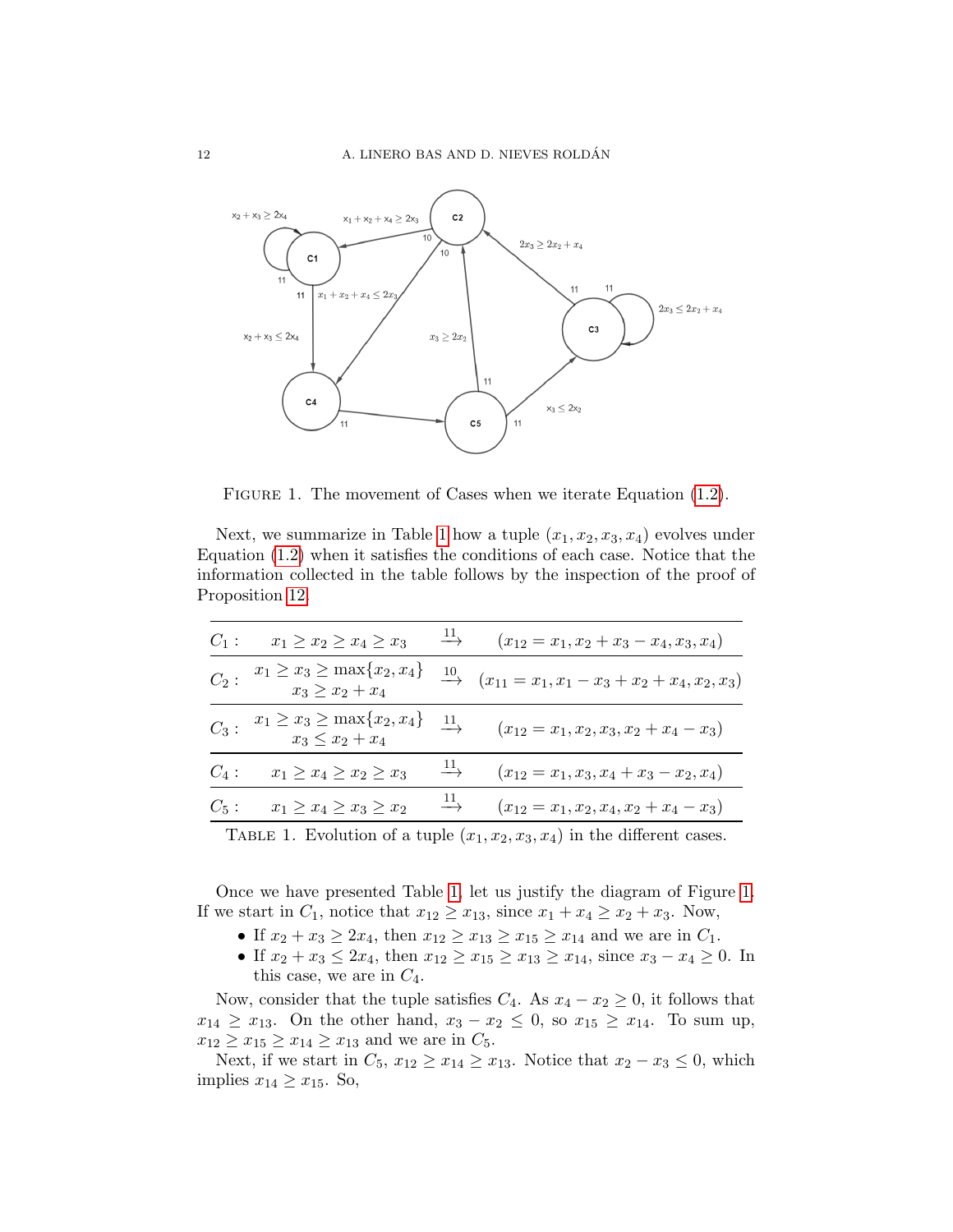- If  $x_3 \ge 2x_2$ , then  $x_4 \ge 2x_2 + x_4 x_3$ , which implies  $x_{14} \ge x_{13} + x_{15}$ and we are in  $C_2$ .
- If  $x_3 \leq 2x_2$ , then  $x_4 \leq 2x_2 + x_4 x_3$ . Thus,  $x_{14} \leq x_{13} + x_{15}$  and we are in  $C_3$ .

Now, we study the case where the tuple verifies  $C_3$ . Then,  $x_{12} \ge x_{14} \ge$  $x_{13}, x_{15}$ . Thus,

- If  $2x_3 \geq 2x_2 + x_4$ , then  $x_3 \geq 2x_2 + x_4 x_3$ . So  $x_{14} \geq x_{13} + x_{15}$  and we are in  $C_2$ .
- If  $2x_3 \leq 2x_2+x_4$ , then  $x_3 \leq 2x_2+x_4-x_3$ . Therefore  $x_{14} \leq x_{13}+x_{15}$ and we are in  $C_3$  again.

Finally, we consider the case  $C_2$ . Due to the relation between the initial conditions,  $x_{11} \ge x_{14} \ge x_{13}$ . Therefore,

- If  $x_1 + x_2 + x_4 \geq 2x_3$ , then  $x_1 x_3 + x_2 + x_4 \geq x_3$ , which implies  $x_{12} \ge x_{14}$ . So,  $x_{11} \ge x_{12} \ge x_{14} \ge x_{13}$  and we are in  $C_1$ .
- If  $x_1 + x_2 + x_4 \leq 2x_3$ , then  $x_1 x_3 + x_2 + x_4 \leq x_3$ , thus  $x_{12} \leq x_{14}$ . So,  $x_{11} \ge x_{14} \ge x_{12} \ge x_{13}$  and we are in  $C_4$ .

Once we have justified the diagram, it is highly relevant to assure that any tuple of initial conditions  $(x_1, x_2, x_3, x_4)$  verify only one of the five classes  $C_i$ . Moreover, in principle, we have two possibilities for the way in which periodicity is achieved: either doing a cycle along the diagram starting and ending in the same case, or getting again the initial conditions in the passage between one case to another one in Diagram [1.](#page-11-0)

<span id="page-12-0"></span>3.2. Controversial cases. We assume that the initial conditions of the periodic sequence  $(x_n)$  are  $(x_1, x_2, x_3, x_4)$ , with  $x_1 = \max\{x_n : n \geq 1\}$ . Traveling by Diagram [1,](#page-11-0) after ten or eleven iterations, these initial conditions become into  $(z_1, z_2, z_3, z_4)$  belonging to some case  $C_i$ . We will suppose that at some point of the movement in Diagram [1](#page-11-0) the new conditions  $(z_1, z_2, z_3, z_4)$ in case  $C_i$  goes to the tuple  $(w_1, w_2, w_3, w_4)$  living in case  $C_k$ , and in the transition from  $C_i$  to  $C_k$ , we get the initial conditions  $(x_1, x_2, x_3, x_4)$ . Notice that  $z_1 = x_1$ .

From now on, we will use  $C_{i,j}$  to mean that a tuple  $(z_1, z_2, z_3, z_4)$  verifies the case  $C_i$  and that we achieve periodicity in the term  $z_j, j = 2, \ldots, 11$ (if  $i = 1, 3, 4, 5$ ), or  $j = 2, ..., 10$  (if  $i = 2$ ), that is,  $z_j = x_1, z_{j+1} = x_2$ ,  $z_{j+2} = x_3$  and  $z_{j+3} = x_4$ .

Now we will study each case. Due to the analogy between cases, we will only develop in detail the first one. In the others, we will only indicate the results. From now on, x, y, z will be real numbers such that  $x \ge y \ge z \ge 0$ .

• Case  $C_1$ : By Proposition [12](#page-9-0) we know the following terms:  $z_5 = z_2 - x_1 \leq$ 0;  $z_6 = z_4 - z_2 \le 0$ ;  $z_7 = z_4 - z_3$ ;  $z_8 = -z_3 \le 0$ ;  $z_9 = z_4 - z_3 - z_2 + x_1$ ;  $z_{10} = x_1 - z_3$ ;  $z_{11} = x_1 - z_4$ ;  $z_{12} = x_1$ ;  $z_{13} = z_2 + z_3 - z_4$ ;  $z_{14} = z_3$ ;  $z_{15} = z_4$ .

As  $x_1 > 0$ , we could reach periodicity in  $z_2, z_3, z_4, z_7, z_9, z_{10}$  or  $z_{11}$ . Let us see the seven possible cases.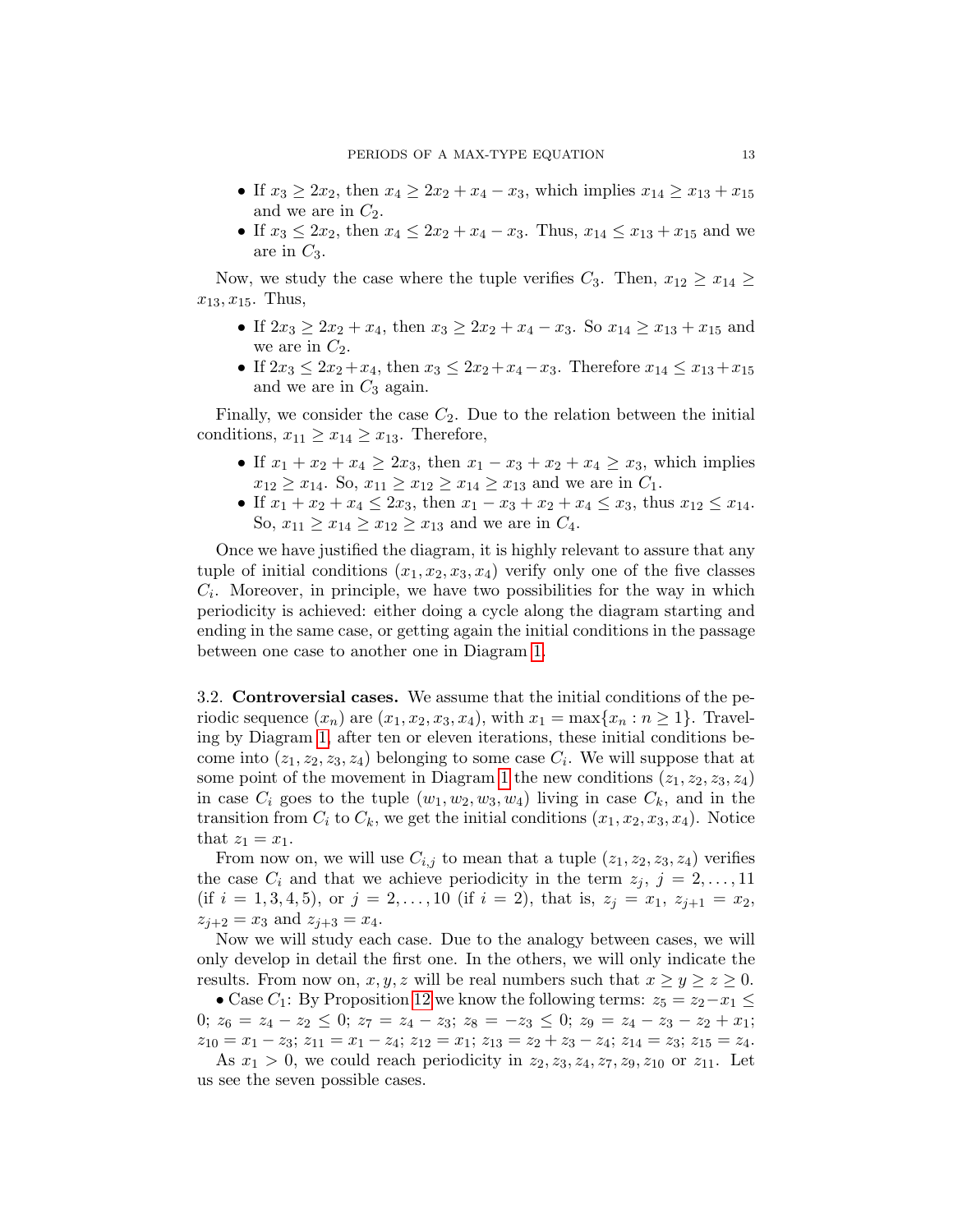$C_{1,2}$  :  $z_2 = x_1$ ;  $z_3 = x_2$ ;  $z_4 = x_3$ ;  $z_2 - x_1 = x_4$  which implies that  $(z_1, z_2, z_3, z_4) = (x_1, x_1, x_2, x_3)$ . This is a controversial case,  $(x, x, z, y)$ .

 $C_{1,3}: z_3 = x_1; z_4 = x_2; z_5 = z_2 - x_1 = x_3 \leq 0; z_6 = z_4 - z_2 = x_4 \leq 0.$ Notice that the two last equalities imply  $x_3 = 0$  and  $x_4 = 0$ . Then the initial conditions of the sequence are  $(x_1, x_2, 0, 0)$  which is an 11-cycle due to the monotonicity of the initial terms.

 $C_{1,4}: z_4 = x_1; z_2 - x_1 = x_2 \leq 0; z_4 - z_2 = x_3 \leq 0; z_4 - z_3 = x_4.$  By the second and third equality we have that  $x_2 = x_3 = 0$ , so the initial conditions are  $(x_1, 0, 0, x_4)$ . Then we have a controversial case,  $(x, 0, 0, y)$ .

 $C_{1,7}: z_7 = z_4 - z_3 = x_1; -z_3 = x_2 \leq 0; z_4 - z_3 - z_2 + x_1 = x_3; x_1 - z_3 = x_4.$ If we solve the system, we get that the initial conditions of the sequence are  $(x_1, 0, x_3, x_1)$ , but this tuple is an 8-cycle by Proposition [9.](#page-5-3)

 $C_{1,9}$ :  $z_9 = z_4 - z_3 - z_2 + x_1 = x_1; x_1 - z_3 = x_2; x_1 - z_4 = x_3; x_1 = x_4.$ These conditions imply that  $(z_1, z_2, z_3, z_4) = (x_1, x_2 - x_3, x_1 - x_2, x_1 - x_3).$ Moreover, it verifies the case  $C_1$ , so we have that  $z_1 \geq z_2 \geq z_4 \geq z_3$ , which yields to  $x_2 = x_1$  and then we are able to simplify the expression of the tuple into  $(x_1, x_1 - x_3, 0, x_1 - x_3)$ . In this sense we have reached another controversial case, that is,  $(x, y, 0, y)$ .

 $C_{1,10}$ :  $z_{10} = x_1 - z_3 = x_1$ ;  $x_1 - z_4 = x_2$ ;  $x_1 = x_3$ ;  $z_2 + z_3 - z_4 = x_4$ . That yields to  $(z_1, z_2, z_3, z_4) = (x_1, x_1+x_4-x_2, 0, x_1-x_2)$ , which is a controversial case of the type  $(x, y, 0, z)$ .

 $C_{1,11}$ :  $z_{11} = x_1 - z_4 = x_1$ ;  $x_1 = x_2$ ;  $z_2 + z_3 - z_4 = x_3$ ;  $z_3 = x_4$ . Notice that by the second and third equation we get  $z_4 = 0$  and  $z_2 = x_3 - x_4$ . Therefore, the tuple is of the form  $(x_1, x_3 - x_4, x_4, 0)$ , but as they verify the case  $C_1$  we have that  $x_4 = 0$ . So, the four terms are monotonic and we can assure that the sequence is an 11-cycle.

• Case  $C_2$ : We compute the following terms of the tuple  $(x_1, z_2, z_3, z_4)$ . By Proposition [12:](#page-9-0)  $z_5 = z_3 - x_1 \leq 0$ ,  $z_6 = z_3 - z_2$ ,  $z_7 = -z_2 \leq 0$ ,  $z_8 = z_3 - z_2 - z_4$ ,  $z_9 = x_1 - z_2, z_{10} = x_1 - z_3, z_{11} = x_1, z_{12} = x_1 - z_3 + z_2 + z_4, z_{13} = z_2$  and  $z_{14} = z_3$ . Now, if we consider the positive terms, the cycle can take place in  $z_2, z_3, z_4, z_6, z_8, z_9, z_{10}$ . We indicate what happens in each case.

 $C_{2,2}$ : we have an eleven cycle by monotonicity of the initial conditions.

 $C_{2,3}$ : we get the controversial case  $(x, 0, z, y)$ .

 $C_{2,4}$ : the initial conditions are  $(x_1, 0, x_1, 0)$  and we have an eight cycle.

 $C_{2,6}$ : the initial conditions are  $(x_1, 0, x_3, x_1)$  and we have an eight cycle.

 $C_{2,8}$ : the initial conditions are  $(x_1, x_1, 0, x_1)$ , which is an eight cycle.

 $C_{2,9}$ : we get the controversial case  $(x, 0, y, z)$ .

 $C_{2,10}$ : we have an eleven cycle by monotonicity of the initial conditions.

• Case  $C_3$ : We know the following terms by Proposition [12:](#page-9-0)  $z_5 = z_3 - x_1 \leq$ 0,  $z_6 = z_3 - z_2$ ,  $z_7 = z_4 - z_3 \le 0$ ,  $z_8 = z_3 - z_2 - z_4 \le 0$ ,  $z_9 = x_1 - z_2$ ,  $z_{10} = x_1 - z_3, z_{11} = x_1 - z_4 + z_3 - z_2, z_{12} = x_1, z_{13} = z_2, z_{14} = z_3$  and  $z_{15} = z_4 + z_2 - z_3$ . As in the previous cases, we can only have the cycle in the positive terms, that is,  $z_2$ ,  $z_3$ ,  $z_4$ ,  $z_6$ ,  $z_9$ ,  $z_{10}$ ,  $z_{11}$ . Let us study the different possibilities.

 $C_{3,2}$ : the initial conditions are monotonic, so we have an eleven cycle.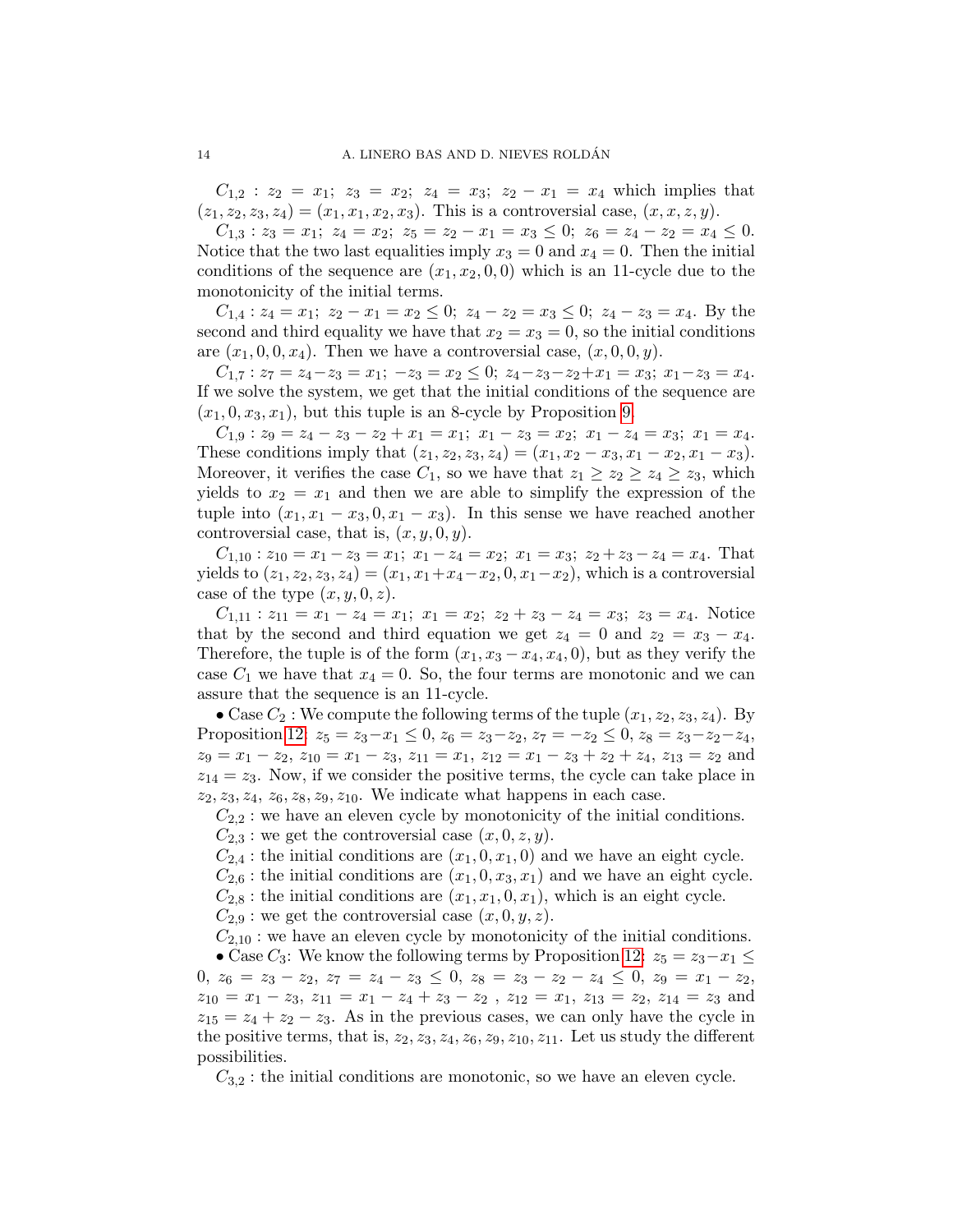$C_{3,3}$ : the initial conditions are the controversial case  $(x, y, 0, z)$ .

 $C_{3,4}$ : we have a controversial case of the form  $(x, 0, y, 0)$ .

 $C_{3,6}$ : the initial conditions are  $(x_1, 0, 0, x_1)$  which is an eight cycle.

 $C_{3,9}$ : we arise to the controversial case  $(x, 0, z, y)$ .

 $C_{3,10}$ : we have monotonicity, so it is an 11-cycle.

 $C_{3,11}$ : we get the controversial case  $(x, x, z, y)$ .

• Case  $C_4$ : By Proposition [12,](#page-9-0) the sequence evolves as follows:  $z_5 =$  $z_4-x_1 \leq 0, z_6 = z_4-z_2, z_7 = z_4-z_3, z_8 = -z_3 \leq 0, z_9 = x_1-z_3, z_{10} = x_1+z_4$  $z_2-z_3-z_4$ ,  $z_{11}=x_1-z_4$ ,  $z_{12}=x_1$ ,  $z_{13}=z_3$ ,  $z_{14}=z_4+z_3-z_2$  and  $z_{15}=z_4$ . Now, we must study when the positive terms,  $z_2, z_3, z_4, z_6, z_7, z_9, z_{10}, z_{11}$  are equal to  $x_1$  and we have the cycle.

 $C_{4,2}$ : yields to a controversial case of the form  $(x, x, y, x)$ .

 $C_{4,3}$ :  $(z_1, z_2, z_3, z_4) = (x_1, x_1 - x_4, 0, x_1)$ , that is an eight cycle.

 $C_{4,4}$ : we arise to the controversial case  $(x, 0, z, y)$ .

 $C_{4,6}$ : the tuple  $(z_1, z_2, z_3, z_4) = (x_1, 0, 0, x_1)$ , which is an eight cycle.  $C_{4,7}$ : the tuple  $(z_1, z_2, z_3, z_4) = (x_1, x_4, 0, x_1)$ , which is an eight cycle.  $C_{4,9}$ : we get a controversial case of the type  $(x, z, 0, y)$ .

 $C_{4,10}$ : we get the controversial case  $(x, y, 0, y)$ .

 $C_{4,11}$ : we have monotonicity in the tuple, so it is an eleven cycle.

• Case  $C_5$ : We proceed analogously to the previous cases:  $z_5 = z_4 - x_1 \leq$ 0,  $z_6 = z_4 - z_2$ ,  $z_7 = z_4 - z_3$ ,  $z_8 = -z_2 \le 0$ ,  $z_9 = x_1 - z_2$ ,  $z_{10} = x_1 - z_4$ ,  $z_{11} = x_1 - z_2 - z_4 + z_3$ ,  $z_{12} = x_1$ ,  $z_{13} = z_2$ ,  $z_{14} = z_4$  and  $z_{15} = z_2 + z_4 - z_3$ . Notice that the cycle can occur in the terms  $z_2, z_3, z_4, z_6, z_7, z_9, z_{10}$  and  $z_{11}$ , since they are non-negative. Let us study each case.

 $C_{5,2}$ : we get the controversial case  $(x, y, x, 0)$ .

 $C_{5,3}$ : we get the controversial case  $(x, x, 0, y)$ .

 $C_{5,4}$ : the initial conditions are of the form  $(x, 0, y, z)$ .

 $C_{5,6}$ :  $(z_1, z_2, z_3, z_4) = (x_1, 0, x_1 - x_2, x_1)$  and we have an eight cycle.

 $C_{5,7}$ :  $(z_1, z_2, z_3, z_4) = (x_1, 0, 0, x_1)$  is an eight cycle.

 $C_{5,9}$ : we have a controversial case  $(x, 0, y, z)$ .

 $C_{5,10}$ : we achieve an eleven cycle due to monotonicity in the initial terms.

 $C_{5,11}$ : yields to the controversial case  $(x, x, 0, y)$ .

After that analysis, we collect the controversial cases in the following table (remember that  $x \ge y \ge z \ge 0$ ):

$$
\begin{array}{cccccc} (x,x,z,y) & (x,0,0,y) & (x,y,0,y) & (x,y,0,z) & (x,x,0,y) \\ (x,0,y,0) & (x,x,y,x) & (x,0,z,y) & (x,z,0,y) & (x,0,y,z) \end{array}
$$

Nevertheless, we can reduce some of the previous tuples into equivalent classes (see Definition [1\)](#page-7-2).

<span id="page-14-0"></span>**Proposition 13.** Let x, y, z be real numbers such that  $x \ge y \ge z \ge 0$ . Then we have the following relations:

$$
(x, x, z, y) \sim (x, z, y, 0);
$$
  $(x, x, y, x) \sim (x, y, x, 0);$   $(x, x, 0, y) \sim (x, 0, y, 0).$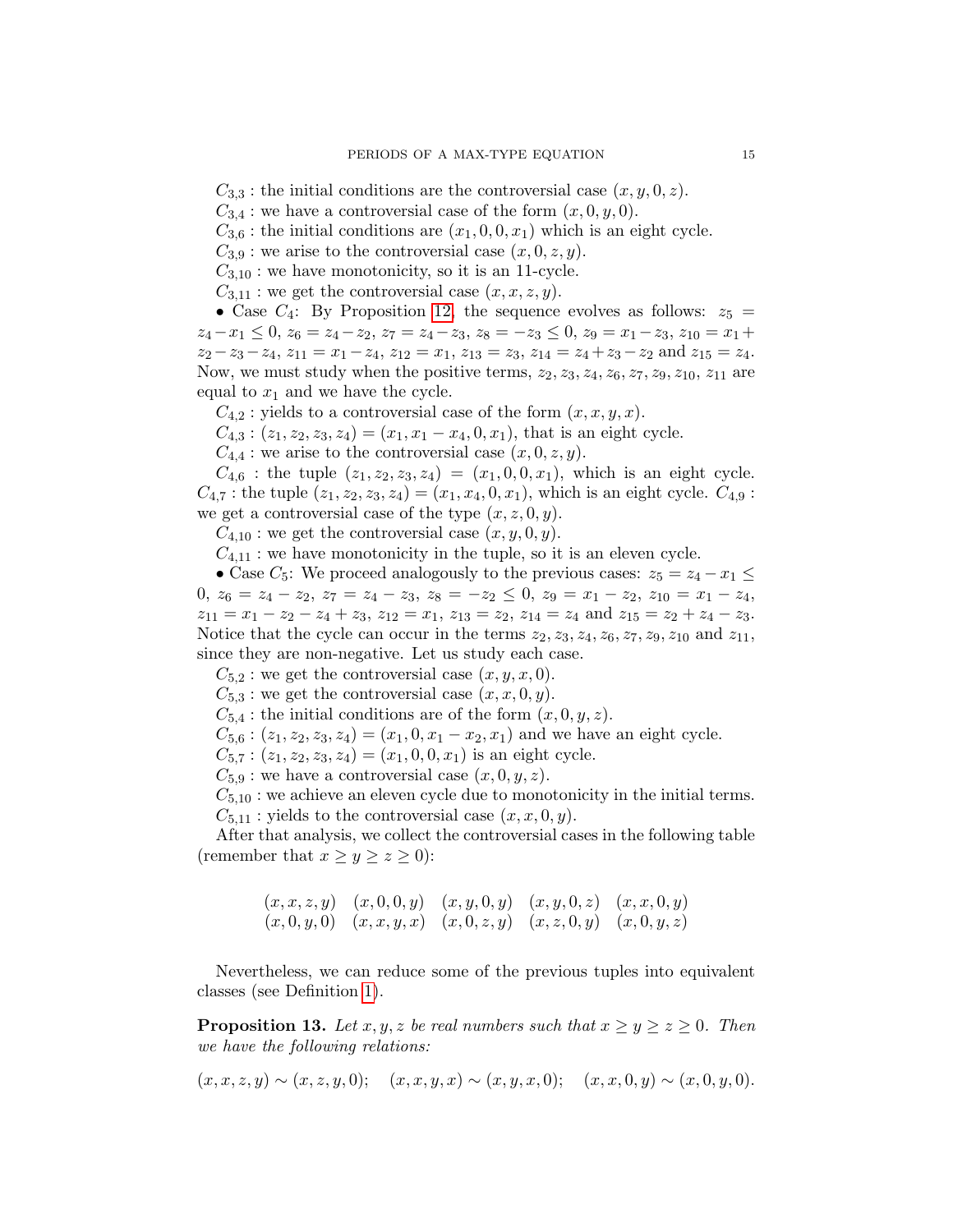Proof. We only have to compute each tuple under Equation [\(1.2\)](#page-1-1). For instance, if  $x_1 = x$ ,  $x_2 = x$ ,  $x_3 = z$  and  $x_4 = y$ , then  $x_5 = 0$  and  $(x_1, x_2, x_3, x_4) \sim (x_2, x_3, x_4, x_5)$ , or equivalently,  $(x, x, z, y) \sim (x, z, y, 0)$ . The rest of cases can be sum up as follows:  $(x, x, y, x, 0); (x, x, 0, y, 0)$ .

Therefore, we only have to consider the following nine cases:

 $(x, 0, 0, y);$   $(x, y, 0, y);$   $(x, 0, y, 0);$   $(x, y, x, 0);$ 

 $(x, z, y, 0); (x, y, 0, z); (x, z, 0, y); (x, 0, y, z); (x, 0, z, y).$ 

Notice that the first four cases formed by two positive variables,  $x, y$ , are included in the cases with three non negative variables,  $x, y, z$ . For instance,  $(x, 0, 0, y)$  is of the form  $(x, z, 0, y)$  with  $z = 0$ ;  $(x, y, 0, y)$  is of the form  $(x, z, 0, y)$  with  $z = y$ ;  $(x, 0, y, 0)$  is like the initial conditions  $(x, 0, y, z)$  with  $z = 0$ ; and  $(x, y, x, 0)$  behaves as  $(x, z, y, 0)$  with  $x = y$ . Therefore, our controversial cases are reduced to:

<span id="page-15-1"></span>
$$
(3.1) \qquad (x, y, 0, z); \quad (x, z, 0, y); \quad (x, 0, y, z); \quad (x, 0, z, y); \quad (x, z, y, 0).
$$

Additionally, the initial conditions  $(x, z, 0, y)$  and  $(x, 0, y, z)$  generate the same sequence, since

x, z, 0, y, 
$$
y - x
$$
,  $y - z$ ,  $y$ , 0,  $x$ ,  $x - y + z$ ,  $x - y$ ,  $x$ , 0,  
 $y - z$ ,  $y$ ,  $y - x$ ,  $y$ ,  $z$ , 0,  $x$ ,  $x - y$ ,  $x - z$ , x, 0, y, z.

Thus, we get  $(x, z, 0, y) \sim (x, 0, y, z)$ .

Also, if we compute the sequence generated by Equation [\(1.2\)](#page-1-1) from the initial conditions  $(x, 0, z, y)$ , we get  $x, 0, z, y, y - x, y, y - z, 0, x, x - y, x - y$  $y + z, x, 0, y, y - z$ . Now then,  $(x, 0, z, y) \sim (x, 0, y, y - z)$ , and as  $y \ge y - z$ , the new tuple  $(x, 0, y, y - z)$  has the form  $(x, 0, y, z')$ , with  $x \ge y \ge z' \ge 0$ . So, if we know the behaviour of the tuple  $(x, 0, y, z')$  under Equation [\(1.2\)](#page-1-1), we will know the evolution of  $(x, 0, z, y)$  too. Moreover, something similar happens with the initial conditions  $(x, y, 0, z)$ , since after 11 iterations, it becomes into  $(x, y - z, 0, z)$ ; if  $y - z \le z$ , then  $(x, y, 0, z) \sim (x, z', 0, y')$ ; on the contrary, repeating the process we arrive to  $(x, y - 2z, 0, z)$  after 11 iterations. It is easy to check by induction that if we have the tuple  $(x, y - mz, 0, z)$  with  $m \ge 0$  and  $y - mz > z$ , after 11 iterations we arrive to  $(x, y - (m + 1)z, 0, z)$ ; thus at some point the second term will be less than the fourth and we will get the previous equivalence. To sum up, we have the equivalence  $(x, y, 0, z) \sim (x, z', 0, y')$  for some  $x \ge y' \ge z'$  and if we know the behaviour of  $(x, z', 0, y')$  under Equation [\(1.2\)](#page-1-1), we will know the evolution of  $(x, y, 0, z)$ .

In conclusion, in view of  $(3.1)$  and the previous considerations, it is only necessary to analyse  $(x, y, 0, z)$  and  $(x, z, y, 0)$ , since from their behaviour we can deduce how all the controversial cases will evolve.

<span id="page-15-0"></span>3.3. Some specific initial conditions. Now we are able to analyse in detail what occurs when we compute the initial conditions  $(x, y, 0, z)$  and  $(x, z, y, 0)$  under Equation  $(1.2)$ .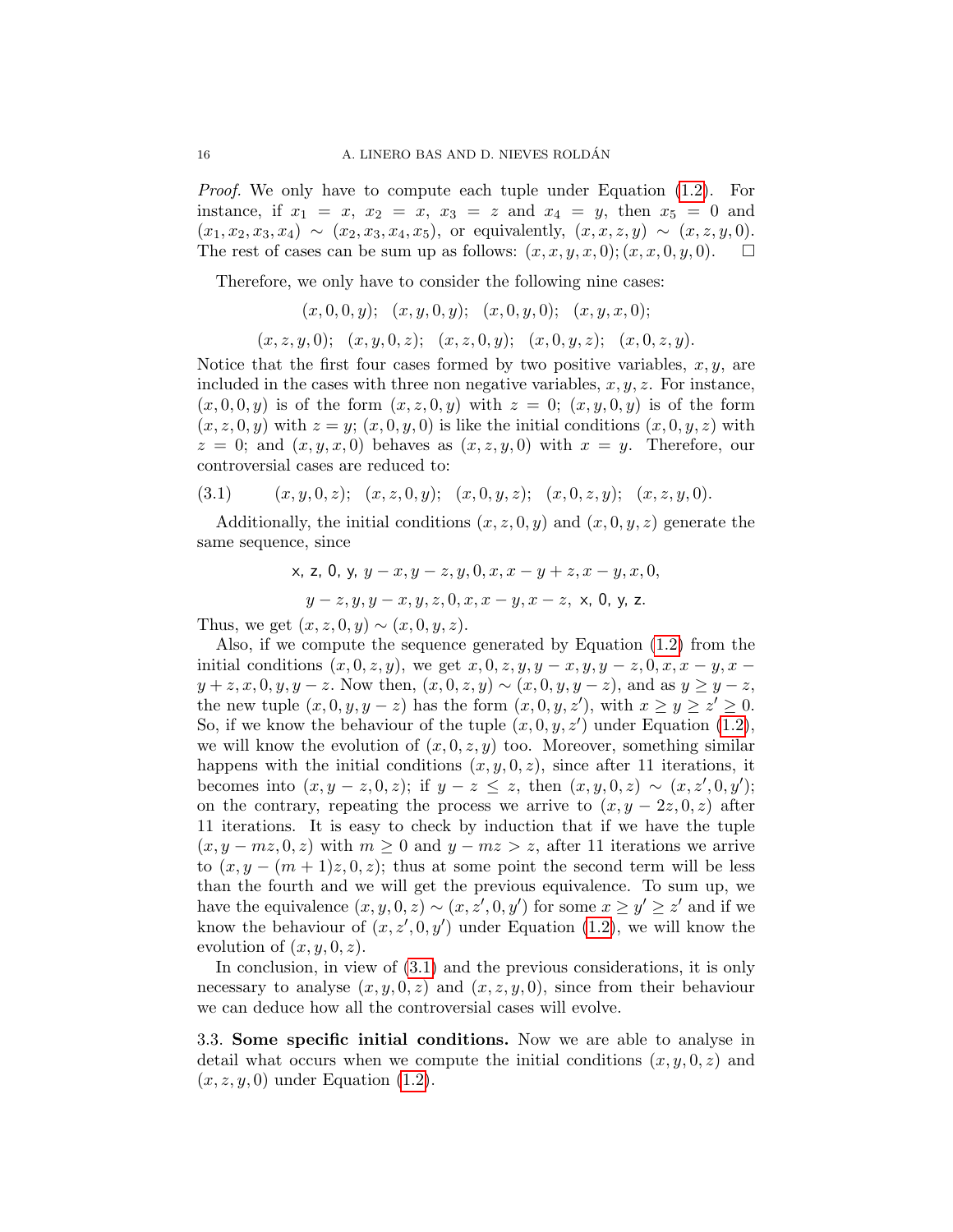3.3.1. Case  $(x, y, 0, z)$ . We begin by studying the evolution of  $(x, y, 0, z)$  un-der Equation [\(1.2\)](#page-1-1), with  $x \ge y \ge z \ge 0$ . Notice that if  $z = 0$ , the initial conditions generate an 11-cycle due to monotonicity, see Proposition [8.](#page-5-2) On the other hand, if  $x = z \geq 0$ , then the initial conditions can generate an 8-cycle or the equilibrium solution. Thus, we will assume  $x \ge y \ge z > 0$ and  $x > z$  to avoid trivial cases (periods 1,8 or 11).

<span id="page-16-0"></span>**Lemma 1.** Let us consider the tuple  $(x, tx + y - sz, 0, z)$ , with  $x \geq tx + y - z$  $sz \geq 0, t \geq 0$  and  $s \geq 0$ . Then,

- (a) If  $tx + y sz > z$ , then after 11 iterations the tuple becomes into  $(x, tx + y - (s + 1)z, 0, z).$
- (b) If  $tx + y sz \leq z$ , then after 32 iterations the tuple becomes into  $(x,(t + 1)x + y - (s + 1)z, 0, z).$

*Proof.* Assume  $tx + y - sz > z$  and compute  $(x, tx + y - sz, 0, z)$  under [\(1.2\)](#page-1-1):

$$
x, tx + y - sz, 0, z, (t - 1)x + y - sz, (s + 1)z - tx - y, z, 0,
$$

$$
(s+1)z - (t-1)x - y, x, x - z, x, tx + y - (s+1)z, 0, z.
$$

On the other hand, let us assume that  $tx + y - sz \leq z$ . Then,

$$
x, tx + y - sz, 0, z, z - x, -tx - y + (s + 1)z, z, 0, x,
$$
  
\n
$$
(1 + t)x + y - (s + 1)z, x - z, x, 0, -tx - y + (s + 1)z, z, z - x, z,
$$
  
\n
$$
tx + y - sz, 0, x, x - z, (1 - t)x - y + sz, x, 0, z, tx + y - sz, z - x,
$$
  
\n
$$
z, 0, -tx - y + (s + 1)z, x, x - z, x, (1 + t)x + y - (s + 1)z, 0, z.
$$

<span id="page-16-1"></span>**Remark 1.** Notice that the initial conditions,  $(x, y, 0, z)$ , are of the type  $(x, tx+y-sz, 0, z)$  with  $t = 0$  and  $s = 0$ . Thus, its evolution under Equation [\(1.2\)](#page-1-1) is perfectly described by Lemma [1.](#page-16-0)

Now, according to Lemma [1,](#page-16-0) we will analyse the possibility of achieving periodicity in the middle of the process, that is, if at some point of its evolution, it is possible to recover the initial conditions  $(x, y, 0, z)$ . For that, it is necessary to check the block of iterations in cases (a) and (b) of Lemma [1.](#page-16-0)

Firstly, in the case (a), reasoning similarly to the study of controversial cases in Subsection [3.2,](#page-12-0) it is easily seen that periodicity cannot hold in the middle of the process.

However, in case (b), we could obtain periodicity in the twenty second iteration, which implies

$$
(1-t)x - y + sz = x;
$$
  $x = y;$   $0 = 0;$   $z = z.$ 

Then, the initial conditions are  $(x, x, 0, z)$ . Moreover,  $(1-t)x-x+sz=x$ must hold and we get  $sz = (t + 1)x$ . Therefore, when analysing the period of the sequence, this case must be study apart.

Now, we will study the periodic character of the sequence generated by the initial conditions  $(x, y, 0, z)$ .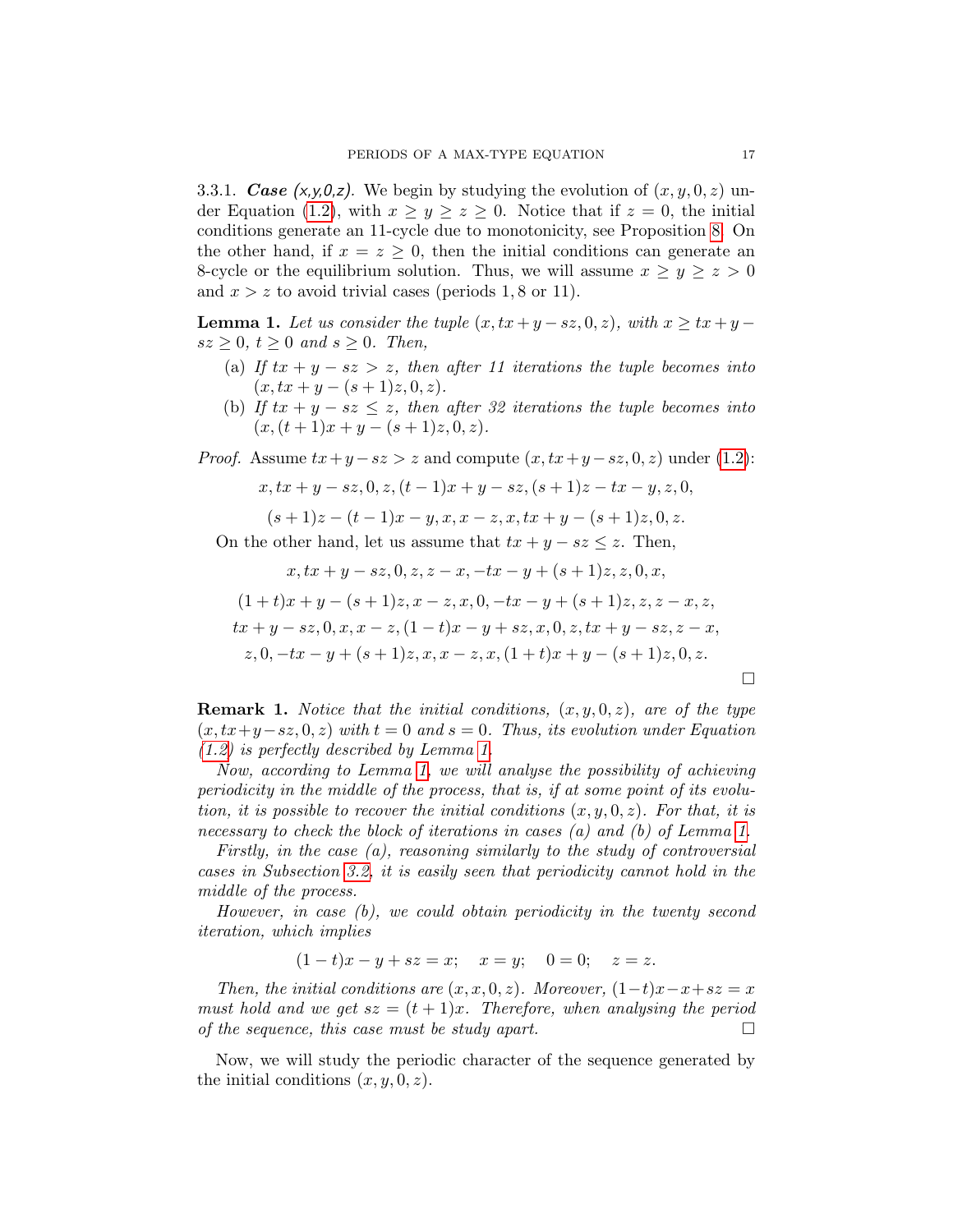<span id="page-17-0"></span>**Lemma 2.** Assume that the initial conditions  $(x, y, 0, z)$  generate a periodic sequence under Equation [\(1.2\)](#page-1-1), with  $x \ge y \ge z > 0$ ,  $x > z$ . Then  $\frac{z}{x} \in \mathbb{Q}$ .

*Proof.* Firstly, we divide each component by x, so we get  $(1, \frac{y}{x})$  $\frac{y}{x}$ , 0,  $\frac{z}{x}$  $\frac{z}{x}$ ). If we apply Lemma [1](#page-16-0) to  $(x, y, 0, z)$ , then for some  $t, s \ge 1$  we will have periodicity if  $tx + y - sz = y$  (in fact, there are an infinity of values t, s holding the equality), which implies that  $\frac{z}{x} = \frac{t}{s}$  $\frac{t}{s} \in \mathbb{Q}$ .

The following result shows us that the restriction  $\frac{z}{x} \in \mathbb{Q}$  is not only necessary, but also sufficient. According to Lemma [2](#page-17-0) and Proposition [6,](#page-4-2) we can simplify the tuple  $(1, \frac{y}{x})$  $\frac{y}{x}$ , 0,  $\frac{z}{x}$  $\frac{z}{x}$ ) as  $(1, \frac{y}{x})$  $\frac{\bar{y}}{x}, 0, \frac{q}{p}$  $_p^q$ ), where  $gcd(p, q) = 1$ . Finally, multiplying by p we get  $(p, \bar{y}, 0, q)$ , where  $\bar{y} = p \cdot \frac{y}{r}$  $\frac{y}{x}$ . Notice that  $\bar{y}$  does not need to be rational.

<span id="page-17-1"></span>**Proposition 14.** Let  $p, q \in \mathbb{Z}, \bar{y} \in \mathbb{R}$ . Assume  $p \geq \bar{y} \geq q > 0$  and  $gcd(p, q) = 1$ . The initial conditions  $(p, \bar{y}, 0, q)$  generate under Equation [\(1.2\)](#page-1-1) a periodic sequence. Also, the period is given by  $N = (p+q) \cdot 11 + q \cdot 10$ .

*Proof.* By Lemma [1](#page-16-0) (with  $x = p$ ,  $z = q$  and  $t = 0 = s$ ), we know that the second term of the initial conditions is the only one that varies after 11 or 32 iterations. In fact, if we denote by  $(z_1, z_2, z_3, z_4)$  the tuple after each block of 11 or 32 iterations (observe that  $z_1 = p$ ,  $z_2 \ge 0$ ,  $z_3 = 0$  and  $z_4 = q$ ), then we claim that  $z_2 = {\bar{y}}+j$  for some  $j \in \{0, 1, \ldots, p-1, p\}$ , where  $\{\cdot\}$  denotes the fractional part of a number. Indeed, in the first time,  $z_2 = \bar{y} = {\bar{y}} + [\bar{y}],$ thus the property is true for  $j = [\bar{y}] \in \{0, 1, \ldots, p\}$  (notice that  $j = p$  is possible when  $\{\bar{y}\}=0$  and  $p=\bar{y}$ ). Next, since  $\bar{y}\geq q$ , if  $\bar{y} > q$ , by Lemma [1,](#page-16-0)  $\bar{y}$  goes to  $z_2 = \bar{y}-q < p$ . On the other hand, if  $\bar{y} = q$ , then  $z_2 = p+\bar{y}-q = p$ after 32 iterations. In both cases,  $z_2 = {\bar{y}} + j$  for appropriate  $0 \le j \le p$ . By induction it is immediate to check that after each block of the 11 or 32 iterations stipulated in Lemma [1,](#page-16-0) we find that the corresponding  $z_2$  has the form searched, which ends the claim.

Therefore, as  $z_2$  can only take a finite number of values, and we know by Lemma [1](#page-16-0) that eventual periodicity implies periodicity, we can assure that the value  $z_2 = \bar{y}$  will be repeated and the sequence will be periodic. Now, we will determine the period of the sequence.

According to Remark [1](#page-16-1) we need to distinguish the cases  $p > \bar{y}$  and  $p = \bar{y}$ . In the first case periodicity holds after a finite amount of complete blocks of 11 or 32 iterations. On the other hand, when  $p = \bar{y}$ , periodicity holds in the middle of a block of 32 iterations.

Firstly, we assume that  $p > \bar{y}$ . Realize that after applying r times a block of 32 iterations and  $m$  times a block of 11 iterations, by Lemma [1,](#page-16-0) the second term will be  $z_2 = \bar{y} + r \cdot p - (r + m) \cdot q$ .

Let us denote by  $\alpha$  and  $\beta$  the number of blocks of 32 and 11 iterations, respectively, needed to achieve periodicity. Thus,  $\alpha \cdot p + \bar{y} - (\alpha + \beta) \cdot q = \bar{y}$ , which implies  $\alpha \cdot p = (\alpha + \beta) \cdot q$ . Observe that  $gcd(p,q) = 1$  yields to  $\alpha = \dot{q}$  and  $\alpha + \beta = \dot{p}$ . Nevertheless, as the integer part of the second term, [z<sub>2</sub>], varies in the set  $\{0, 1, \ldots, p-1, p\}$ , then  $\alpha + \beta$  (which represents the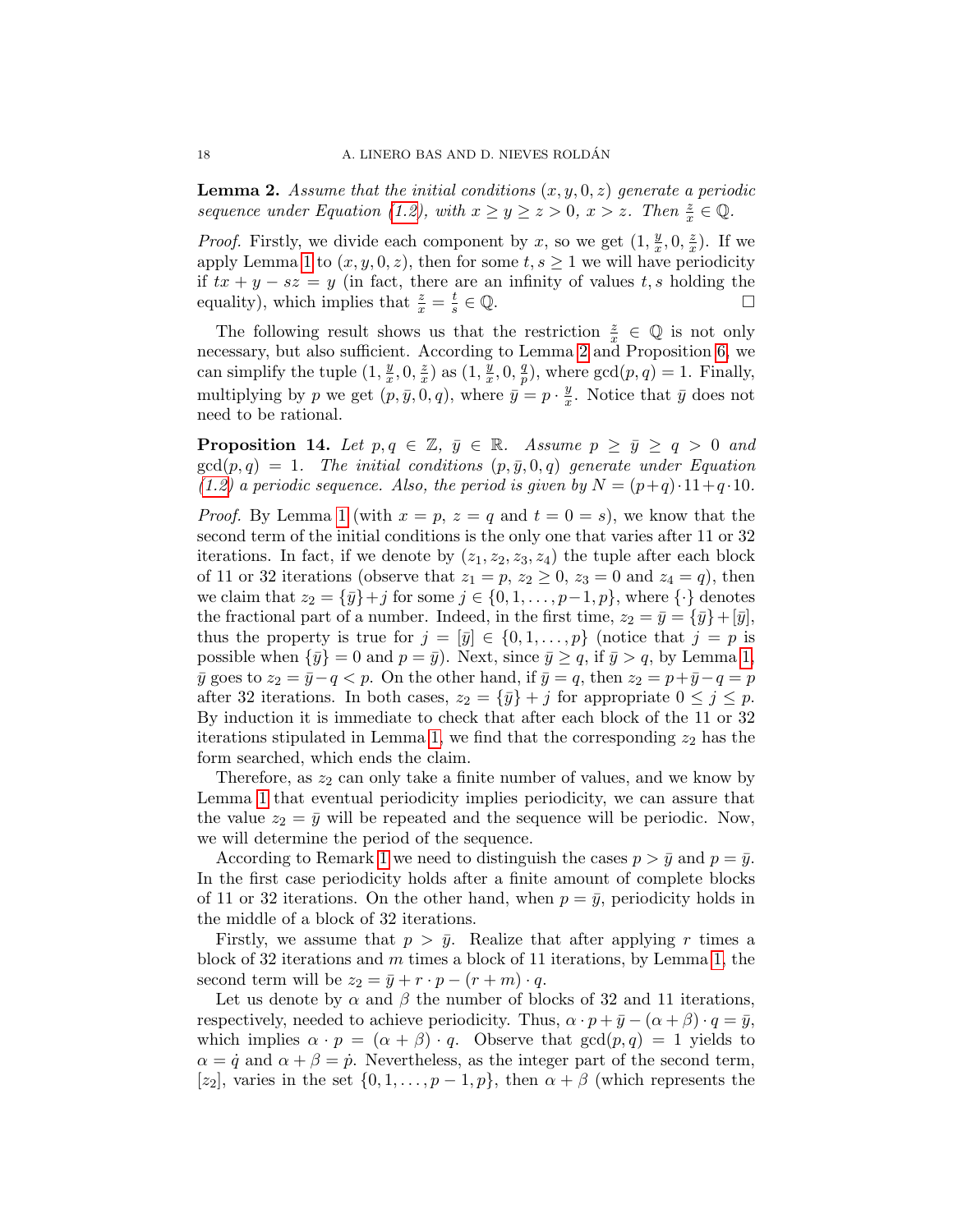total amount of blocks of 11 and 32 iterations needed to achieve periodicity) must be less or equal to  $p + 1$ . So, if  $\alpha + \beta = \dot{p}$  and  $\alpha + \beta \leq p + 1$ , it holds  $\alpha + \beta = p$  (observe that  $p \ge 2$ ). Then,  $\alpha \cdot p = p \cdot q$  and it follows  $\alpha = q$ , since  $gcd(p, q) = 1$ .

Definitely, the sequence will be determined by  $(p - q)$  blocks of 11 iterations and q blocks of 32. Therefore, the period of the sequence is  $N =$  $(p - q) \cdot 11 + q \cdot 32$ , which is equivalent to

$$
N = (p+q) \cdot 11 + q \cdot 10.
$$

Secondly, assume that  $p = \bar{y}$ . By Remark [1,](#page-16-1) this means that after applying  $r = t$  times a block of 32 iterations and  $m = s - t$  times a block of 11 iterations, periodicity will hold in the middle of the following block of 32 iterations (thus, we assume that we have not recover the initial conditions before those s blocks); moreover,  $sq = (t + 1)p$ , which implies  $\frac{q}{p} = \frac{t+1}{s}$  $\frac{+1}{s}$ . As  $gcd(q, p) = 1, \frac{q}{p}$  is irreducible and we deduce that  $t + 1 \geq q$ ,  $s \geq p$ .

If  $s > p$ , then  $t + 1 > q$  must hold. This means that there are s tuples, with  $s = s'p, s' > 1, s \ge 2p$ , that are of the form  $(p, \tilde{t}p + \bar{y} - \tilde{s}q, 0, q)$ , but we know that every term  $tp + \bar{y} - \tilde{s}q$  is of the type  $\bar{y} + j$ , with  $j \in \{0, 1, \ldots, p\}.$ 

As  $s \geq 2p$  and  $2p > p + 1$  if  $p \geq 2$   $(p = 1$  yields to  $(1, 1, 0, 1)$  that is an 8-cycle; also  $p > q$ ), there exist  $\tilde{s}, \tilde{t}$ , with  $\tilde{s} \in [1, p], \tilde{t} \leq \tilde{s}$ , such that  $\bar{y} + \tilde{t}p \widetilde{s}q = \bar{y}$ . Since  $\widetilde{s} < s$  we obtain a contradiction, as we have supposed that periodicity has not been completed before applying s blocks of iterations. So,  $s = p$ ,  $t + 1 = q$ , and consequently the period is

 $N = 32 \cdot (q-1) + 11 \cdot (p-q+1) + 21 = (2 \cdot 11 + 10) \cdot q + 11 \cdot (p-q)$  $= (p+q) \cdot 11 + q \cdot 10.$ 

$$
\Box
$$

<span id="page-18-2"></span>**Remark 2.** Notice that the coefficients of the decomposition, that is,  $a = q$ and  $b = p + q$  verify the conditions  $b \geq 2a + 1$  and  $gcd(a, b) = 1$ . Moreover, every number of the form  $N = 10 \cdot a + 11 \cdot b$  with  $b \ge 2a + 1$  and  $gcd(a, b) = 1$ can be written as  $\widetilde{N} = 10 \cdot q + 11 \cdot (p + q)$  by taking  $q = a$  and  $p = b - a$ , with  $gcd(p, q) = 1$  and  $p \geq 2q + 1$  as can be easily checked.

<span id="page-18-1"></span>**Corollary 3.** Given the initial conditions  $(x, y, 0, z)$  with  $x \ge y \ge z > 0$ and  $x > z$ , they generate a periodic sequence under Equation [\(1.2\)](#page-1-1) if and only if  $\frac{z}{x} \in \mathbb{Q}$ . In that case, the period is  $N = 10 \cdot a + 11 \cdot b$ , for some  $a, b \in \mathbb{N}$ where  $gcd(a, b) = 1, b \geq 2a + 1$ .

<span id="page-18-0"></span>3.3.2. Case (x,z,y,0). As in the previous case, we assume  $x \ge y \ge z \ge 0$ . If  $y = z$ , the initial conditions provide an 11-cycle. If  $z = 0$ ,  $(x, 0, y, 0)$  is equivalent to  $(x, x - y, 0, y)$  if  $x - y \geq y$  (it is only necessary to compute a block of ten iterations to see it); and it is equivalent to  $(x, 0, -x + 2y, y)$ if x − y < y (it follows by computing a block of 21 iterations). So, in the first case, we arrive to a set of initial conditions having the structure of  $(x, y', 0, z')$ ; and in the second case, we get to  $(x, 0, z', y')$ , with  $x \ge y' \ge$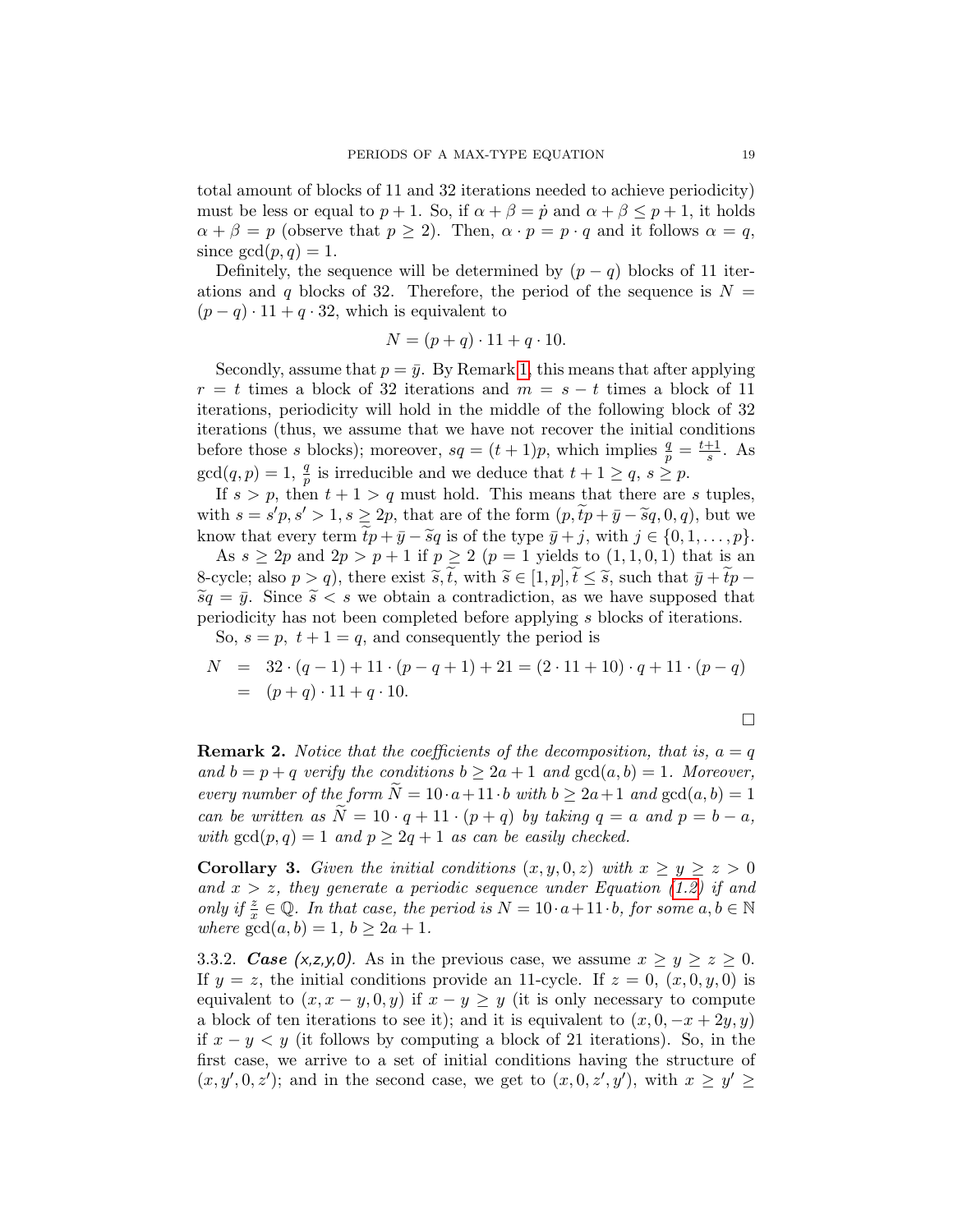$z' \geq 0$ . Both initial conditions have been already analysed in the previous subsection. Therefore, from now on, we will assume that

$$
y > z > 0.
$$

On the other hand, observe that after ten iterations the tuple becomes into  $(x, x - (y - z), z, y)$ . Indeed:

$$
x, z, y, 0, y - x, y - z, -z, y - z, x - z, x - y, x, x - (y - z), z, y.
$$

<span id="page-19-0"></span>**Lemma 3.** Let us consider the tuple  $(x, tx - s(y - z), z, y)$  with  $x \ge y >$  $z > 0$ ,  $x \ge tx - s(y - z) \ge 0$  and t, s nonnegative integers. Then,

- (a) If  $tx s(y z) \geq y$ , then after 11 iterations the tuple becomes into  $(x, tx - (s + 1)(y - z), z, y).$
- (b) If  $tx-s(y-z) < y$  and  $tx-(s-1)(y-z) \geq y$ , then after 22 iterations the tuple becomes into  $(x, z, y, tx - s(y - z)).$

*Proof.* First, assume  $tx - s(y - z) \geq y$ . Then by Equation [\(1.2\)](#page-1-1):

$$
x, tx - s(y - z), z, y, (t - 1)x - s(y - z), (s + 1)y - tx - sz, y - z, -z,
$$

$$
(1-t)x + (s+1)(y-z), x-z, x-y, x, tx - (s+1)(y-z), z, y.
$$

On the other hand, if  $tx - s(y - z) < y$  and  $tx - (s - 1)(y - z) \geq y$ , then:

$$
x, tx - s(y - z), z, y, y - x, (s + 1)y - tx - sz, y - z, -z, x - z,
$$

$$
(t+1)x + (s-1)z - (s+1)y, x - y, x, z, -tx + (s+1)y - (s-1)z, y, y - x,y-z, tx - sy + (s-1)z, -z, x-z, x-y, (1-t)x + sy - sz, x, z, y, tx - s(y-z).
$$

<span id="page-19-1"></span>**Lemma 4.** Let us consider the tuple  $(x, z, y, tx - s(y - z))$  with  $x \ge y >$  $z > 0$ ,  $y > tx - s(y - z) \geq 0$  and t, s nonnegative integers. Then,

- (a) If  $tx (s + 1)(y z) \ge 0$ , then after 11 iterations the tuple becomes into  $(x, z, y, tx - (s + 1)(y - z)).$
- (b) If  $tx (s + 1)(y z) < 0$ , then after 10 iterations the tuple becomes into  $(x,(t+1)x - (s+1)(y-z),z,y)$ .

*Proof.* Assume 
$$
tx - (s + 1)(y - z) \ge 0
$$
. Therefore, by Equation (1.2):

$$
x, z, y, tx - s(y-z), y-x, y-z, tx - (s+1)y + sz, -tx + (s+1)(y-z), x-z,
$$
  

$$
x-y, (1-t)x + (s+1)y - (s+1)z, x, z, y, tx - (s+1)(y-z).
$$

On the contrary, if  $tx - (s + 1)(y - z) < 0$ , then the tuple evolves as follows:

$$
x, z, y, tx - s(y - z), y - x, y - z, -z, -tx + (s + 1)(y - z), x - z, x - y,
$$

$$
x, (t+1)x - (s+1)(y-z), z, y.
$$

 $\Box$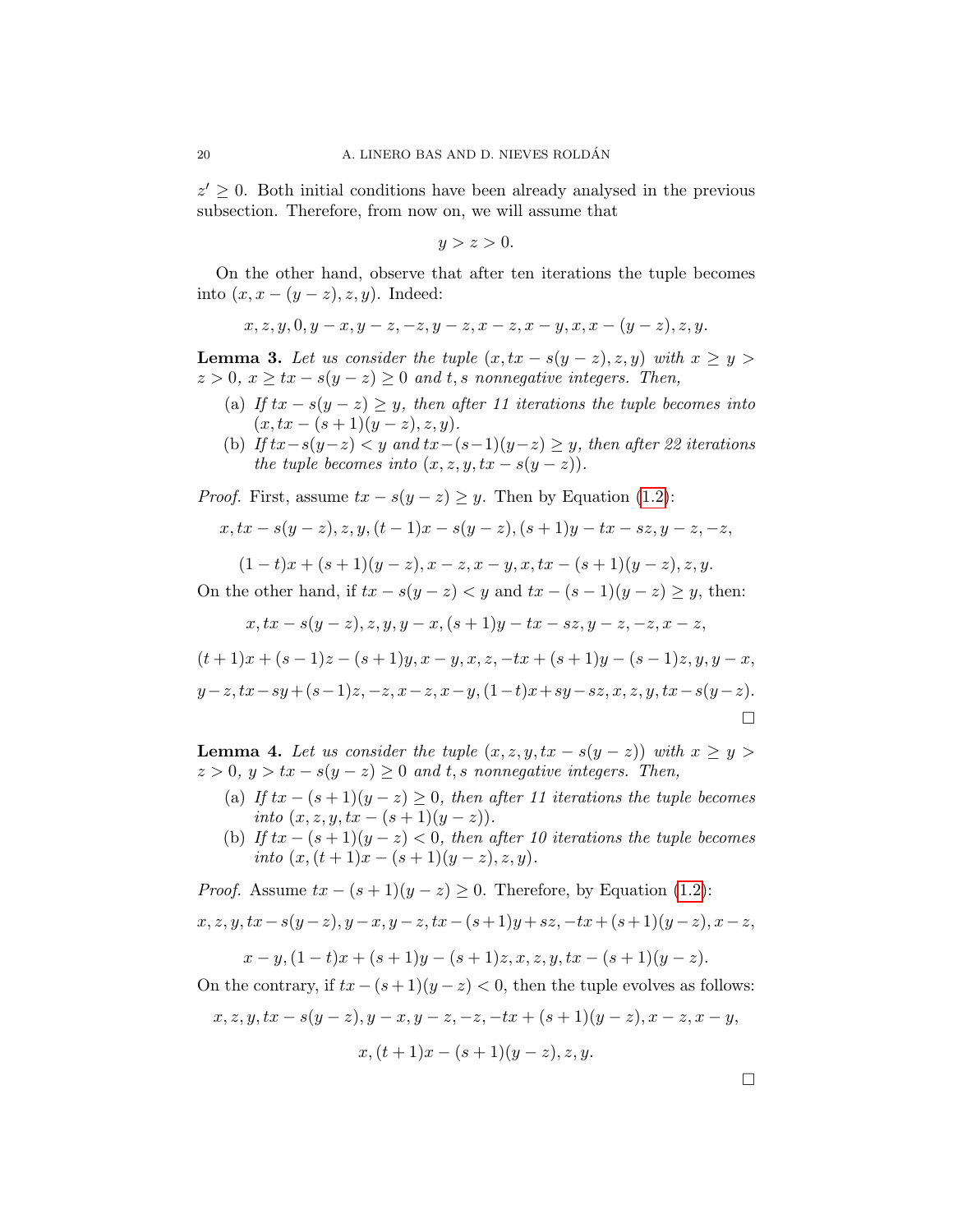<span id="page-20-0"></span>Remark 3. Observe that if four consecutive terms verify the conditions of Lemma  $3(b)$ , after 22 iterations, the new terms will satisfy the conditions of Lemma [4.](#page-19-1) Furthermore, if four consecutive terms verify the conditions of Lemma  $4(b)$ , then, after 10 iterations, the new tuple will satisfy the conditions of Lemma [3.](#page-19-0) Therefore, Lemma [3](#page-19-0) and Lemma [4](#page-19-1) jointly describe how the tuple  $(x, x-(y-z), z, y)$ , which appears after iterating 10 times the initial conditions  $(x, z, y, 0)$ , evolves under Equation [\(1.2\)](#page-1-1).

<span id="page-20-1"></span>Remark 4. Now according to Lemma [3](#page-19-0) and Lemma [4](#page-19-1) we will analyse the possibility of achieving periodicity in the middle of the process, that is, if at some point of its evolution, it is possible to recover the initial conditions  $(x, x-(y-z), z, y)$  (observe that if the initial conditions  $(x, x-(y-z), z, y)$ ) generate a periodic sequence, then, by Proposition [1,](#page-3-1) the same applies for the initial conditions  $(x, z, y, 0)$  and the period of the sequence is obviously the same). For that, it is necessary to check the blocks of iterations in cases (a) and (b) of Lemma [3](#page-19-0) and Lemma  $\lambda$ .

Firstly, in Lemma [3\(](#page-19-0)b), we could obtain periodicity in the eleventh iteration, which implies

$$
x = x;
$$
  $z = x - (y - z);$   $-tx + (s + 1)x - (s - 1)z = z;$   $y = y.$ 

This yields to  $x = y$ , so the initial conditions are  $(x, z, z, x)$ . Now, if we iterate this tuple under Equation [\(1.2\)](#page-1-1), we get  $x, z, z, x, 0, x - z, x - z$ , so  $(x, z, z, x) \sim (x, 0, x - z, x - z)$ . Observe that the tuple  $(x, 0, x - z, x - z)$ behaves as the initial conditions  $(x, 0, y', y')$  with  $x > y' > 0$ , but this tuple is a particular case of the controversial one  $(x, 0, \tilde{y}, \tilde{z})$  with  $\tilde{y} = y' = \tilde{z}$ . More-<br>over in Subsection 3.2, we have seen that due to the equivalence relations over, in Subsection [3.2,](#page-12-0) we have seen that, due to the equivalence relations, this case is covered by the analysis of the initial conditions  $(x, \hat{y}, 0, \hat{z})$  with  $x \ge \hat{y} \ge \hat{z} \ge 0$  and  $x > \hat{z}$ .

On the other hand, it is easy to check, proceeding as in the study of the controversial cases (see Subsection [3.2\)](#page-12-0), that periodicity cannot hold in the middle of the process of the block of 11 iterations of Lemma  $3(a)$ , nor in the middle of blocks of 11 and 10 iterations of Lemma [4.](#page-19-1)  $\Box$ 

By Lemma [3,](#page-19-0) Lemma [4](#page-19-1) and Remark [3,](#page-20-0) we know how a tuple of the form  $(x, z, y, 0)$  with  $x \ge y > z > 0$  evolves under Equation [\(1.2\)](#page-1-1). Now, we will determine the period of the sequence. For that, we will distinguish two cases depending on the fact whether the initial terms are rational numbers or not.

Case A: If the initial conditions are rational, we can multiply them by the least common multiple of their denominators and the terms will be integers. Thus, we can assume without loss of generality, by Proposition [6,](#page-4-2) that  $x, y, z \in \mathbb{N}$ .

Let us call  $d = \gcd(y - z, x)$ . After the first ten iterations, we have seen that the original tuple becomes into  $(x, x - (y - z), z, y)$ . If we divide each term by d, we get  $\left(\frac{x}{d}\right)$  $\frac{x}{d}, \frac{x-(y-z)}{d}$  $\frac{y-z)}{d}, \frac{z}{d}$  $\frac{z}{d}$ ,  $\frac{y}{d}$  $\left(\frac{y}{d}\right)$ , or equivalently  $(p, q, z', y')$ , where  $y' = \frac{y}{d}$  $\frac{y}{d}$ ,  $z' = \frac{z}{d}$  $\frac{z}{d}$  and  $gcd(p, q) = 1$ . Notice that p is the greatest term of the tuple and  $p$  and  $q$  are integer numbers.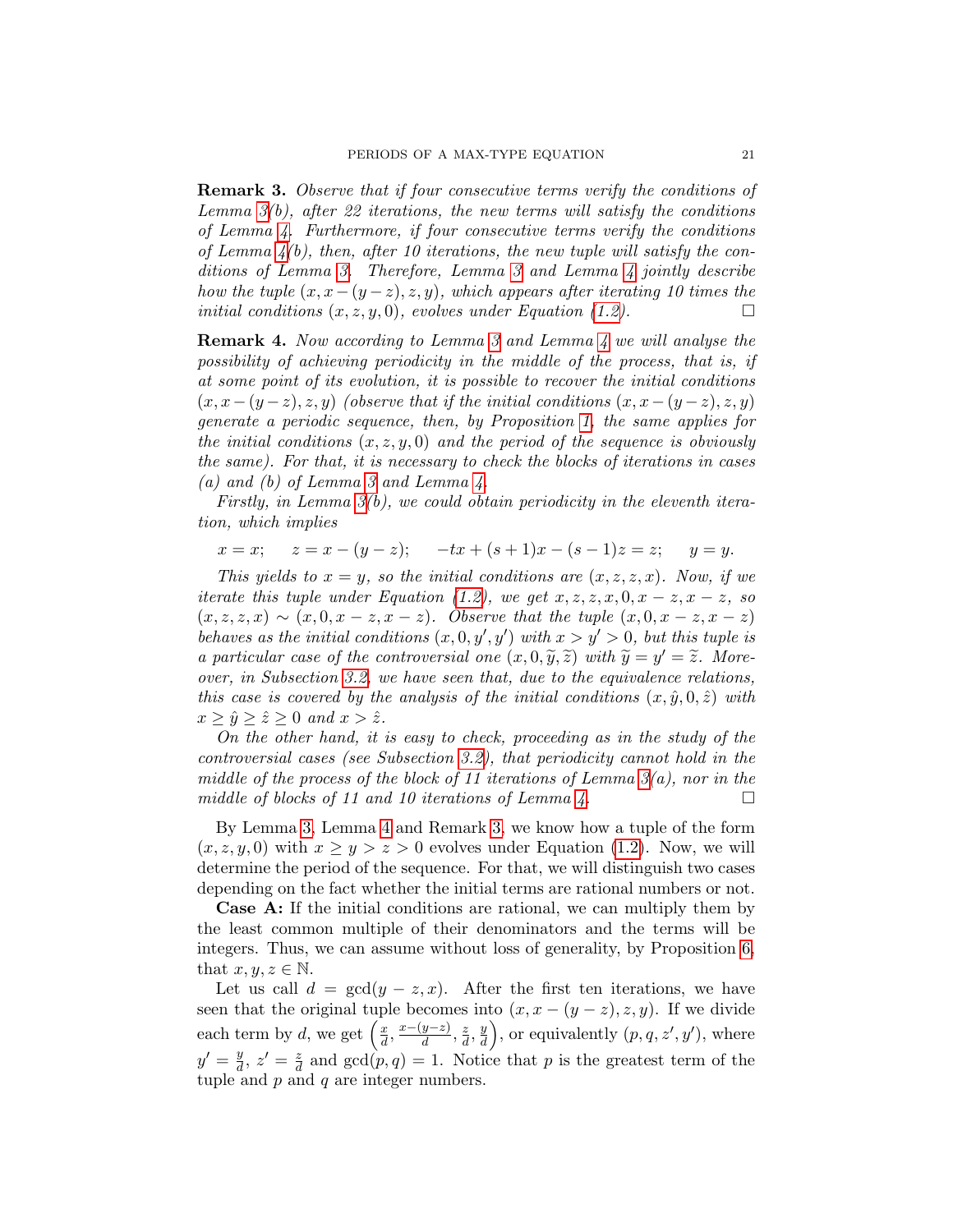<span id="page-21-0"></span>Proposition 15. Under the previous considerations, the initial conditions  $(p, q, z', y')$ , with  $gcd(p, q) = 1$  and  $q = p-(y'-z')$ , generate under Equation [\(1.2\)](#page-1-1) a periodic sequence. Furthermore, the period is given by  $N = (2p$  $q) \cdot 11 + (p - q) \cdot 10.$ 

*Proof.* Firstly, as  $q = p - (y' - z')$ , the initial conditions  $(p, q, z', y')$  satisfy the conditions of Lemma [3](#page-19-0) with  $x = p$ ,  $z = z'$ ,  $y = y'$  and  $t = 1 = s$ . Also, by Remark [3,](#page-20-0) its evolution under Equation [\(1.2\)](#page-1-1) will be described by Lemmas [3](#page-19-0) and [4.](#page-19-1)

Let us denote by  $b_0^{(2)}$  $\chi_0^{(2)} := q$ , where the superscript (2) represents that the term  $q$  is placed in the second position in the initial tuple. Now, depending on the requisites over the initial conditions, we will apply Lemma [3\(](#page-19-0)a) or (b). In any case, we obtain, after the corresponding block of 11 or 22 iterations, a new tuple  $(p, b_1^{(2)}, z', y')$  or  $(p, z', y', b_1^{(4)})$ , with  $b_1^{(2)} = p - 2(y' - z') =$  $q - (y' - z')$  and  $b_1^{(4)} = q$ , where we use (2) or (4) according to the fact that the term which has varied is in the second or fourth position. So, following the process (by applying Lemma [3](#page-19-0) or [4](#page-19-1) and taking into account the only term that varies its value), we can define a sequence  $b_i^{(i_j)}$  $j^{(ij)}$ , with  $j \geq 1, i_j \in \{2, 4\}.$ If  $i_j = 2$ , the new tuple is  $(p, b_j^{(2)}, z', y')$ ; otherwise, we obtain  $(p, z', y', b_j^{(4)})$ .

Once the sequence  $(b_i^{(i_j)})$  $j^{(i_j)}$ ) is defined, it must be highlighted that  $b_j^{(i_j)} \in$  $\{0^{(2)}, 0^{(4)}, 1^{(2)}, 1^{(4)}, \ldots, p^{(2)}, p^{(4)}\} =: \mathcal{V}$ . This is a consequence from the fact that  $y' - z' = \frac{y - z}{d}$  $\frac{-z}{d}$  is an integer number and the conditions of Lemmas [3](#page-19-0) and [4](#page-19-1) (it is clear that  $b_0^{(2)}$ )  $_{0}^{(2)}$  verifies the claim and now, by induction, it is easily seen that any  $b_j^{(i_j)}$  will hold the property too; for instance, if we are in Lemma [3\(](#page-19-0)a), then  $b_j^{(2)} = tp - (s + 1)(y' - z')$  for some integers  $t, s \ge 1$ and  $b_j^{(2)} > p$  would imply  $tp - s(y' - z') > p + y' - z' > p$  which contradicts the initial hypothesis of Lemma [3;](#page-19-0) the remaining cases are analogous).

Next, we claim that  $b_j^{(i_j)} \notin \{0^{(2)}, p^{(4)}\}$ . This means that we cannot assign the value 0 in the second position of the corresponding tuple nor  $p$  in the fourth position. Again, this is a direct consequence from the hypothesis of Lemmas [3](#page-19-0) and [4.](#page-19-1) For instance, if in Lemma [4\(](#page-19-1)b) we would obtain the tuple  $(p,(t+1)p - (s+1)(y'-z'),z',y') = (p,0,z',y')$ , then  $tp - s(y'-z')$  $-p + y' - z' < 0$ , which contradicts that  $tp - s(y' - z') \geq 0$  in the initial hypothesis; the remaining cases are similar.

Therefore,  $b_j^{(i_j)} \in \mathcal{V} \setminus \{0^{(2)}, p^{(4)}\}$ . So, we can only have a finite number of tuples  $(p, b_j^{(2)}, z', y')$  or  $(p, z', y', b_j^{(4)})$ . By Lemmas [3](#page-19-0) and [4,](#page-19-1) we do a circuit with these tuples, thus we can assure that some tuple returns to itself and by Lemma [1](#page-3-1) all the sequence is periodic. Moreover, as  $Card(V \setminus \{0^{(2)}, p^{(4)}\})$ 2p, where Card denotes the cardinality of a set, periodicity will be attained by applying Lemmas [3](#page-19-0) and [4](#page-19-1) at most 2p times.

Now we will determine the period of the sequence. According to Remark [4,](#page-20-1) we know that is only necessary to assume that periodicity holds after a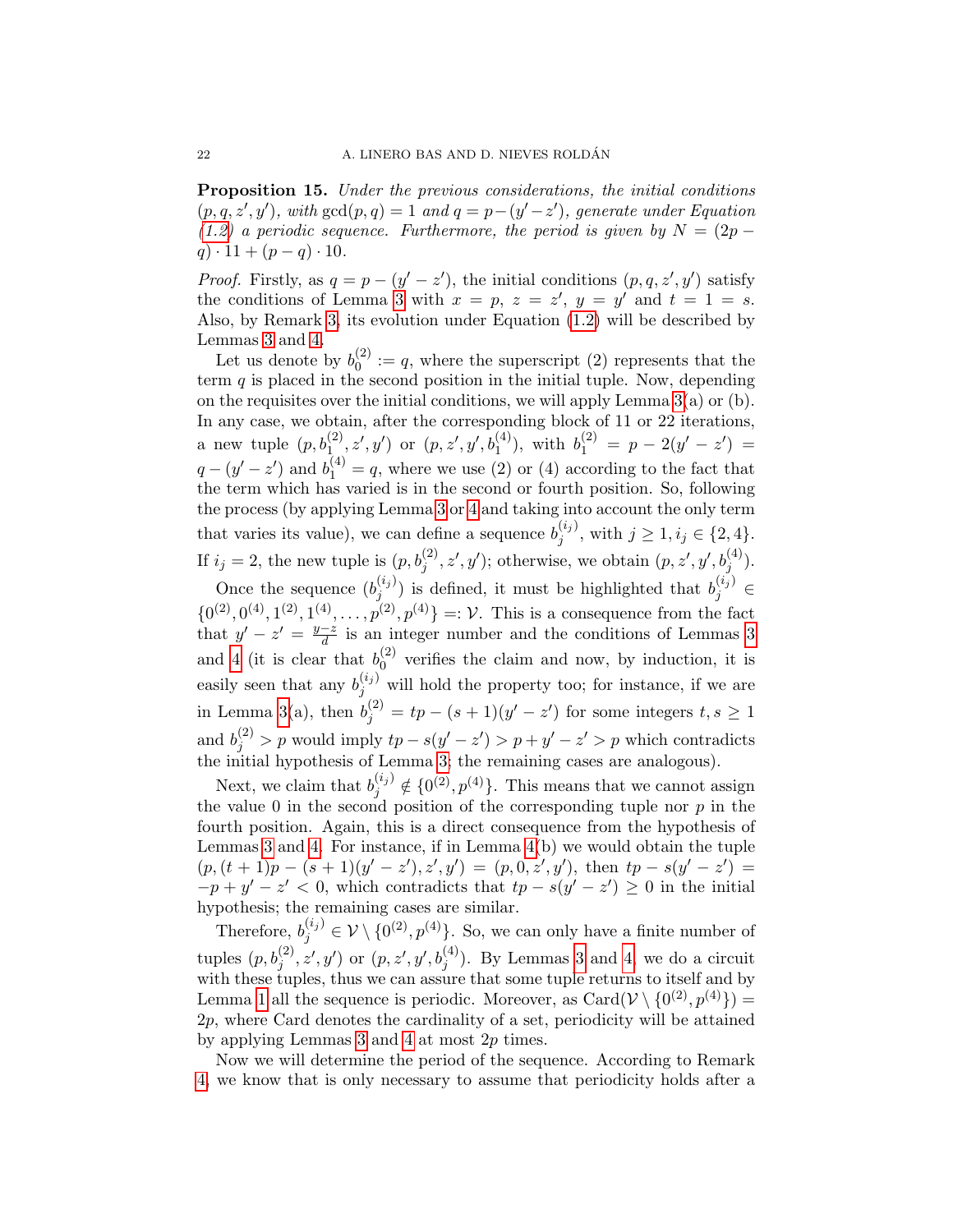complete sequence of blocks described in Lemmas [3](#page-19-0) and [4.](#page-19-1) Denote by:  $\alpha$  the number of blocks of 11 iterations described by Lemma [3\(](#page-19-0)a);  $\beta$  the amount of blocks of 22 iterations described by Lemma [3\(](#page-19-0)b);  $\gamma$  the number of blocks of 11 iterations described by Lemma  $4(a)$ ; and  $\delta$  the amount of blocks of 10 iterations described by Lemma [4\(](#page-19-1)b), needed to achieve periodicity.

Firstly, we claim that  $\beta = \delta$ . Indeed, the block of 22 iterations described by Lemma [3\(](#page-19-0)b) changes the position of the term  $b_i^{(2)}$  $j^{(2)}$  from the second to the fourth, but it does not vary its value; in the other hand, the block of 10 iterations described by Lemma [4\(](#page-19-1)b), changes again the position of  $b_i^{(4)}$  $j^{(4)}$  from the fourth to the second, so necessarily we must have the same number of blocks of each type, since every change of position from the second to the fourth place must be balanced with another change from the fourth to the second. Furthermore,  $\beta \geq 1$  because the initial tuple  $(p, q, z', y')$  satisfies the hypothesis of Lemma [3](#page-19-0) and at some point we will have  $p-(m+1)(y'-z') < y'$ for some positive integer  $m$  and case (b) will be applied.

Secondly, according to the concatenation of blocks given by Remark [3,](#page-20-0) periodicity will hold when

<span id="page-22-0"></span>(3.2) 
$$
(\delta + 1)p - (\alpha + \gamma + \delta + 1)(y' - z') = q = p - (y' - z').
$$

Indeed, observe that the coefficient of  $p$  is increased by one unit only if we apply the block of ten iterations of Lemma [4\(](#page-19-1)b); on the other hand, the coefficient of  $y' - z'$  remains unchanged when we apply the block of twenty two iterations of Lemma [3\(](#page-19-0)b), and it is increased by one otherwise.

By [\(3.2\)](#page-22-0),  $\delta p = (\alpha + \gamma + \delta)(y' - z')$ . Observe that  $gcd(p, q) = 1$  yields to gcd $(p, y' - z') = 1$ , since  $q = p - (y' - z')$ . So,  $(y' - z')|\delta$  or  $(p - q)|\delta$ and  $\alpha + \gamma + \delta = \dot{p}$ . Nevertheless, as  $b_i^{(i_j)}$  $j^{(i_j)}$  varies in the set  $\mathcal{V} \setminus \{0^{(2)}, p^{(4)}\}$  of cardinality 2p, and  $\alpha + \beta + \gamma + \delta$  represents the number of times that  $b_i^{(i_j)}$ j changes either its value or/and position, then  $\alpha + \beta + \gamma + \delta \leq 2p$ . Since  $\beta \geq 1$ , it follows that  $\alpha + \gamma + \delta < 2p$ ; and jointly with  $\alpha + \gamma + \delta = \dot{p}$ , we get  $\alpha + \gamma + \delta = p$ . Then  $\delta p = p \cdot (p - q)$  and thus  $\delta = p - q$ .

Definitely, the sequence will be determined by  $\alpha$  blocks of 11 iterations;  $β = δ$  blocks of 22 iterations; γ blocks of 11 iterations; and δ blocks of 10 iterations. Thus, the period of the sequence is

$$
N = \alpha \cdot 11 + \delta \cdot 22 + \gamma \cdot 11 + \delta \cdot 10 = (\alpha + 2\delta + \gamma) \cdot 11 + \delta \cdot 10
$$
  
=  $(p + p - q) \cdot 11 + (p - q) \cdot 10 = (2p - q) \cdot 11 + (p - q) \cdot 10.$ 

Case B: Assume that at least one of the initial conditions is not rational. Firstly, by Lemma [3](#page-19-0) and Lemma [4,](#page-19-1) we will have periodicity when  $x - (y$  $z$ ) =  $tx - s(y - z)$  holds for a certain  $t, s \geq 0$ . That relation yields to  $\frac{x}{y-z} = \frac{s-1}{t-1}$  $\frac{s-1}{t-1}$  ∈ Q. Therefore,  $\frac{x}{y-z}$  ∈ Q is a necessary condition to assure periodicity. Let  $\frac{x}{y-z} = \frac{p}{m}$  with  $gcd(p,m) = 1$ . Then, by Proposition [6,](#page-4-2) we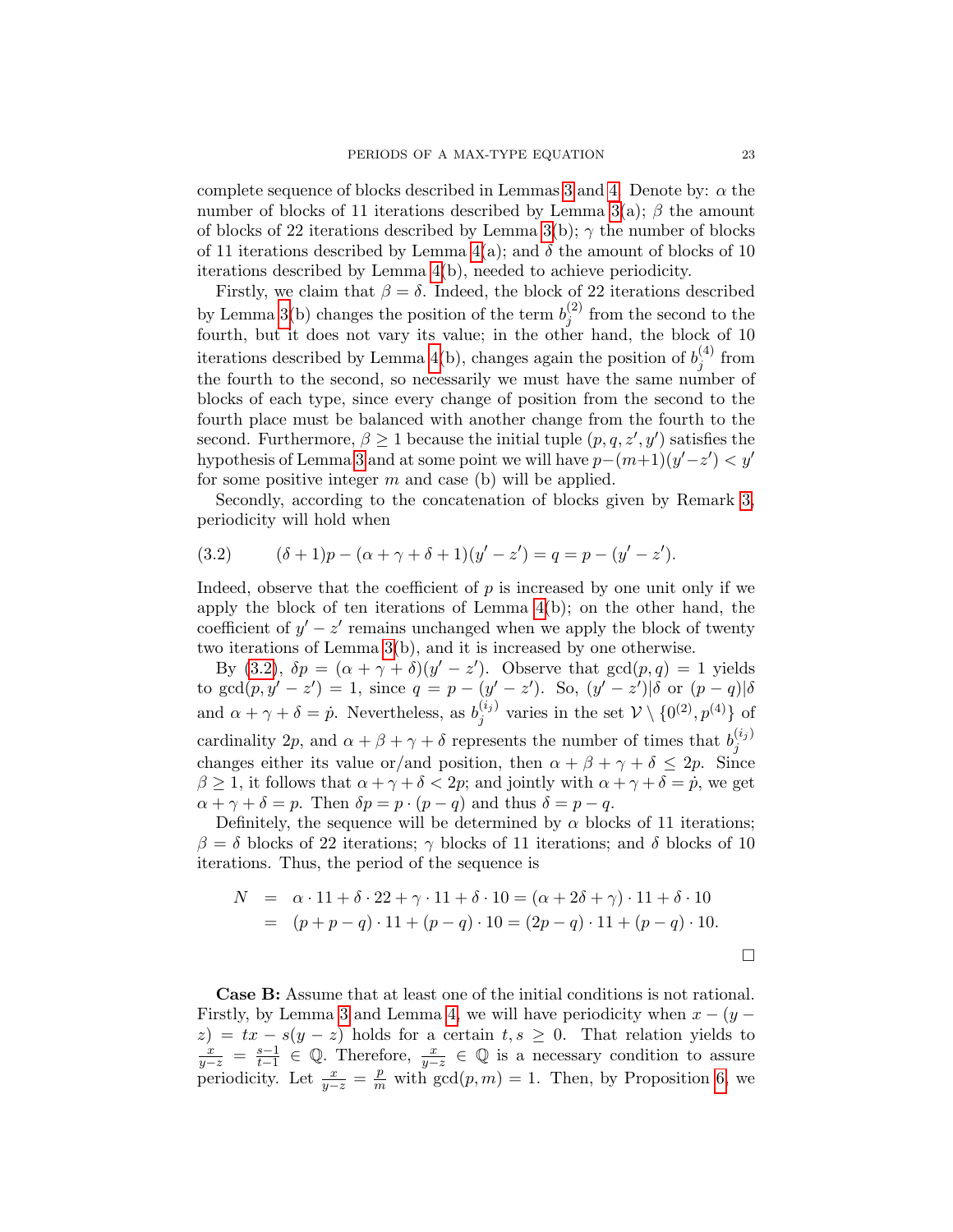can modify the initial conditions of the sequence as follows

$$
(x, x - (y - z), z, y) \longrightarrow \left(\frac{x}{y - z}, \frac{x}{y - z} - 1, \frac{z}{y - z}, \frac{y}{y - z}\right)
$$

$$
\longrightarrow \left(\frac{p}{m}, \frac{p}{m} - 1, \frac{z}{y - z}, \frac{y}{y - z}\right) \longrightarrow (p, p - m, z', y').
$$

with  $z' = m \cdot \frac{z}{y-z}$ ,  $y' = m \cdot \frac{y}{y-z}$  $\frac{y}{y-z}$  and  $gcd(p,m) = 1$ , which implies  $gcd(p, p - 1)$  $(m) = 1$ . Moreover,  $y' - z' = m \cdot \frac{y}{y-z} - m \cdot \frac{z}{y-z} = m \in \mathbb{N}$ . Thus, if we denote by  $q = p - m$ , the initial conditions are  $(p, q, z', y')$  with  $gcd(p, q) = 1$  and  $y' - z' \in \mathbb{N}$ ; and the reasoning of Proposition [15](#page-21-0) is valid for this case too, namely, the period of the sequence is  $N = (2p - q) \cdot 11 + (p - q) \cdot 10$ .

<span id="page-23-2"></span>**Remark 5.** Notice that the coefficients of the decomposition, that is,  $a =$  $p - q$  and  $b = 2p - q$  verify the conditions  $b \ge 2a + 1$  and  $gcd(a, b) = 1$ . Conversely, every number of the form  $N = 10 \cdot a + 11 \cdot b$  with  $a, b \in \mathbb{N}$ ,  $b \geq 2a+1$  and  $gcd(a, b) = 1$  can be written as  $\widetilde{N} = 10 \cdot (p-q) + 11 \cdot (2p-q)$ . It only suffices to take  $p = b - a$  and  $q = b - 2a$ .

<span id="page-23-1"></span>**Corollary 4.** Given the initial conditions  $(x, z, y, 0)$  with  $x \ge y > z > 0$ , they generate a periodic sequence under Equation [\(1.2\)](#page-1-1) if and only if  $\frac{x}{y-z} \in$ Q. In this case, the period of the sequence is  $N = 10 \cdot a + 11 \cdot b$ , for some  $a, b \in \mathbb{N}$  with  $gcd(a, b) = 1$  and  $b \geq 2a + 1$ .

<span id="page-23-0"></span>3.4. Intersection between cases  $C_i$ 's. Firstly, remember the cases  $C_i$ , defined for the study of the evolution of a tuple under Equation [\(1.2\)](#page-1-1):

Case 1 (C<sub>1</sub>):  $x_1 \ge x_2 \ge x_4 \ge x_3$ .

**Case 2 (C<sub>2</sub>):**  $x_1 \ge x_3 \ge \max\{x_2, x_4\}$  with  $x_3 \ge x_2 + x_4$ .

**Case 3 (C<sub>3</sub>):**  $x_1 \ge x_3 \ge \max\{x_2, x_4\}$  with  $x_3 \le x_2 + x_4$ .

Case 4 (C<sub>4</sub>):  $x_1 \ge x_4 \ge x_2 \ge x_3$ .

Case 5 (C<sub>5</sub>):  $x_1 \ge x_4 \ge x_3 \ge x_2$ .

As the different inequalities are not strict, it may be possible that a tuple  $(x_1, x_2, x_3, x_4)$  verify the conditions of two different cases. Notice that this happens when at least one of the terms are repeated or when  $x_3 = x_2 + x_4$ , which means that the initial conditions satisfy the cases  $C_2$  and  $C_3$  simultaneously. However, if this happens, the tuple will be of the form  $(x, z, y, y-z)$ , which is equivalent to the controversial case  $(x, x, z, y)$ . Indeed, if we com-pute the tuple under Equation [\(1.2\)](#page-1-1),  $x, z, y, y - z, y - x, y - z, -z, 0, x - z,$  $x-y, x, x, z, y$ . So,  $(x, z, y, y-z) \sim (x, x, z, y)$  which, in turn, is equivalent to  $(x, z, y, 0)$  by Proposition [13](#page-14-0) and, hence, this case has been already analysed in Subsection [3.3.2.](#page-18-0)

Now we will study the intersections of cases  $C_i$ 's depending on the number of terms that are repeated. In what follows we will assume  $x > y > z \geq 0$ .

- The four terms are equal:
	- $\circ$   $(x, x, x, x)$ : it generates an 11-cycle (see Proposition [8\)](#page-5-2).
- Three terms are equal: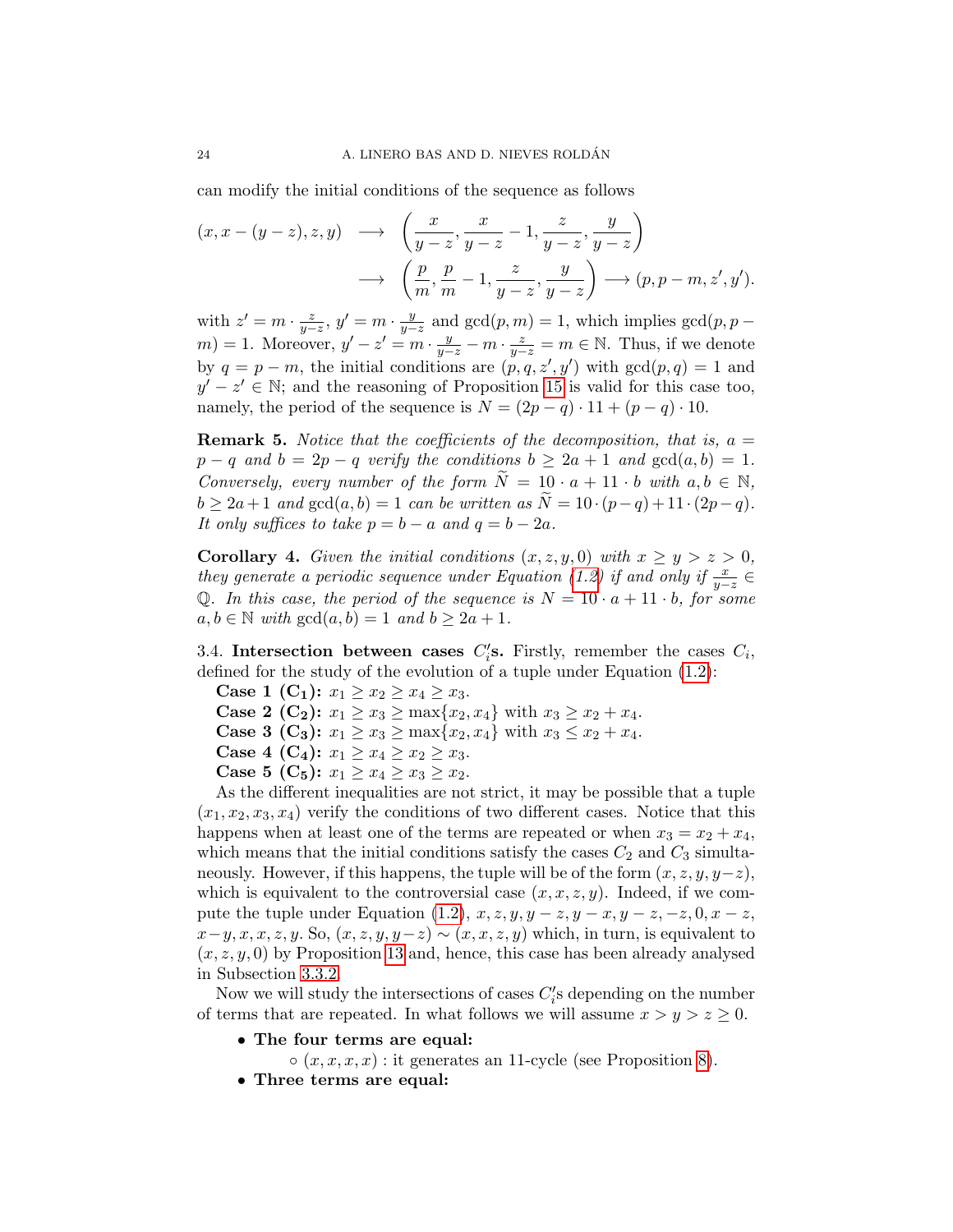$\circ$   $(x, x, x, y)$  and  $(x, y, y, y)$ : they are 11-cycles due to the monotonicity of the terms.

 $\circ$   $(x, x, y, x)$ : it is a controversial case. See Sections [3.2](#page-12-0) and [3.3.](#page-15-0)

 $\circ$   $(x, y, x, x)$ : under applying Equation [\(1.2\)](#page-1-1), we obtain  $x, y, x$ ,  $x, 0, x - y$ . Then  $(x, y, x, x) \sim (x, x, 0, x - y)$ , which behaves as the controversial case  $(x, x, 0, y')$ .

# • Two terms are equal:

 $\circ(x, x, y, z), (x, y, y, z), (x, y, z, z) \text{ and } (x, x, y, y)$ : they are 11cycles due to the monotonicity of the terms.

 $\circ$   $(x, y, x, z), (x, x, z, y)$  and  $(x, z, y, x)$ : they are controversial cases, already analyzed in Section [3.2.](#page-12-0)

 $\circ$   $(x, y, z, x)$ : we iterate the tuple under Equation [\(1.2\)](#page-1-1) - x, y, z, x,  $0, x - y, x - z$ . Then  $(x, y, z, x) \sim (x, 0, x - y, x - z)$ , which behaves as the controversial case  $(x, 0, z', y')$ .

 $\circ (x, z, x, y)$ : by iterating the initial conditions,  $x, z, x, y, 0, x-z$ . So  $(x, z, x, y) \sim (x, y, 0, x - z)$ . If  $y \ge x - z$ , then  $(x, y, 0, x - z)$ behaves as the controversial case  $(x, y', 0, z')$ ; on the contrary, if  $y <$  $x-z$ , then  $(x, y, 0, x-z)$  behaves as the controversial case  $(x, z', 0, y')$ .  $\circ$   $(x, y, x, y)$ : the sequence evolves as  $x, y, x, y, 0, x - y$ . Then,  $(x, y, x, y) \sim (x, y, 0, x - y)$ . If  $y \ge x - y$ , then  $(x, y, 0, x - y)$  behaves as the controversial case  $(x, y', 0, z')$ ; on the other hand, if  $y < x - y$ , then it behaves as  $(x, z', 0, y')$ , which is a controversial case too.

 $\circ$   $(x, y, y, x)$ : we iterate the tuple,  $x, y, y, x, 0, x-y, x-y$ . Then  $(x, y, y, x) \sim (x, 0, x - y, x - y)$ , which is like the controversial case  $(x, 0, y', y')$ .

 $\circ$   $(x, y, z, y), (x, z, z, y), (x, z, y, y)$  and  $(x, z, y, z)$ . These cases have not been considered previously, so they must be analyzed.

Therefore, we only have to study the tuples  $(x, y, z, y), (x, z, z, y), (x, z, y, y)$ and  $(x, z, y, z)$ . Nevertheless, we state that the four tuples are equivalent.

**Proposition 16.** Let  $x, y, z$  be real numbers such that  $x \ge y \ge z \ge 0$ . Then we have the following relations of equivalence:

$$
(x, y, z, y) \sim (x, z, z, y) \sim (x, z, y, y) \sim (x, z, y, z).
$$

Proof. We just have to compute the terms under Equation [\(1.2\)](#page-1-1).

x, y, z, y, 
$$
y-x
$$
, 0,  $y-z$ ,  $z$ ,  $z$ ,  $x$ ,  $x$ ,  $x$ ,  $x$ ,  $y$ ,  $y-x$ ,  $y-z$ ,  $z$ ,  $z$ ,  $z$ ,  $z$ ,  $y$ ,  $y-x$ ,  $y-z$ ,  $y-z$ ,  $z$ ,  $z$ ,  $z$ ,  $x$ ,  $z$ ,  $y$ ,  $y$ ,  $y-x$ ,  $y-z$ ,  $0$ ,  $z$ ,  $z$ ,  $z$ ,  $z$ ,  $z$ ,  $z$ ,  $z$ ,  $z$ ,  $z$ ,  $z$ ,  $z$ ,  $z$ ,  $z$ ,  $z$ ,  $z$ ,  $z$ ,  $z$ ,  $z$ ,  $z$ ,  $z$ ,  $z$ ,  $z$ ,  $z$ ,  $z$ ,  $z$ ,  $z$ ,  $z$ ,  $z$ ,  $z$ ,  $z$ ,  $z$ ,  $z$ ,  $z$ ,  $z$ ,  $z$ ,  $z$ ,  $z$ ,  $z$ ,  $z$ ,  $z$ ,  $z$ ,  $z$ ,  $z$ ,  $z$ ,  $z$ ,  $z$ ,  $z$ ,  $z$ ,  $z$ ,  $z$ ,  $z$ ,  $z$ ,  $z$ ,  $z$ ,  $z$ ,  $z$ ,  $z$ ,  $z$ ,  $z$ ,  $z$ ,  $z$ ,  $z$ ,  $z$ ,  $z$ ,  $z$ ,  $z$ ,  $z$ ,  $z$ ,  $z$ ,  $z$ ,  $z$ ,  $z$ ,  $z$ ,  $z$ ,  $z$ ,  $z$ ,  $z$ ,  $z$ ,  $z$ ,  $z$ ,

Furthermore, we claim that the initial conditions  $(x, y, z, y)$  are a particular case of the controversial  $(x, z, y, 0)$ . Indeed, by the simplifications made in Subsection [3.3.2,](#page-18-0)  $(x, z, y, 0) \sim (x, x - (y - z), z, y)$ . Then, if  $x + z = 2y$ , we get the particular case  $(x, y, z, y)$ . Thus, we can apply Corollary [4.](#page-23-1)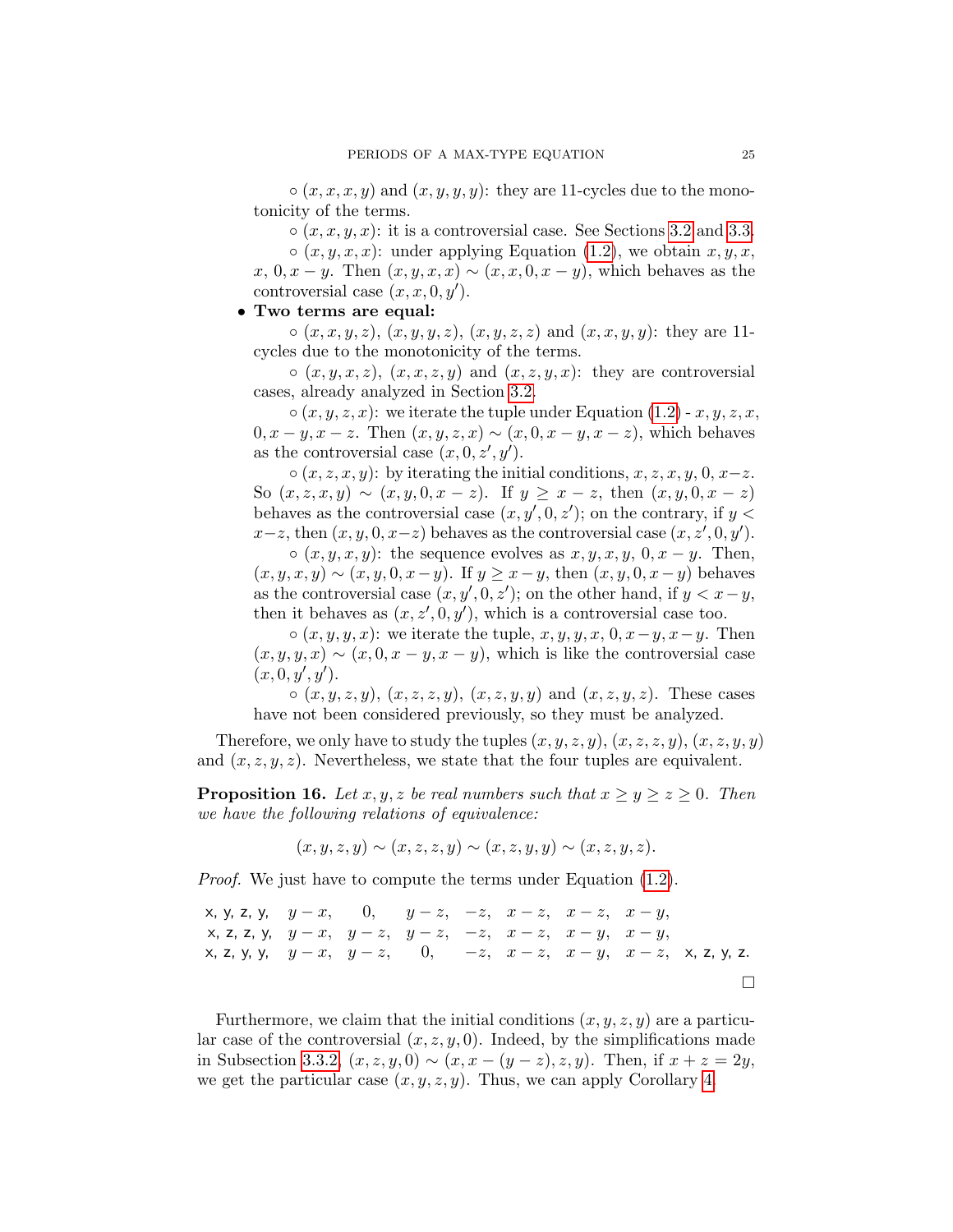Summarizing, if we have initial conditions holding more than one case  $C_i$ ,  $i = 1, \ldots, 5$ , that generate a periodic sequence, we can assure that its period, N, is either 1, 8, 11, or follows the pattern  $N = 10 \cdot a + 11 \cdot b$ , with  $gcd(a, b) = 1$  and  $b \geq 2a + 1$ .

<span id="page-25-0"></span>3.5. Condition U. Finally, we only have to discuss the initial conditions that generate under Equation [\(1.2\)](#page-1-1) a periodic sequence that follows Diagram [1](#page-11-0) unambiguously, that is, the initial tuple  $(x_1, x_2, x_3, x_4)$  and each tuple after a block of ten or eleven iterations verify one and only one case  $C_i$ . So, if the tuple  $(x_1, x_2, x_3, x_4)$  only admits the conditions of one case  $C_i$ , while applying Diagram [1,](#page-11-0) it will exist a unique well-defined cycle. Therefore, in the rest of the subsection we will assume the following condition:

> **Condition U:** A tuple of initial conditions  $(x_1, x_2, x_3, x_4)$ only verifies one case  $C_i$  and have exactly a unique movement according to Diagram [1.](#page-11-0)

So, by Condition U we understand that it does not exist ambiguity when we go from one case  $C_i$  to another  $C_j$ . However, if at some point of the circuit we could have the possibility of choosing more than one case  $C_i$ , then we would face one of the intersection cases studied before in Subsection [3.4.](#page-23-0)

To illustrate Condition U, let us consider the initial conditions  $x_1 = 8$ ,  $x_2 = 2, x_3 = 1$  and  $x_4 = 5$ . Observe that  $(8, 2, 1, 5)$  verifies the conditions of case  $C_4$ . If we compute this tuple under Equation  $(1.2)$  $(1.2)$ , we get a 43-cycle:

8, 2, 1, 5, −3, 3, 4, −1, 7, 4, 3, 8, 1, 4, 5, −3, 4, 1, −1, 7, 3, 6, 8, 1, 5, 2, −3, 4, −1, 2, 7, 3, 8, 6, 1, 5, −2, −1, 4, −1, 6, 7, 3, 8, 2, 1, 5.

As it can easily be seen, after the corresponding block of 10 or 11 iterations, the new tuple satisfy one and only one case. Indeed,  $(8, 2, 1, 5)$  is in  $C_4$ ;  $(8, 1, 4, 5)$  verifies the conditions of  $C_5$ ;  $(8, 1, 5, 2)$  satisfies the case  $C_2$ ; and  $(8, 6, 1, 5)$  is in  $C_1$ .

Now a natural question arises, can we have a cycle that always stays in the same case? As we can appreciate in Figure [1,](#page-11-0) Cases  $C_1$  and  $C_3$  are the only cases where after 11 iterations we can stay in the same case. The answer is only positive for 11-cycles or the equilibrium point.

**Proposition 17.** Let  $(x_n)$  be a periodic sequence of period  $p \ge 12$ . Assume that the initial conditions satisfy  $C_1$  or  $C_3$ . Then, there exists an  $m > 1$  such that after  $11 \cdot m$  iterations, the new tuple  $(x_{1+11m}, x_{2+11m}, x_{3+11m}, x_{4+11m})$ do not satisfy the same inequalities as the initial terms in  $C_1$  or  $C_3$ .

*Proof.* We will prove the case where the initial conditions satisfy  $C_1$ . Case  $C_3$  is analogous and it will be left for the reader.

Let us assume the opposite, i.e., the tuple  $(x_{1+11j}, x_{2+11j}, x_{3+11j}, x_{4+11j})$ satisfy  $C_1$  for every  $j \in \mathbb{N} \cup \{0\}$ ; in particular,  $x_1 \geq x_2 \geq x_4 \geq x_3$ . By induction, it is easy to check that after  $m$  blocks of 11 iterations we obtain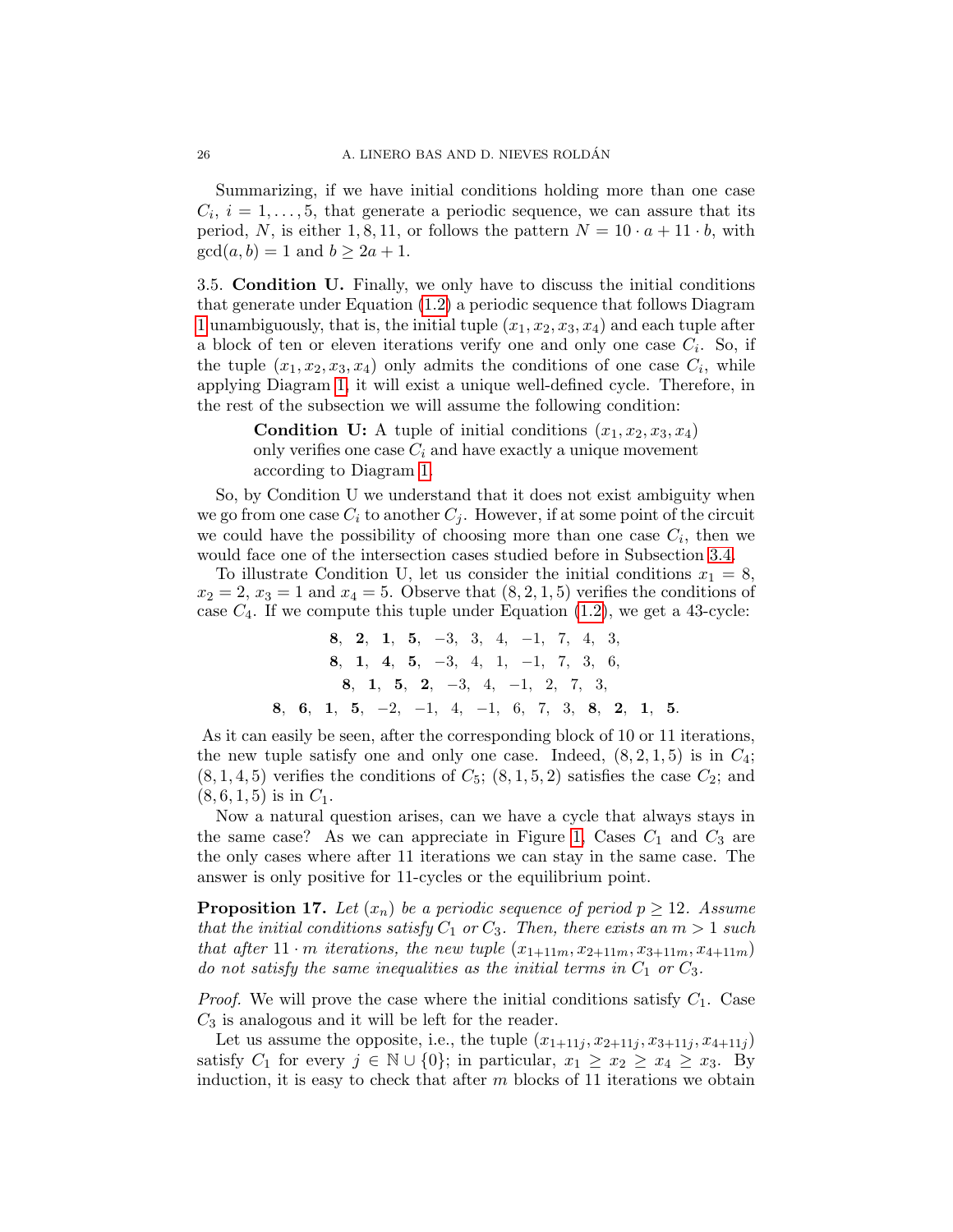the tuple  $(x_1, x_2 + m \cdot x_3 - m \cdot x_4, x_3, x_4)$ . If we force periodicity, the equality  $x_2 + m \cdot x_3 - m \cdot x_4 = x_2$  must hold, but that relation yields to  $x_3 = x_4$ , what means that the initial conditions are monotonic. Therefore we have an 11-cycle if  $x_1 > 0$  or the equilibrium point if  $x_1 = 0$ .

From now on, we will consider Figure [1](#page-11-0) as an oriented graph,  $G = (V, U)$ , where  $V = \{C_1, C_2, C_3, C_4, C_5\}$  is a finite set and  $U \subset V \times V$ . The elements of V are the vertices of the oriented graph G and each element  $(C_i, C_j) \in U$ will be called an arrow from  $C_i$  to  $C_j$ . Thus, the elements of U are the arrows of G. A path that always visits the same vertex is called a loop (our graph G only admits two loops, one in  $C_1$ , and another in  $C_3$ ). A route is a circuit that visits each vertex once, except the possibility of having a loop. We denote them by  $R_i$ . Also, in view of Diagram [1,](#page-11-0) we assume without loss of generality that the initial conditions satisfy case  $C_4$ , and then periodicity will hold when the corresponding tuple verifies again the conditions of the same case. Our graph only admits the following routes (see Diagram [1\)](#page-11-0):

$$
R_1: C_4 \longrightarrow C_5 \longrightarrow C_2 \longrightarrow C_1 \longrightarrow \ldots \longrightarrow C_1 \longrightarrow C_4.
$$

$$
R_2: C_4 \longrightarrow C_5 \longrightarrow C_2 \longrightarrow C_4.
$$

 $R_3: C_4 \longrightarrow C_5 \longrightarrow C_3 \longrightarrow \ldots \longrightarrow C_3 \longrightarrow C_2 \longrightarrow C_1 \longrightarrow \ldots \longrightarrow C_1 \longrightarrow C_4.$  $R_4: C_4 \longrightarrow C_5 \longrightarrow C_3 \longrightarrow \ldots \longrightarrow C_3 \longrightarrow C_2 \longrightarrow C_4.$ 

The length of each route will be the number of iterations needed to go from the initial conditions until the final step. In our case,

$$
|R_1| = 43 + 11 \cdot m
$$
,  $|R_2| = 32$ ,  $|R_3| = 54 + 11 \cdot (m+n)$ ,  $|R_4| = 43 + 11 \cdot n$ ,

where  $m \geq 0$  and  $n \geq 0$  are the times that the vertices  $C_1$  and  $C_3$  are repeated in the loops. A cycle in  $G$  is a trajectory that starts and ends in the same vertex. Notice that a cycle is a finite concatenation of the routes  $R_i$ . We assume, without loss of generality, that we start and end in  $C_4$ .

In this sense, the evolution of a tuple  $(x_1, x_2, x_3, x_4)$ , with  $x_1 \ge x_4 \ge x_2 \ge$  $x_3$ , under each route, will be:

$$
R_1: (x_1, x_2, x_3, x_4) \implies (x_1, x_1 + x_2 - (m+2) \cdot (x_4 - x_3), x_3, x_4);
$$
  
\n
$$
R_2: (x_1, x_2, x_3, x_4) \implies (x_1, x_1 + x_2 - (x_4 - x_3), x_3, x_4);
$$
  
\n
$$
R_3: (x_1, x_2, x_3, x_4) \implies (x_1, x_1 + x_2 - (m+n+3) \cdot (x_4 - x_3), x_3, x_4);
$$
  
\n
$$
R_4: (x_1, x_2, x_3, x_4) \implies (x_1, x_1 + x_2 - (n+2) \cdot (x_4 - x_3), x_3, x_4).
$$

We will see in detail the evolution of  $R_1$  so that the reader can perfectly understand the behaviour of the routes. The other cases are analogous and will be omitted. For instance, let  $(x_1, x_2, x_3, x_4)$  be a tuple of positive terms verifying the conditions of  $C_4$ , that is,  $x_1 \ge x_4 \ge x_2 \ge x_3$ . We consider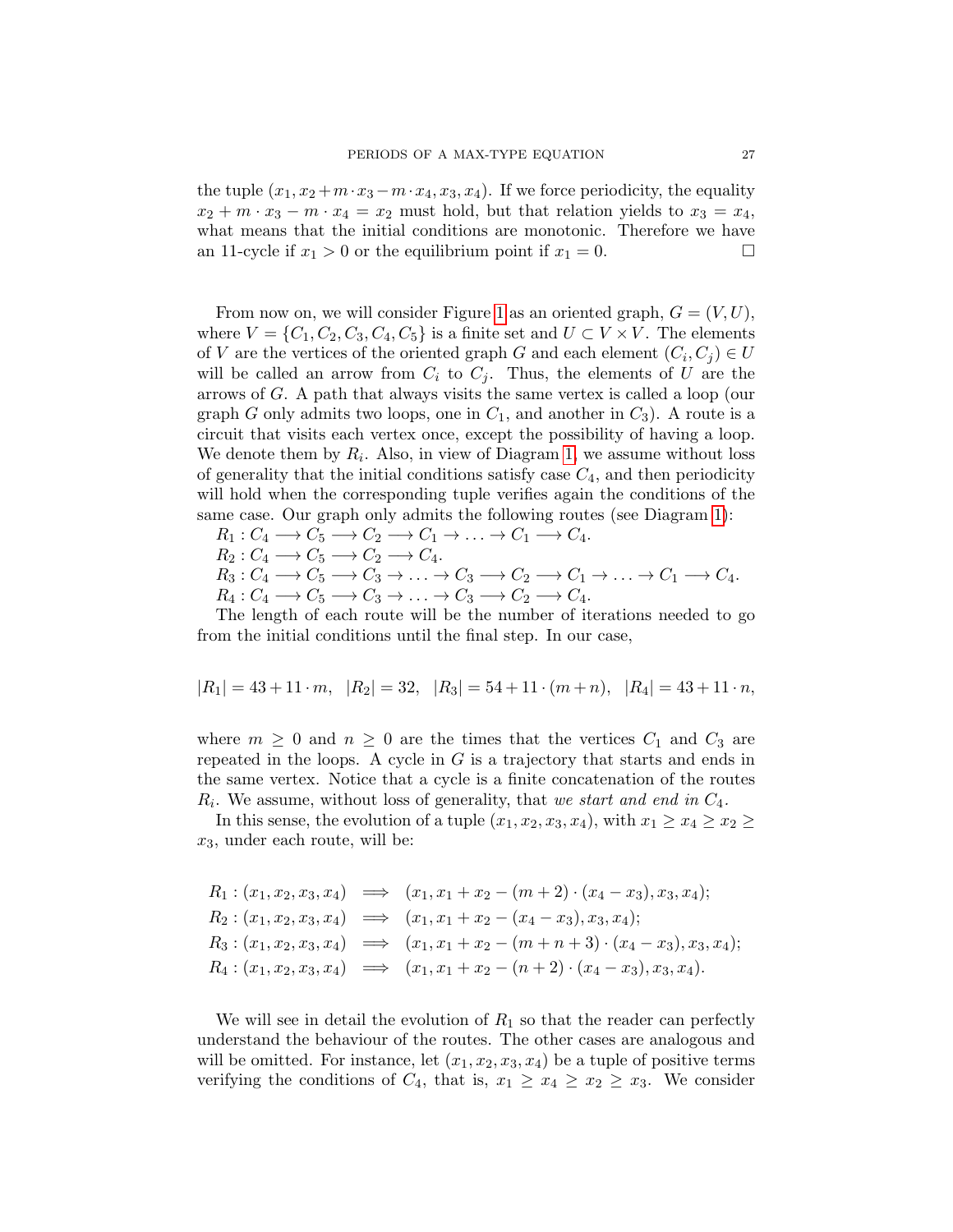Table [1](#page-11-1) to develop what follows:

$$
C_4: (x_1, x_2, x_3, x_4) \xrightarrow{11} (x_1, x_3, x_4 + x_3 - x_2, x_4) \in C_5
$$
  
\n
$$
\xrightarrow{11} (x_1, x_3, x_4, x_2) \in C_2
$$
  
\n
$$
\xrightarrow{10} (x_1, x_1 + x_2 + x_3 - x_4, x_3, x_4) \in C_1
$$
  
\n
$$
\xrightarrow{11} (x_1, x_1 + x_2 + 2(x_3 - x_4), x_3, x_4) \in C_1
$$
  
\n
$$
\xrightarrow{11} (x_1, x_1 + x_2 + (m+1)(x_3 - x_4), x_3, x_4) \in C_1
$$
  
\n
$$
\xrightarrow{11} (x_1, x_1 + x_2 + (m+2)(x_3 - x_4), x_3, x_4) \in C_4,
$$

where m denotes the loops that occur in  $C_1$ . Notice that  $x_1 + x_2 + jx_3 \geq$  $(j + 1)x_4$  for  $j = 1, ..., m$  and  $x_1 + x_2 + (m + 1)x_3 \leq (m + 2)x_4$ .

3.5.1. Evolution by concatenation of routes. Now, we will analyse the behaviour of a periodic sequence  $(x_n)$ , whose initial conditions follow a cycle which is a concatenation of the routes  $R_i$ . Thus, if we denote by  $A_i$  the number of times that each route  $R_i$  appears,  $i = 1, 2, 3, 4$ , we can precise the evolution of the initial tuple  $(x_1, x_2, x_3, x_4)$  along the cycle. Notice that when we have described the routes  $R_i$ , the second term is the only one that changes at the end of each route. So, to simplify the notation, we will only write the evolution of the second term. The study of this fact, which is based on induction, is mechanical and will be omitted.

Firstly, we start analysing the evolution after  $A_1$  routes of  $R_1$ . Here, the term  $x_2$  becomes into  $A_1 \cdot x_1 + x_2 - (m_1 + \ldots + m_{A_1} + 2 \cdot A_1) \cdot (x_4 - x_3)$ , being  $m_i$   $(i = 1, \ldots, A_1)$  the number of loops in  $C_1$  that occurs in each route.

Secondly, the evolution after  $A_2$  routes of  $R_2$  transforms  $x_2$  into  $A_2 \cdot x_1 +$  $x_2 - A_2 \cdot (x_4 - x_3).$ 

Next, we focus on the case of  $A_3$  routes of the type  $R_3$ . Let us denote  $\tilde{m}_i$   $(i = 1, \ldots, A_3)$  and  $\tilde{n}_j$   $(j = 1, \ldots, A_3)$  as the numbers of loops in  $C_1$  and  $C_3$ , respectively. Then,  $x_2$  will evolve to  $A_3 \cdot x_1 + x_2 - (\tilde{m}_1 + \ldots + \tilde{m}_{A_3} +$  $\tilde{n}_1 + \ldots + \tilde{n}_{A_3} + 3 \cdot A_3 \cdot (x_4 - x_3).$ 

Finally, we study the case of  $A_4$  routes of the type  $R_4$ . In what follows,  $n_i$   $(i = 1, \ldots, A_4)$  denotes the number of loops in  $C_3$  that occurs in each route. Then,  $x_2$  becomes into  $A_4 \cdot x_1 + x_2 - (n_1 + ... + n_{A_4} + 2 \cdot A_4) \cdot (x_4 - x_3)$ .

Now, after studying each case in particular, we are able to express the general case. Observe that the order of the routes does not affect in the determination of the period. For instance, the final effect of  $R_1, R_1, R_2, R_2$ is the same as  $R_1, R_2, R_1, R_2$ .

<span id="page-27-0"></span>**Corollary 5.** If the periodic sequence  $(x_n)$  follows  $A_1$  routes  $R_1$ ,  $A_2$  routes  $R_2$ ,  $A_3$  routes  $R_3$  and  $A_4$  routes  $R_4$ , the second term will end as:

 $(A_1 + A_2 + A_3 + A_4) \cdot x_1 + x_2 - (H + 2A_1 + 2A_4 + A_2 + 3 \cdot A_3) \cdot (x_4 - x_3),$ where  $H = m_1 + \ldots + m_{A_1} + n_1 + \ldots + n_{A_4} + \tilde{m}_1 + \ldots + \tilde{m}_{A_3} + \tilde{n}_1 + \ldots + \tilde{n}_{A_3}$ .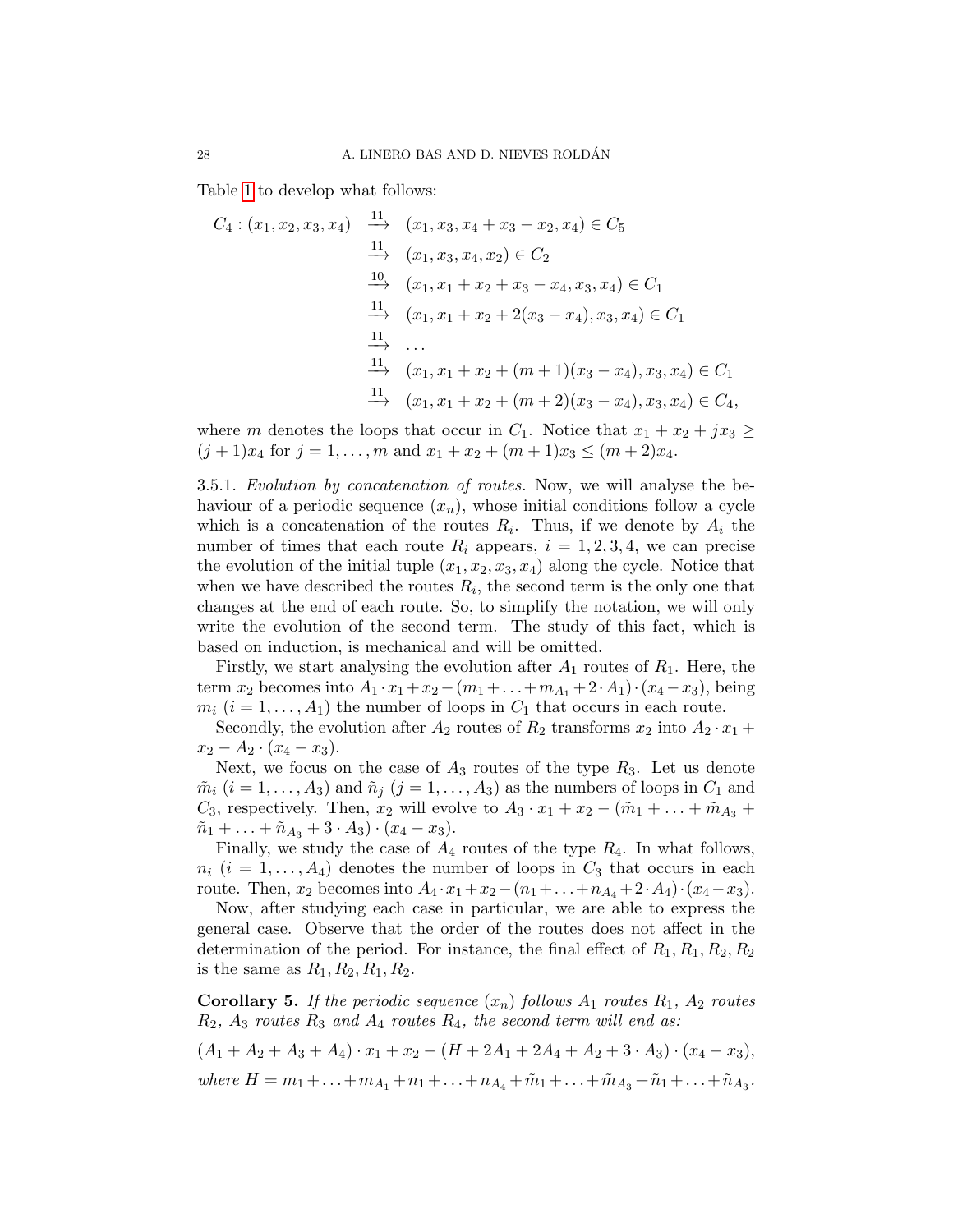Therefore, if a periodic sequence follows the pattern of routes of Corol-lary [5,](#page-27-0) then the second term of the tuple must equal  $x_2$  and we get the following condition

<span id="page-28-1"></span>(3.3) 
$$
x_1 = \frac{H + 2A_1 + 2A_4 + A_2 + 3A_3}{(A_1 + A_2 + A_3 + A_4)} \cdot (x_4 - x_3).
$$

So if we consider the length of the routes, since the initial conditions verify Condition U, then the period of the sequence will be determined by  $N$ , where  $N$  is defined by the minimal concatenation of routes needed to achieve periodicity  $(A_j \text{ routes } R_j, j = 1, 2, 3, 4)$ :

$$
N = A_1 \cdot |R_1| + A_2 \cdot |R_2| + A_3 \cdot |R_3| + A_4 \cdot |R_4|
$$
  
=  $(A_1 + A_2 + A_3 + A_4) \cdot 10 + (3A_1 + 2A_2 + 4A_3 + 3A_4 + H) \cdot 11.$ 

We will call  $A = A_1 + A_2 + A_3 + A_4$  and  $B = 3A_1 + 2A_2 + 4A_3 + 3A_4 + H$ . In this sense,  $N = 10 \cdot A + 11 \cdot B$  with  $A, B \in \mathbb{N}$ .

3.5.2. The periods of sequences satisfying Condition U. Now we will take into account the behaviour of the different routes  $R_i$  to analyse a particular case of the initial conditions,  $(x_1, x_2, x_3, x_4)$ , verifying the inequalities of  $C_4$ . This study will allow us to determine a necessary condition for the periods of Equation [\(1.2\)](#page-1-1).

Beforehand, we will homogenize the notation used to describe the routes  $R_i$ . Let us denote

<span id="page-28-0"></span>
$$
\delta_1 = m + 2, \quad \delta_2 = 1, \quad \delta_3 = m + n + 3, \quad \delta_4 = n + 2,
$$

where m and n represented the number of loops that take place in  $C_1$  and  $C_3$  respectively. In this sense, the second term of the initial conditions will change by a route  $R_i$  as

(3.4) 
$$
\tilde{x}_2 = x_1 + x_2 - \delta_i(x_4 - x_3).
$$

Moreover, it is easy to check that the length of the route  $R_i$  will be  $32+11$ .  $(\delta_i - 1), i = 1, 2, 3, 4.$ 

<span id="page-28-2"></span>**Proposition 18.** Let p, q be natural numbers with  $q \ge 2p+1$  and  $gcd(p, q) =$ 1. Let  $(x_1, x_2, x_3, x_4)$  be a tuple of real numbers verifying Condition U such that  $x_1 = \frac{q-p}{p}$  $\frac{-p}{p}(x_4-x_3)$  and  $x_1\geq x_4\geq x_2\geq x_3$  (case  $C_4$ ). Then these initial conditions determine under Equation [\(1.2\)](#page-1-1) a periodic sequence described by p routes  $R_i$ . Furthermore, its period is  $N = 10 \cdot p + 11 \cdot q$ .

*Proof.* Firstly, observe that after A routes, with  $A \in \mathbb{N}$ , the second term  $x_2$ will become  $Ax_1 + x_2 - \sum_{j=1}^A \delta^j (x_4 - x_3)$ , where  $\delta^j$  denotes the  $\delta_i$  associated to the j-th route of the cycle, with  $j = 1, \ldots, A$ . Then periodicity will take place if  $Ax_1 = \sum_{j=1}^{A} \delta^j (x_4 - x_3)$ . We use  $x_1 = \frac{q-p}{p}$  $\frac{-p}{p}(x_4 - x_3)$  by hypothesis and that  $x_4 > x_3$  (in the contrary,  $x_4 = x_2 = x_3$  and we will have an 11cycle). In this sense, we obtain  $A \cdot \frac{q-p}{p} = \sum_{j=1}^{A} \delta^j$ . However,  $\sum_{j=1}^{A} \delta^j$  is a natural number, while  $\frac{q-p}{p}$  is not, since  $gcd(p, q) = 1$ . Thus, if the initial conditions generate a periodic sequence, then  $A = \dot{p}$ . Indeed, we will see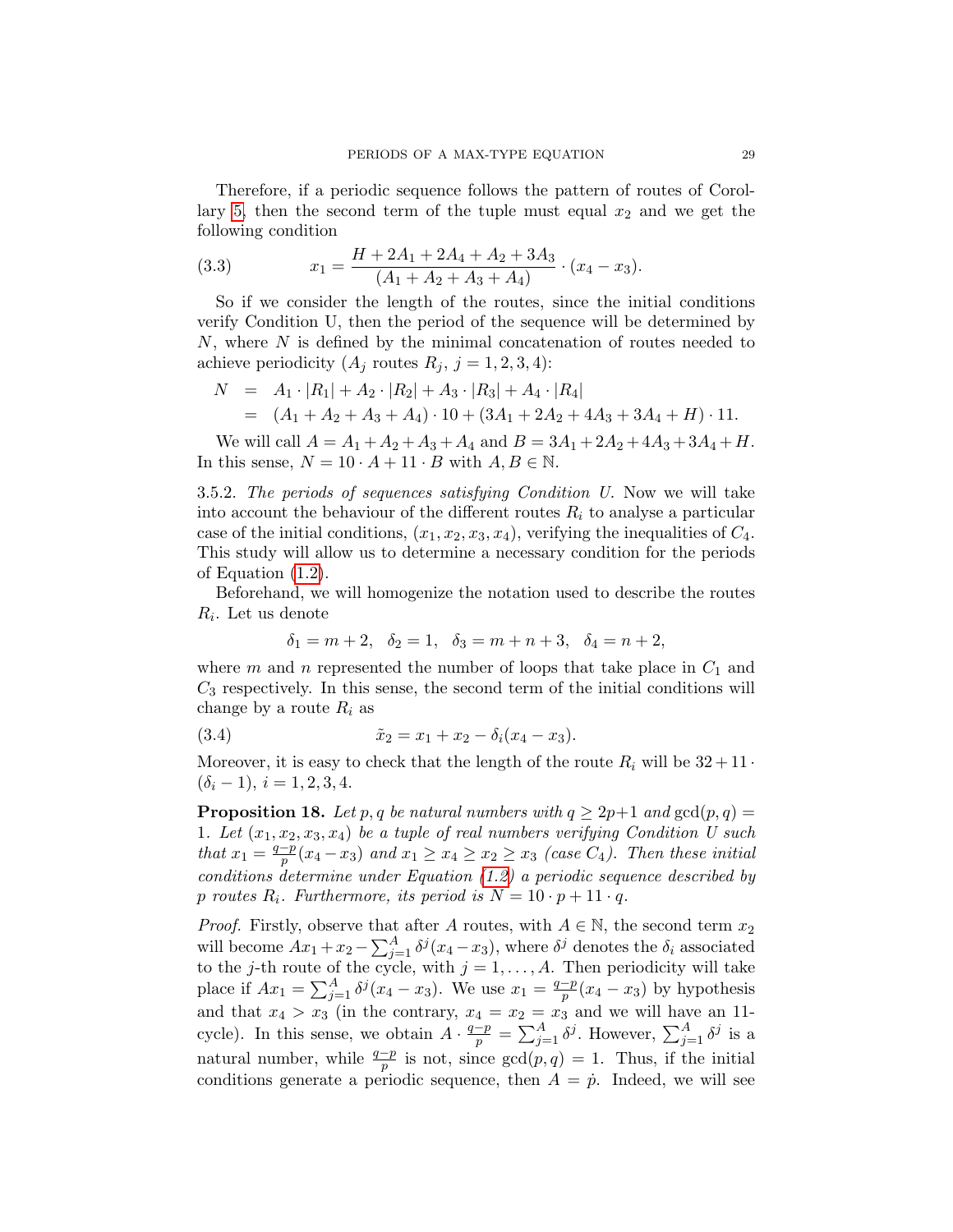that  $A = p$ . But, previously, we need to guarantee that, in fact, the sequence is periodic.

Next, we focus again on the evolution of the initial conditions under the routes  $R_i$ . Notice that, independently of the route, the conditions of Case  $C_4$  force the second term to be less or equal to the fourth, that is,

<span id="page-29-0"></span>
$$
x_1 + x_2 - \delta_i(x_4 - x_3) \le x_4.
$$

Equivalently, we substitute  $x_1 = \frac{q-p}{p}$  $\frac{-p}{p}(x_4 - x_3)$ , add and subtract the third term  $x_3: \frac{q-p}{p}$  $\frac{-p}{p}(x_4 - x_3) + x_2 - (\delta_i + 1)(x_4 - x_3) - x_3 \leq 0$ . Now we divide by  $x_4 - x_3$  (remember  $x_4 > x_3$ ) and denote  $\mu = \frac{x_2 - x_3}{x_4 - x_2}$  $\frac{x_2-x_3}{x_4-x_3} \in [0,1]$ . Hence, for every route  $R_i$ , we have

$$
\frac{q-p}{p} + \mu - 1 \le \delta_i.
$$

Now we will analyse each route in order to find an upper bound for the integer  $\delta_i$ ,  $i = 1, ..., 4$ . Firstly, we will consider the routes  $R_1$  and  $R_3$ . In both cases, if we do 11 iterations backwards from the final tuple  $(x_1, x_1 +$  $x_2-\delta_i(x_4-x_3), x_3, x_4$ , we will get  $(x_1, x_1+x_2-(\delta_i-1)(x_4-x_3), x_3, x_4)$  that verifies the case  $C_1$  (take into account that the last step in routes  $R_1$  and  $R_3$  is  $C_1 \rightarrow C_4$ , and that  $(x_n)$  verifies Condition U). Thus, the inequalities that define  $C_1$  must hold. In particular, the second term must be greater or equal to the fourth, which implies

$$
x_1 + x_2 - (\delta_i - 1)(x_4 - x_3) \ge x_4.
$$

We proceed analogously to Inequality [\(3.5\)](#page-29-0) and obtain

<span id="page-29-1"></span>
$$
\frac{q-p}{p}(x_4 - x_3) + x_2 - (\delta_i - 1)(x_4 - x_3) - x_4 \ge 0,
$$
  

$$
\frac{q-p}{p}(x_4 - x_3) - \delta_i(x_4 - x_3) + x_2 - x_3 \ge 0.
$$

We divide by  $x_4 - x_3$  and for the routes  $R_1$  and  $R_3$  we have

$$
(3.6) \t\t \delta_i \le \frac{q-p}{p} + \mu.
$$

Also, notice that Inequality  $(3.6)$  is valid for  $R_2$ , because in that case  $\delta_i = \delta_2 = 1$  and  $\frac{q-p}{p} \ge 1$ , since  $q \ge 2p+1$ . Finally, we consider the route  $R_4$ . If we do 10 iterations backwards (now, the last step in  $R_4$  is  $C_2 \rightarrow C_4$ ) from the final tuple  $(x_1, x_1 + x_2 - \delta_i(x_4 - x_3), x_3, x_4)$ , we will obtain the terms  $(x_1, x_3, x_4, x_2 - (\delta_i - 1)(x_4 - x_3))$  which verify the conditions of  $C_2$ . We do again 11 iterations backwards to get the tuple  $(x_1, x_3, x_4, x_2 - (\delta_i - 2)(x_4 (x_3)$ ) that verify  $C_3$ . In this sense, the inequalities that define  $C_3$  force the sum of the second and fourth term to be greater than or equal to the third. So,  $x_2 - (\delta_i - 2)(x_4 - x_3) + x_3 \ge x_4$ , from where we can deduce

$$
x_2 - (\delta_i - 1)(x_4 - x_3) \ge 0
$$
 and  $x_2 + x_4 - x_3 \ge \delta_i(x_4 - x_3)$ .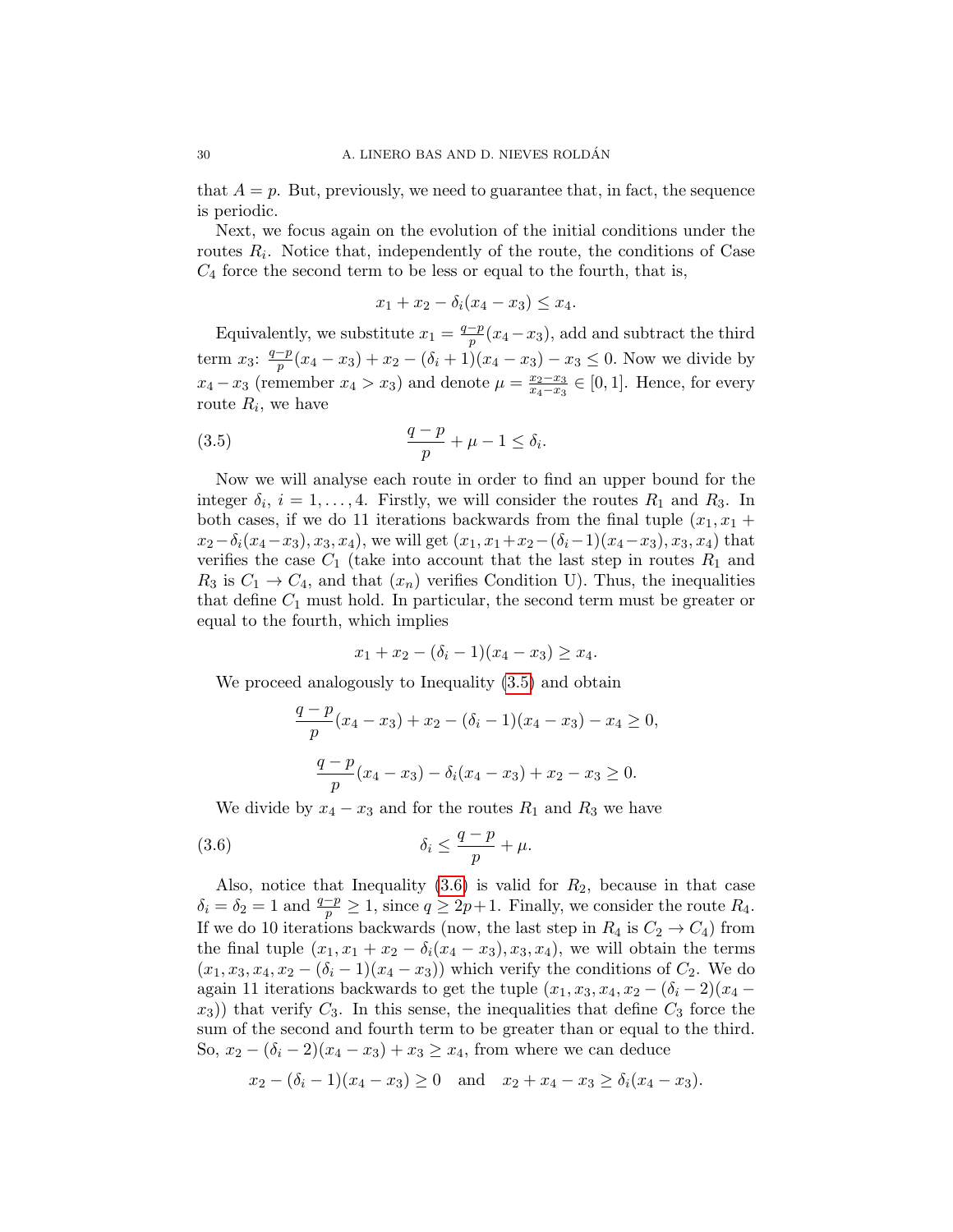However, as  $x_1 \ge x_2$ , we get  $x_1 + x_4 - x_3 \ge \delta_i(x_4 - x_3)$  and, therefore,

$$
\frac{q-p}{p}(x_4 - x_3) + x_4 - x_3 \ge \delta_i(x_4 - x_3).
$$

So, we achieve

$$
\frac{q-p}{p} + 1 \ge \delta_i.
$$

To sum up, for every route  $R_i$ , we can synthesise Inequalities  $(3.5)$ ,  $(3.6)$ and [\(3.7\)](#page-30-0) as

<span id="page-30-0"></span>
$$
\frac{q-p}{p} + \mu - 1 \le \delta_i \le \frac{q-p}{p} + 1.
$$

Since  $\delta_i$  is a natural number, it only admits two possible values, that are  $\delta_i = \left\lceil \frac{q-p}{n} \right\rceil$  $\begin{bmatrix} \frac{-p}{p} \end{bmatrix}$  or  $\delta_i = \begin{bmatrix} \frac{q-p}{p} \end{bmatrix}$  $\left[\frac{-p}{p}\right] + 1$ , where  $[\cdot]$  represents the integer part of a number. Thus, after a route  $R_i$ , taking into account  $(3.4)$  and the condition  $x_1 = \frac{q-p}{p}$  $\frac{-p}{p}(x_4 - x_3)$ , the second term  $x_2$  will become either in

(3.8) 
$$
\tilde{x}_2 = x_2 + \left(\frac{q-p}{p} - \left[\frac{q-p}{p}\right]\right)(x_4 - x_3),
$$

<span id="page-30-2"></span><span id="page-30-1"></span>or either in

(3.9) 
$$
\tilde{x}_2 = x_2 + \left(\frac{q-p}{p} - \left[\frac{q-p}{p}\right] - 1\right)(x_4 - x_3).
$$

It should be emphasized that  $\frac{q-p}{p} - \left[\frac{q-p}{p}\right]$  $\left\lceil\frac{-p}{p}\right\rceil =\left\{ \frac{q-p}{p}\right\}$  $\left\{\frac{-p}{p}\right\}$ , where  $\{\cdot\}$  denotes the fractional part of a number. Hence  $\frac{q-p}{p}$  $\left\{\frac{-p}{p}\right\} = \frac{r}{p}$  $\frac{r}{p}$ , where r is the rest of the division of  $q - p$  by p. So, we can reduce expressions [\(3.8\)](#page-30-1) and [\(3.9\)](#page-30-2) into

<span id="page-30-3"></span>(3.10) 
$$
\tilde{x}_2 = x_2 + \frac{r}{p}(x_4 - x_3)
$$
 or  $\tilde{x}_2 = x_2 - \left(1 - \frac{r}{p}\right)(x_4 - x_3).$ 

But, after a route, which is the factor that determines if the second term is defined by one expression or the other? The key is that the new tuple  $(x_1, \tilde{x}_2, x_3, x_4)$  must verify the conditions of  $C_4$ . In particular,  $x_4 \geq \tilde{x}_2 \geq x_3$ . Let us see that these inequalities are always verified by one and only one of the two possible options, i.e., is not possible to fulfill at the same time the inequalities  $x_4 \geq \tilde{x}_2 \geq x_3$  by the two values  $\tilde{x}_2$  appearing in [\(3.10\)](#page-30-3).

- If  $x_4 \geq x_2 + \frac{r}{n}$  $\frac{r}{p}(x_4 - x_3)$ , then  $x_3 \ge x_2 - \left(1 - \frac{r}{p}\right)$  $\left(\frac{r}{p}\right)(x_4-x_3)$ . So the second option in [\(3.10\)](#page-30-3) does not verify the conditions characterising  $C_4$ . Notice that  $x_2 + \frac{r}{n}$  $\frac{r}{p}(x_4 - x_3) \ge x_3$  trivially.
- If  $x_2 + \frac{r}{n}$  $\frac{r}{p}(x_4 - x_3) > x_4$  and, thus, the first expression in [\(3.10\)](#page-30-3) does not hold conditions in  $C_4$ , then we have  $x_2 + \frac{r}{n}$  $\frac{r}{p}(x_4-x_3) > x_4-x_3+x_3;$ and  $x_2 - \left(1 - \frac{r}{n}\right)$  $\left(\frac{r}{p}\right)(x_4 - x_3) > x_3$ . So the second option satisfies the conditions of  $C_4$ , since  $x_4 \ge x_2 - \left(1 - \frac{r}{n}\right)$  $\left(\frac{r}{p}\right)(x_4-x_3)$  trivially.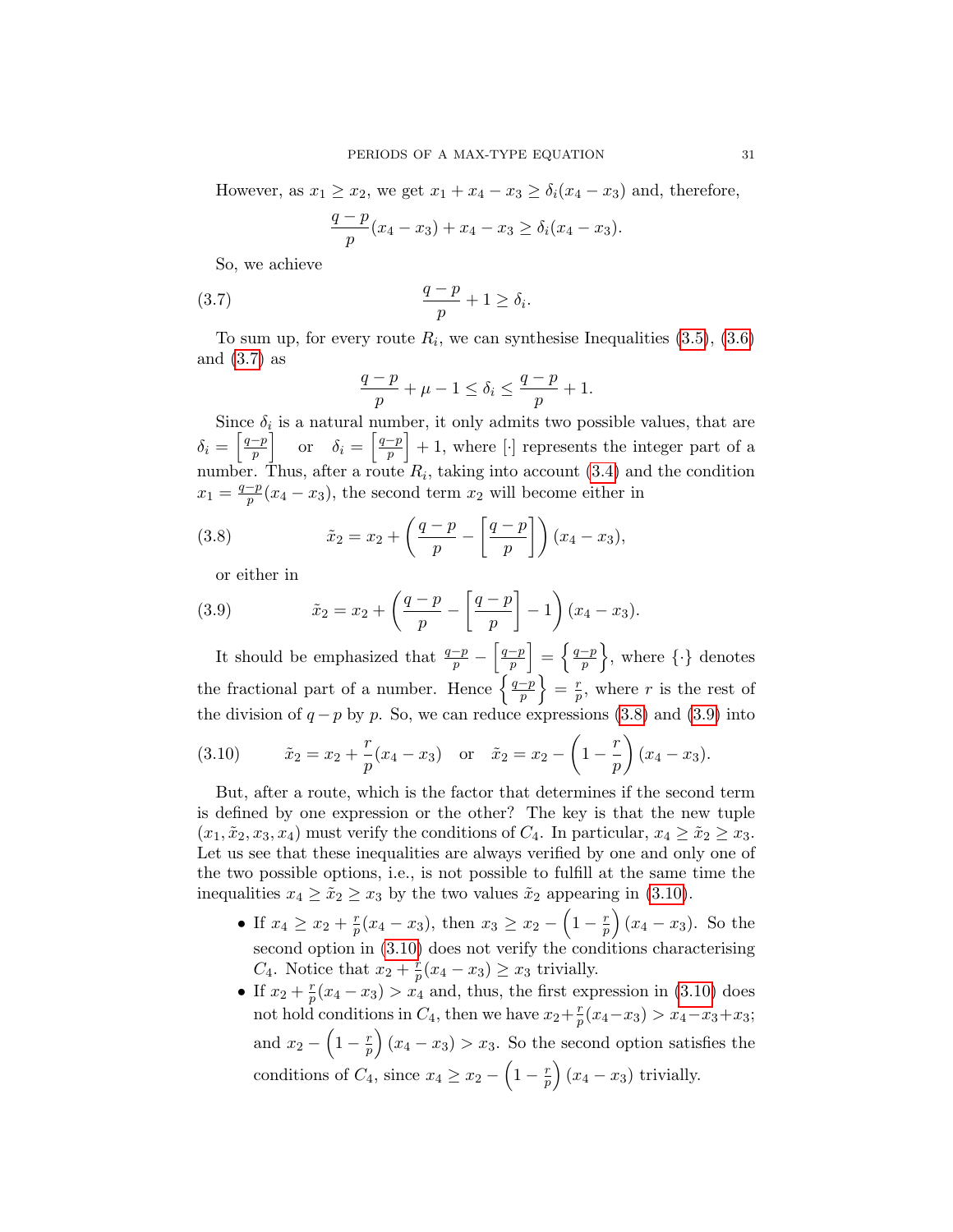<span id="page-31-0"></span>Definitely, after one route  $R_i$ , we find

(3.11) 
$$
\tilde{x}_2 = \begin{cases} x_2 + \frac{r}{p} \cdot d & \text{if } x_2 + \frac{r}{p} \cdot d \leq x_4, \\ x_2 + \frac{r}{p} \cdot d - d & \text{otherwise,} \end{cases}
$$

where  $d = x_4 - x_3$ . So, after p routes, the second term  $\tilde{x}_2$  will be  $x_2 + p \cdot \frac{r}{n}$  $\frac{r}{p}$  .  $d - \alpha \cdot d$ , with  $\alpha \in \mathbb{Z}$  and  $0 \leq \alpha \leq p$ . Notice that  $\alpha$  represents the number of times that  $\tilde{x}_2$  takes the second value of [\(3.11\)](#page-31-0) after one route. Furthermore, it must be hold that

$$
x_3 \le x_2 + r \cdot d - \alpha \cdot d \le x_4,
$$
  

$$
\alpha \cdot d \le x_2 - x_3 + r \cdot d \le (\alpha + 1) \cdot d.
$$

Dividing by  $d$ ,

$$
\alpha \le \frac{x_2 - x_3}{d} + r \le \alpha + 1,
$$

with  $0 \leq \frac{x_2-x_3}{d} \leq 1$ . Therefore, as  $\alpha$  and  $r$  are integers, we deduce that  $\alpha = r$ , except when  $x_2 = x_3$ , where apart from  $\alpha = r$ , it can also be hold  $\alpha = r - 1$ . However, if  $\alpha = r - 1$ , then  $x_2 = x_3$  and the initial conditions would verify simultaneously cases  $C_4$  and  $C_5$  in contradiction with Condition U. Thus,  $\alpha = r$ .

If  $\alpha = r$ , after p routes, the second term will verify  $x_2 + p \cdot \frac{r}{n}$  $rac{r}{p} \cdot d - rd = x_2.$ Thus, after p routes, the initial terms  $(x_1, x_2, x_3, x_4)$  with  $x_1 \ge x_4 \ge x_2 \ge x_3$ ,  $x_1 = \frac{q-p}{p}$  $\frac{-p}{p}(x_4 - x_3)$  where  $q \ge 2p + 1$  and  $gcd(p, q) = 1$  generate a periodic sequence. Moreover, as we have seen that the number of routes needed to achieve periodicity must be  $A = \dot{p}$ , we conclude  $A = p$ .

Finally, we will see the period of the sequence. For that, remember that the length of each route  $R_i$  is  $32 + 11 \cdot (\delta_i - 1)$ . Therefore, as we achieve periodicity after  $p$  routes  $R_i$ , we obtain that the period is

$$
N = \sum_{j=1}^{p} (32 + 11 \cdot (\delta^{j} - 1)) = 21p + 11 \sum_{j=1}^{p} \delta^{j},
$$

where  $\delta^j$  denoted the  $\delta_i$  associated to the j-th route of the cycle. This sum is easy to compute, since after  $A = p$  routes, the second term will be  $p \cdot x_1 + x_2 - \sum_{j=1}^p \delta^j (x_4 - x_3)$  and if we equal to  $x_2$  (we have periodicity),  $p \cdot x_1 = \sum_{j=1}^p \delta^j (x_4 - x_3)$ . So,

$$
p \cdot \frac{q-p}{p}(x_4 - x_3) = \sum_{j=1}^p \delta^j(x_4 - x_3)
$$
 and  $\sum_{j=1}^p \delta^j = q - p$ .

Now we substitute in the previous expression of the period and we obtain

$$
N = 21 \cdot p + 11 \sum_{j=1}^{p} \delta^j = 21 \cdot p + 11 \cdot (q - p) = 10 \cdot p + 11 \cdot q.
$$

This description allows us to give a necessary condition for a certain number to be in the set of periods when Condition U is satisfied and the period is attained by a concatenation of routes.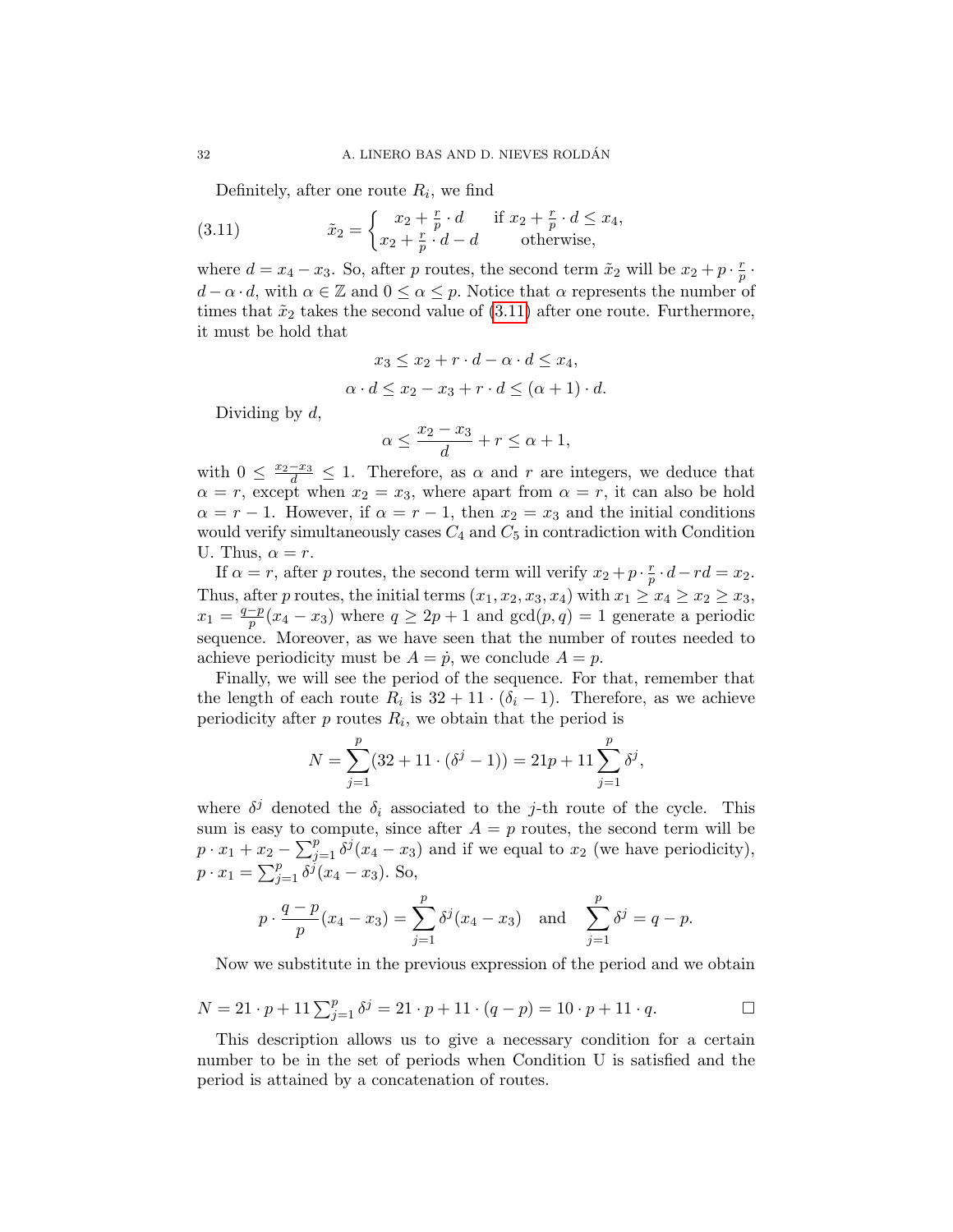<span id="page-32-2"></span>**Proposition 19.** Let N be a natural number. If N is the prime period of a periodic sequence described by routes  $R_i$  and whose initial conditions verify Condition U, then N admits a decomposition  $N = 10 \cdot a + 11 \cdot b$  with  $a, b \in \mathbb{N}$ such that  $gcd(a, b) = 1$  and  $b \geq 2a + 1$ .

*Proof.* Let  $(x_n)$  be a periodic sequence of Equation [\(1.2\)](#page-1-1) described by the routes  $R_i$  where  $x_1 = \max\{x_n : n \geq 1\}$ . Let N be its prime period. By the previous analysis (see Corollary [5](#page-27-0) and  $(3.3)$ ), N will admit a decomposition of the form  $N = 10 \cdot a + 11 \cdot b$ , with  $a, b \in \mathbb{N}$ . Moreover, the coefficients a and b are equal to  $A_1 + A_2 + A_3 + A_4$  and  $3A_1 + 2A_2 + 4A_3 + 3A_4 + H$ , respectively, where  $A_i$   $(i = 1, ..., 4)$  and H are the ones described in [\(3.3\)](#page-28-1). To finish we need to prove that  $gcd(a, b) = 1$  and  $b \ge 2a + 1$ .

Notice that  $b = 2a + A_1 + A_4 + 2A_3 + H$ . We claim that  $A_1 + A_4 + 2A_3 + H \ge$ 1. As  $A_i \geq 0$  for  $i = 1, ..., 4$ , and  $H \geq 0$ , if  $A_1 + A_4 + 2A_3 + H =$ 0, it means that the cycle is formed by  $A_2$  routes of  $R_2$ , but that is not possible. Indeed, due to the description that has been made about the routes, it is easy to check by induction that the initial conditions will become  $(x_1, A_2 \cdot x_1 + x_2 + A_2 \cdot (x_3 - x_4), x_3, x_4)$ . Then, to have periodicity, the second term must be  $x_2$ , which yields to  $x_1 + x_3 = x_4$ . As  $x_1$  is the maximum and the initial tuple is nonnegative, then  $x_3 = 0$  and  $x_1 = x_4$ . Notice that it implies the equilibrium or an 8-cycle. Thus,  $A_1 + A_4 + 2A_3 + H \ge 1$  which yields to  $b \geq 2a + 1$ .

On the other hand, given such an N, suppose that  $gcd(a, b) = d$ 1. Then there exist  $p, q \in \mathbb{N}$  such that  $a = d \cdot p$  and  $b = d \cdot q$ . As the sequence  $(x_n)$  follows the routes  $R_i$ , by Equation [\(3.3\)](#page-28-1) we know that  $x_1 = \frac{b-a}{a}$  $\frac{-a}{a}(x_4 - x_3)$ , which means that the initial conditions that generate the sequence are  $\left(\frac{b-a}{a}\right)$ ate the sequence are  $\left(\frac{b-a}{a}(x_4-x_3), x_2, x_3, x_4\right)$ . However, the fraction  $\frac{b-a}{a}$ <br>reduces to  $\frac{q-p}{p}$ , since  $\frac{b-a}{a} = \frac{d \cdot q - d \cdot p}{d \cdot p} = \frac{q-p}{p}$ . So, initial conditions be- $\frac{-p}{p}$ . So, initial conditions becomes into  $\left(\frac{q-p}{p}\right)$  $\frac{p-p}{p}(x_4-x_3), x_2, x_3, x_4\Big)\, , \, \, \text{with} \, \, \, x_4\ \geq \ x_2\ \geq \ x_3\ \geq \ 0. \quad \text{Now,}$  $gcd(p, q) = 1$  and  $q \ge 2p + 1$  (since  $b \ge 2a + 1$ ), so by Proposition [18,](#page-28-2) the initial conditions  $(\frac{q-p}{p}(x_4 - x_3), x_2, x_3, x_4)$  generate a periodic sequence whose period is  $N_1 = 10 \cdot p + 11 \cdot q$ . Thus,  $N_1 \langle N \rangle$ , since  $d \neq 1$  and  $d \cdot N_1 = 10 \cdot p \cdot d + 11 \cdot q \cdot d = 10 \cdot a + 11 \cdot b = N$ . Therefore, we have that  $(x_n)$  is periodic with period  $N_1 \leq N$ , but we had supposed that N was the prime period, so we have derived a contradiction. Then,  $gcd(a, b) = 1$  is a necessary condition for  $N \in \text{Per}(F_4)$ .

<span id="page-32-0"></span>3.6. Proof of the Main Theorem. Notice that once we have described the routes which determine Diagram [1,](#page-11-0) the controversial cases analysed in Subsection [3.3](#page-15-0) and the intersection between cases  $C_i$ , we are able to describe precisely the set of period  $\text{Per}(F_4)$ .

<span id="page-32-1"></span>**Theorem 1.** Consider Equation [\(1.2\)](#page-1-1) and let  $\text{Per}(F_4)$  be its set of periods. Then

$$
Per(F_4) = \{1, 8, 11\} \bigcup \{10 \cdot a + 11 \cdot b \mid \gcd(a, b) = 1, a \ge 1, b \ge 2a + 1\}.
$$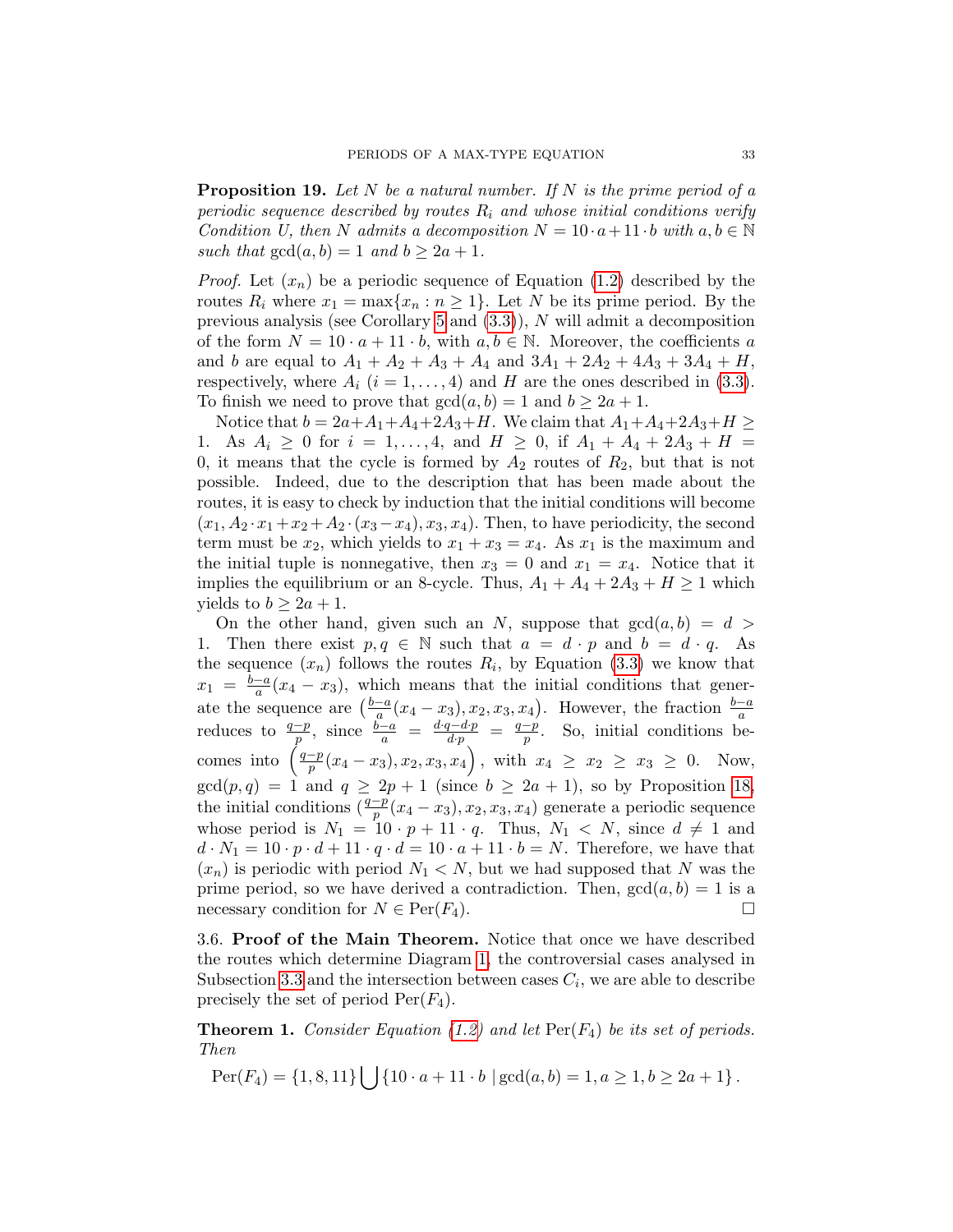*Proof.* Firstly, by Proposition [11,](#page-7-3) we get  $\text{Per}(F_4) \cap [1, 11] = \{1, 8, 11\}$ . Secondly, the detailed description of  $Per(F_4)$  for periods  $N > 11$ , has been developed by the deep analysis of the controversial cases, the intersection between cases and the initial conditions satisfying Condition U. See Subsections [3.2,](#page-12-0) [3.4](#page-23-0) and [3.5,](#page-25-0) respectively.

For the controversial cases, the study of the periodic sequences generated by the initial conditions  $(x, y, 0, z)$  and  $(x, z, y, 0)$  with  $x \ge y \ge z > 0$  is established by Corollaries [3](#page-18-1) and [4,](#page-23-1) respectively. On the other hand, the intersection between cases is developed in Subsection [3.4](#page-23-0) and we have found that it can be reduced to the casuistic of controversial cases. Finally, Proposition [19](#page-32-2) deals with the periods of the periodic sequences generated by initial conditions holding Condition U.

Next, by Proposition [18](#page-28-2) or Remarks [2](#page-18-2) and [5,](#page-23-2) jointly with Proposition [11,](#page-7-3) we conclude that  $Per(F_4)$  is exactly

$$
\{1,8,11\} \cup \{10 \cdot a + 11 \cdot b \mid \gcd(a,b) = 1, a \ge 1, b \ge 2a + 1\}.
$$

Observe that apart from describing exactly the set  $Per(F_4)$ , we have developed an easy way to construct cycles of any period in  $Per(F_4)$ , since once we have the decomposition of the period  $N = 10 \cdot a + 11 \cdot b$  with  $gcd(a, b) = 1$ and  $b \geq 2a+1$ , Proposition [18](#page-28-2) or Propositions [14](#page-17-1) and [15](#page-21-0) give us information in order to settle the suitable initial conditions.

## 4. EVALUATING THE MAXIMUM OF  $\mathbb{N} \setminus \text{Per}(F_4)$

<span id="page-33-0"></span>Once we have obtained the characterization of the set of periods as suitable combinations of multiples of 10 and 11, a question that arises naturally is whether there exists or not a number  $M$  such that every number greater than M belongs to  $\text{Per}(F_4)$ . We answer in affirmative and find such a number. To do it, previously we need some results on the prime numbers appearing in  $\text{Per}(F_4)$  as well as their multiples. Roughly speaking, we prove that almost all primes belong to  $\text{Per}(F_4)$  as well as their associate multiples.

Beforehand, it is interesting to mention that if we had not had the restriction  $b \geq 2a + 1$ , the answer would follow directly by the Diophantic Frobenius Problem. In concrete, the problem -also named coin problem in the literature- consists in finding the greatest number that can not be expressed as a linear combination with positive coefficients of a set  $(a_1, \ldots, a_n)$ of natural numbers with  $gcd(a_1, \ldots, a_n) = 1$ . In the particular case of two natural numbers, that greatest number is given by  $a_1a_2 - a_1 - a_2$  (for more information, the reader is referred to [\[17\]](#page-38-19)). In our case,  $a_1 = 10$  and  $a_2 = 11$ , the greatest number that cannot be expressed as a linear combination of 10 and 11 is 89. But as we have highlighted, the conditions  $b \geq 2a + 1$  and  $gcd(a, b) = 1$  complicate the problem.

Let us denote the set of prime numbers by  $P$ . In the following list, we present the first elements  $p$  of  $P$ , until 401, and we encircle those admitting a decomposition  $p = 10 \cdot a + 11 \cdot b$  with  $gcd(a, b) = 1$  and  $b \ge 2a + 1$ :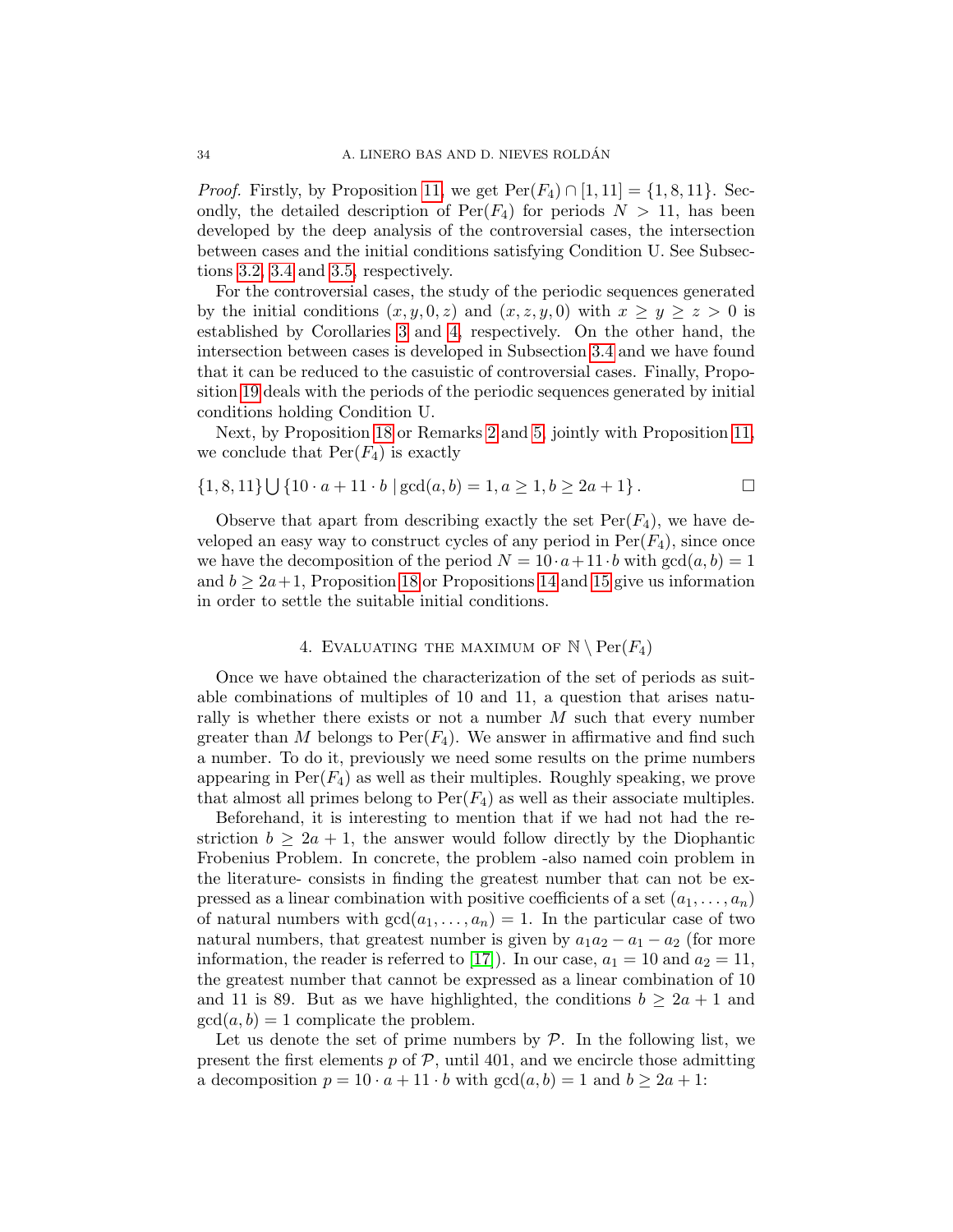

For instance,  $397 \in \text{Per}(\bar{F}_4)$  since  $397 = 297 + 100 = 11 \cdot 27 + 10 \cdot 10$ , whereas  $277 \notin \text{Per}(F_4)$  as the decompositions  $277 = 187 + 90 = 11 \cdot 17 + 10 \cdot 9$ and  $277 = 77 + 200 = 11 \cdot 7 + 10 \cdot 20$  are not allowed, because  $b < 2a + 1$  in both cases. We observe that we have encircled all the primes greater than 277. In fact, this observation can be confirmed by Proposition [20.](#page-34-0) Due to length reasons, the proof of the following results will be omitted. The interested reader can found them in [\[14\]](#page-38-18).

<span id="page-34-0"></span>**Proposition 20.** If  $p \in \mathcal{P}$ , with  $p \ge 281$ , then  $p \in \text{Per}(F_4)$ .

We collect some information about the formation of elements of  $Per(F_4)$ once we know that a prime number p belongs to the set of periods.

<span id="page-34-1"></span>**Proposition 21.** Let  $p \in \mathcal{P} \cap \text{Per}(F_4)$ , with  $p \geq 43$ . Assume that  $p =$  $10a + 11b$ , with  $gcd(a, b) = 1$ ,  $b \ge 2a + 1$ ,  $a \ge 1$ . Then:

- (a)  $pq \in Per(F_4)$  for all  $q \ge 1$  with  $gcd(p, q) = 1$  and  $aq \ge 12$ ,  $(b-2a)q \ge$ 33. In particular,  $pq \in Per(F_4)$  for all  $q \geq 33$  with  $gcd(p, q) = 1$ .
- (b)  $p^k q \in Per(F_4)$  for all  $k \geq 2$  and for all  $q \geq 1$  with  $gcd(p, q) = 1$ .

In the above results we have excluded  $p = 11 \in Per(F_4)$ . Next, we obtain the periods of  $\text{Per}(F_4)$  of the form  $11^k q$ ,  $k \geq 1$ , and  $\gcd(11, q) = 1$ .

<span id="page-34-2"></span>**Proposition 22.** Consider 11,  $a = 0, b = 1$ . It holds:

- (a)  $11^k q \in Per(F_4)$  for all  $k \geq 3$  and for all  $q \geq 1$  with  $gcd(11, q) = 1$ .
- (b)  $11^2q \in Per(F_4)$  for all  $q \geq 3$  with  $gcd(11, q) = 1$ . Moreover,  $11^2$  and  $11^2 \cdot 2$  do not belong to  $\text{Per}(F_4)$ .
- (c)  $11q \in Per(F_4)$  whenever  $gcd(11, q) = 1$  and

 $q \in \{1\} \cup (\{q : q \geq 33\} \setminus \{43, 54, 76, 120\})$ .

<span id="page-34-3"></span>Corollary 6. It holds that  $1320 = \max\{11n : n \geq 1, 11n \notin \text{Per}(F_4)\}.$ 

Once we have described the main properties concerning prime periods as well as a detailed study on which multiples of 11 belong to  $Per(F_4)$ , we are now interested in proving that the set  $\mathcal{NP} := \mathbb{N} \setminus \text{Per}(F_4)$  is bounded. In fact our objective is to calculate the maximum of  $\mathcal{NP}$ .

The strategy consists in dividing the set of natural numbers, not multiple of 11, in ten different classes,  $\mathcal{C}_m := \{10m + 11k, k \geq 0\}$ , where we fix the value  $m \in \{1, 2, ..., 10\}$ . For each class  $\mathcal{C}_m$ , we will show that  $\mathcal{NP} \cap \mathcal{C}_m$  is bounded, and from the inspection of each subset  $\mathcal{NP} \cap \mathcal{C}_m$  we will deduce the maximum of  $\mathcal{NP}$ . To develop the study of those classes, we use the following basic fact: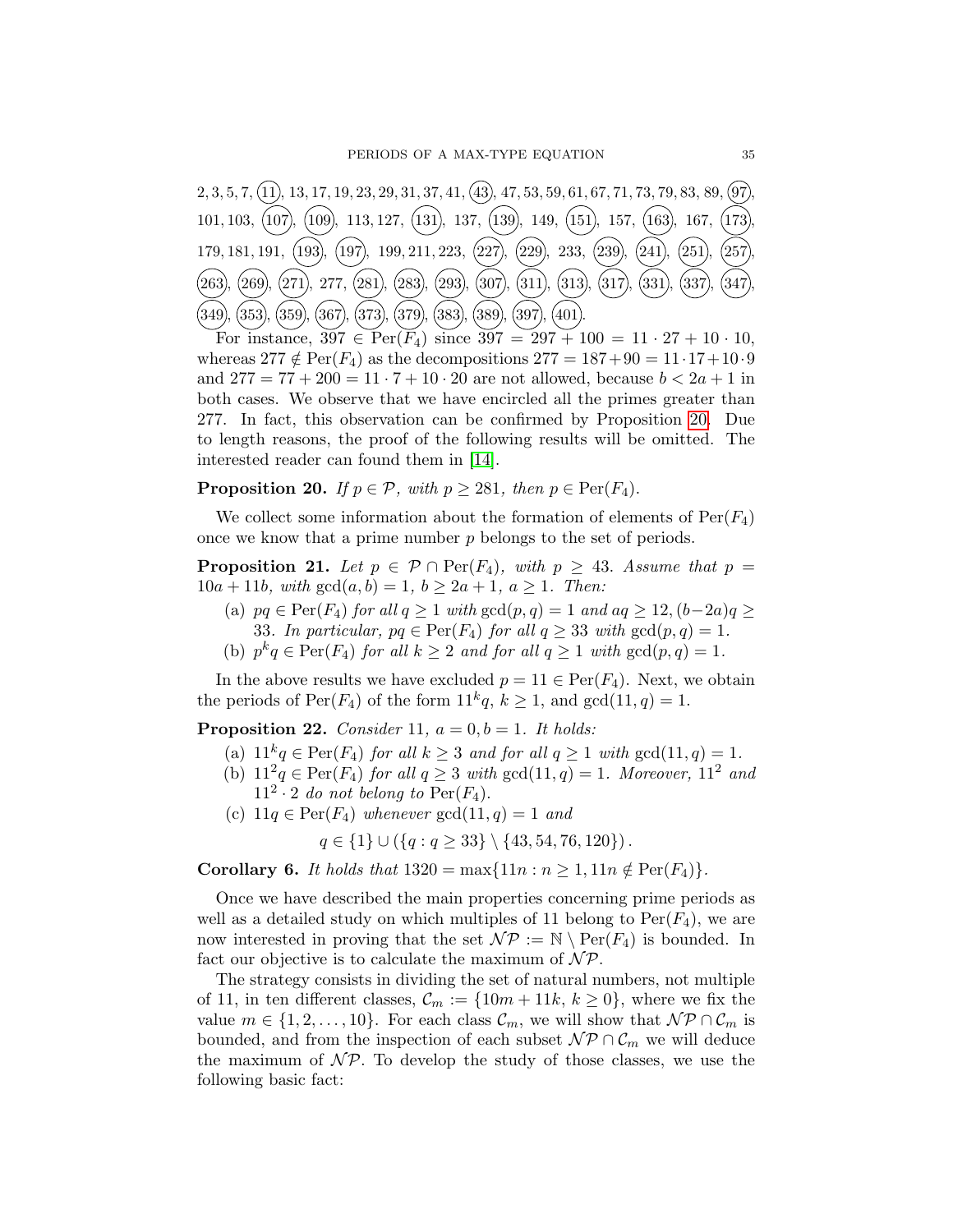Given a natural number  $N, N \neq 11$ , there exists a unique  $m \in \{1, 2, ..., 10\}$  such that  $N - 10 \cdot m = 11$ .

As the previous part, the full development of every case  $\mathcal{C}_m$  will be omitted. Observe that case  $C_1$  is direct since  $n \in C_1$  can be written as  $n = 10 + 11b$ , where  $a = 1$  and  $gcd(b, 1) = 1$ . To assure that n is a period, it is necessary to require  $b \geq 3$ . Therefore,  $n \in Per(F_4)$  for all  $n \geq 43$ . Additionally,  $n = 10, 21, 32$  belong to  $\mathcal{NP}$  and  $N_1 := \max \{ \mathcal{NP} \cap \mathcal{C}_1 \} = 32$ . As an example of the technique used for the rest of cases, we will only present case  $\mathcal{C}_9$ . The reader interested in a full description of is referred to [\[14\]](#page-38-18).

4.1. The class  $C_9$ . To try to guess the maximum value in  $\mathcal{NP} \cap C_9 =$  $\mathcal{NP} \cap \{90 + 11k, k \geq 0\}$ , we take  $a = 9$ , since  $90 = 10 \cdot a$ . To get the necessary condition  $k = b \ge 2a + 1$ , we must consider  $b \ge 19$ . Therefore, the first values of  $C_9$ , for  $b = 0, 1, ..., 18$  are elements of  $\mathcal{NP}$  given by  $n = 90 + 11b$ , with  $b \in \{0, 1, ..., 18\}$ . So, we start our analysis with  $b \ge 19$ . • If  $b \neq 3$ , then directly  $n = 10 \cdot 9 + 11 \cdot b \in \text{Per}(F_4)$  for all  $b \geq 19$ .

• Assume that  $b = 3j$ , with  $j \ge 7$  and consider  $n = 10 \cdot 9 + 11 \cdot b =$  $10 \cdot 9 + 11 \cdot (3j) = 10 \cdot 31 + 11 \cdot (3j - 20).$ 

– If, additionally,  $3j - 20$  is not a multiple of 31, then n is a period of  $F_4$  if 3j − 20 ≥ 63 or j ≥ 28 (notice that it must be 3j − 20 ≥ 2b' + 1 with  $b' = 31$ ). So, we must analyze the exceptions  $7 \leq j \leq 27$ . For these values, we find that 321, 354, 387, 420, 453, 486, 519, 552, 585, 618, 684, 750, 816, 882, 915, 948 belong to  $\mathcal{NP}$ , and on the other hand {651, 717, 783, 849, 981}  $\subset \text{Per}(F_4)$  with associate pairs  $[a', b']$  given respectively by  $[20, 47], [20, 53], [20, 59], [20, 71], [31, 64].$ 

– If  $3j - 20 = 31$ ,  $j \ge 7$ , then  $j = 17 + 31u$ ,  $u \ge 0$ . In this point, we consider the general formulation of the decompositions in  $\mathcal{C}_9$ ,

<span id="page-35-0"></span>(4.1) 
$$
n = 10 \cdot (9 + 11r) + 11 \cdot (3j - 10r), r \ge 0.
$$

The sequence  $\{x_r^{(9)} : r \ge 0\} = \{9 + 11r : r \ge 0\} = \{9, 20, 31, 42, 53, \ldots\}$ includes prime numbers which are periods of  $F_4$ , for instance  $x_8^{(9)} = 97$ . In this way, if in the decompositions [\(4.1\)](#page-35-0) we are not able to find a value  $r = 1, \ldots, 8$  such that  $gcd(9 + 11r, 3j - 10r) = 1$ , at least we know that n can be divided by 3, 31, as well as 97, so  $n = 97 \cdot t$ , with  $t \geq 93$ . Then, Proposition [21](#page-34-1) gives  $n \in Per(F_4)$ . For  $r = 8$  it is necessary that in [\(4.1\)](#page-35-0) either  $3j - 10 \cdot 8 \ge 2 \cdot (97) + 1$  if  $gcd(97, 3j - 10 \cdot 8) = 1$  or  $3j - 10 \cdot 8 \ge 1$ , otherwise; in both cases, it suffices to take  $j \geq 92$ . Taking into account that  $j = 17 + 31u$ ,  $u \ge 0$ , the inequality  $j \ge 92$  is true when  $u \ge 3$ . In this case, the numbers n will be in  $Per(F_4)$ . For  $u = 0, 1, 2$ , we have  $n = 651, 1674, 2697,$  being 651 and 2697 in Per( $F_4$ ). Finally, 1674 provides us the maximum of  $\mathcal{NP} \cap \mathcal{C}_9$  (notice that  $1674 = 10 \cdot 9 + 11 \cdot 144 = 10 \cdot 20 + 11$  $11 \cdot 134 = 10 \cdot 31 + 11 \cdot 124 = 10 \cdot 42 + 11 \cdot 114 = 10 \cdot 53 + 11 \cdot 104 = \cdots$ , and realize that  $104 < 2 \cdot 53 + 1$ . This concludes the part for a multiple of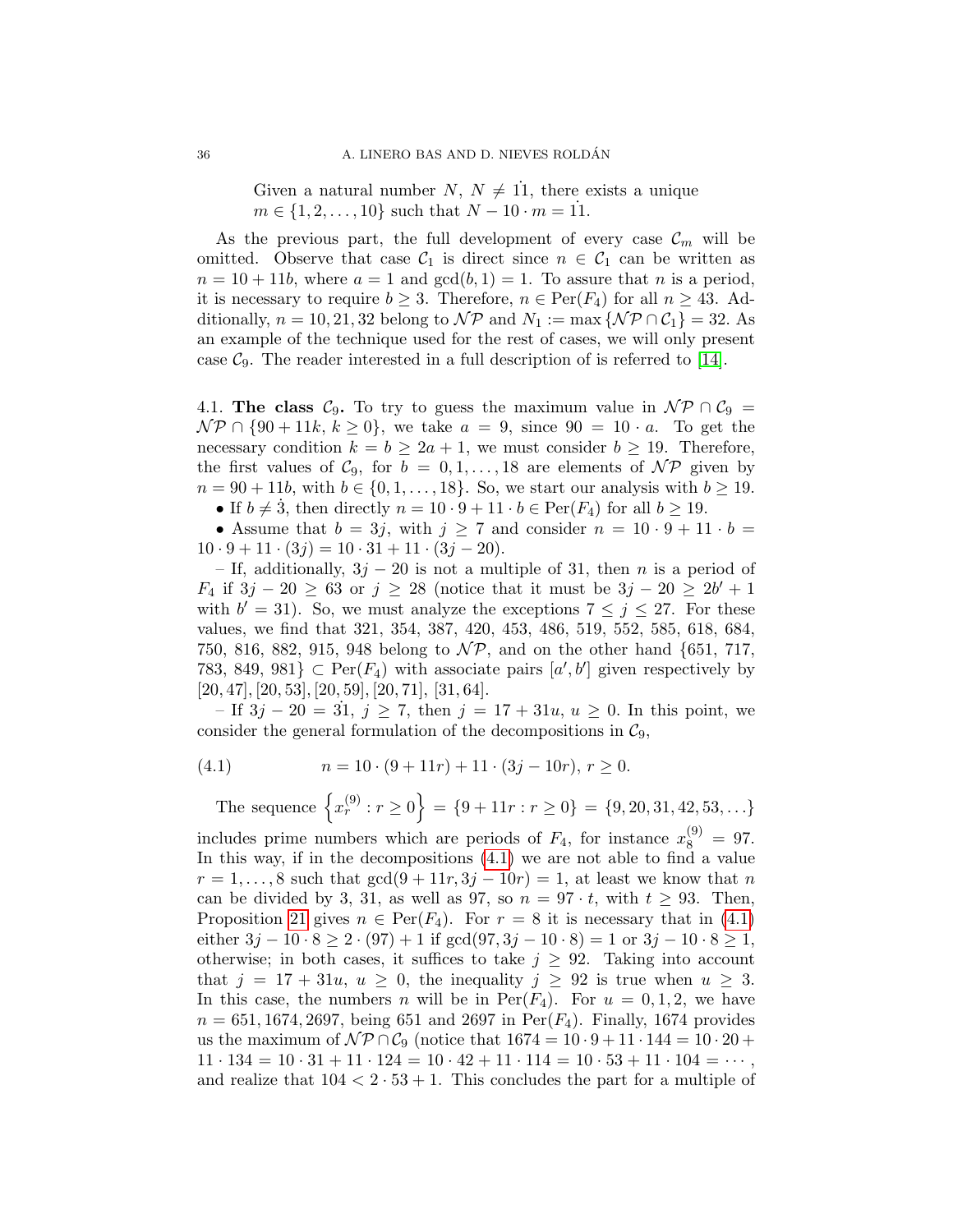$3, b = 3j$ , and ends the casuistic. We have found that

$$
N_9 := \max \{ \mathcal{NP} \cap \mathcal{C}_9 \} = 1674.
$$

4.2. The final bound. A table of periods of  $Per(F_4)$ . By collecting all the study developed for the sets  $\mathcal{C}_m$ ,  $1 \leq m \leq 10$  (see [\[14\]](#page-38-18)), if we denote by  $N_m$  the maximum value in  $\mathcal{NP} \cap \mathcal{C}_m$ ,  $1 \leq m \leq 10$ , we find:

$$
N_1 = 32
$$
,  $N_2 = 1560$ ,  $N_3 = 1350$ ,  $N_4 = 1140$ ,  $N_5 = 1260$ ,

 $N_6 = 918$ ,  $N_7 = 840$ ,  $N_8 = 1026$ ,  $N_9 = 1674$ ,  $N_{10} = 1332$ .

On the other hand, the maximum value of  $\mathcal{NP}$  being a multiple of 11 is  $N_{11} = 1320$  as Proposition [22](#page-34-2) and Corollary [6](#page-34-3) show. Therefore,

$$
M = \max\{\mathcal{NP}\} = \max\{N_m : 1 \le m \le 11\} = \boxed{1674}.
$$

Now, with the help of a mathematical software and a few of patient we obtain all the periods in  $\text{Per}(F_4)$ , which we gather in the following table:

| <b>Intervals</b>     | Periods in $Per(F_4)$                                                      |
|----------------------|----------------------------------------------------------------------------|
| $n \in [1, 100]$     | 1, 8, 11, 43, 54, 65, 75, 76, 87, 97, 98                                   |
| $n \in [101, 200]$   | 107, 109, 118, 119, 120, 131, 139, 140, 141, 142, 151, 153,                |
|                      | 161, 163, 164, 171, 173, 175, 182, 183, 184, 185, 186, 193, 197            |
| $n \in [201, 300]$   | 203, 204, 205, 206, 207, 208, 217, 219, 226, 227, 229, 230, 235, 237, 239, |
|                      | 241, 246, 247, 248, 249, 250, 251, 252, 257, 259, 263, 267, 268, 269, 271, |
|                      | 272, 273, 274, 279, 281, 283, 285, 289, 290, 292, 293, 295, 296, 299       |
| $n \in [301, 400]$   | 303, 305, 307, 311, 312, 313, 314, 315, 316, 317, 318, 323, 329, 331, 332, |
|                      | 333, 334, 335, 336, 337, 338, 339, 340, 343, 345, 347, 349, 351, 353, 355, |
|                      | 356, 358, 359, 361, 362, 363, 365, 367, 369, 371, 373, 374, 376, 377, 379, |
|                      | 381, 382, 383, 384, 385, 389, 391, 395, 396, 397, 398, 399, 400            |
| $n \in [401, 500]$   | $[401, 500] \setminus \{408, 410, 412, 414, 416, 420, 423, 426, 430,$      |
|                      | 432, 434, 435, 436, 452, 453, 454, 455, 456, 458, 473,                     |
|                      | 474, 476, 478, 480, 485, 486, 490, 492, 496, 498, 500}                     |
| $n \in [501, 600]$   | $[501, 600] \setminus \{518, 519, 520, 522, 525, 532, 540, 542, 544, 546,$ |
|                      | 552, 558, 562, 564, 584, 585, 586, 590, 594, 595, 600}                     |
| $n \in [601, 700]$   | $[601, 700] \setminus \{606, 608, 609, 612, 618, 624,$                     |
|                      | 628, 650, 672, 678, 684, 686, 690, 700}                                    |
| $n \in [701, 800]$   | $[701, 800] \setminus \{702, 705, 710, 738, 744, 750, 756\}$               |
| $n \in [801, 900]$   | $[801, 900] \setminus \{804, 810, 820, 826, 836, 840, 870, 876, 882\}$     |
| $n \in [901, 1000]$  | $[901, 1000] \setminus \{915, 918, 920, 930, 936, 942, 948, 980, 988\}$    |
| $n \in [1001, 1100]$ | $1001, 1100 \mid \{1002, 1008, 1020, 1026, 1030, 1068, 1074\}$             |
| $n \in [1101, 1300]$ | $[1101, 1300] \setminus \{1134, 1140, 1200, 1260, 1266, 1274, 1288\}$      |
| $n \in [1301, 1700]$ | $[1301, 1700] \setminus \{1320, 1332, 1350, 1560, 1674\}$                  |
| n > 1674             | All the values                                                             |

#### 5. Further developments. Open questions

Once we have studied in detail the periodic character of the solutions of Equation [\(1.2\)](#page-1-1), a problem that is still open is to describe  $\text{Per}(F_k)$  for  $k \geq 5$ . We believe that the techniques developed in the present paper could be helpful for a deeply analysis of the problem. As a first step, it would be instructive to look at the case  $k = 5$  and to try, at least, to prove if the set  $\mathbb{N} \setminus \text{Per}(F_k)$  is bounded. In this sense, we have realized computer simulations that indicate that the set of periods it is also determined by a linear combination of certain numbers. For instance, if we consider Equation  $(1.1)$  for  $k = 5$ , the period of every periodic sequence that we have generated is a linear combination of 13 and 14, that is,  $N = 13 \cdot a + 14 \cdot b$  with  $a, b \in \mathbb{N}$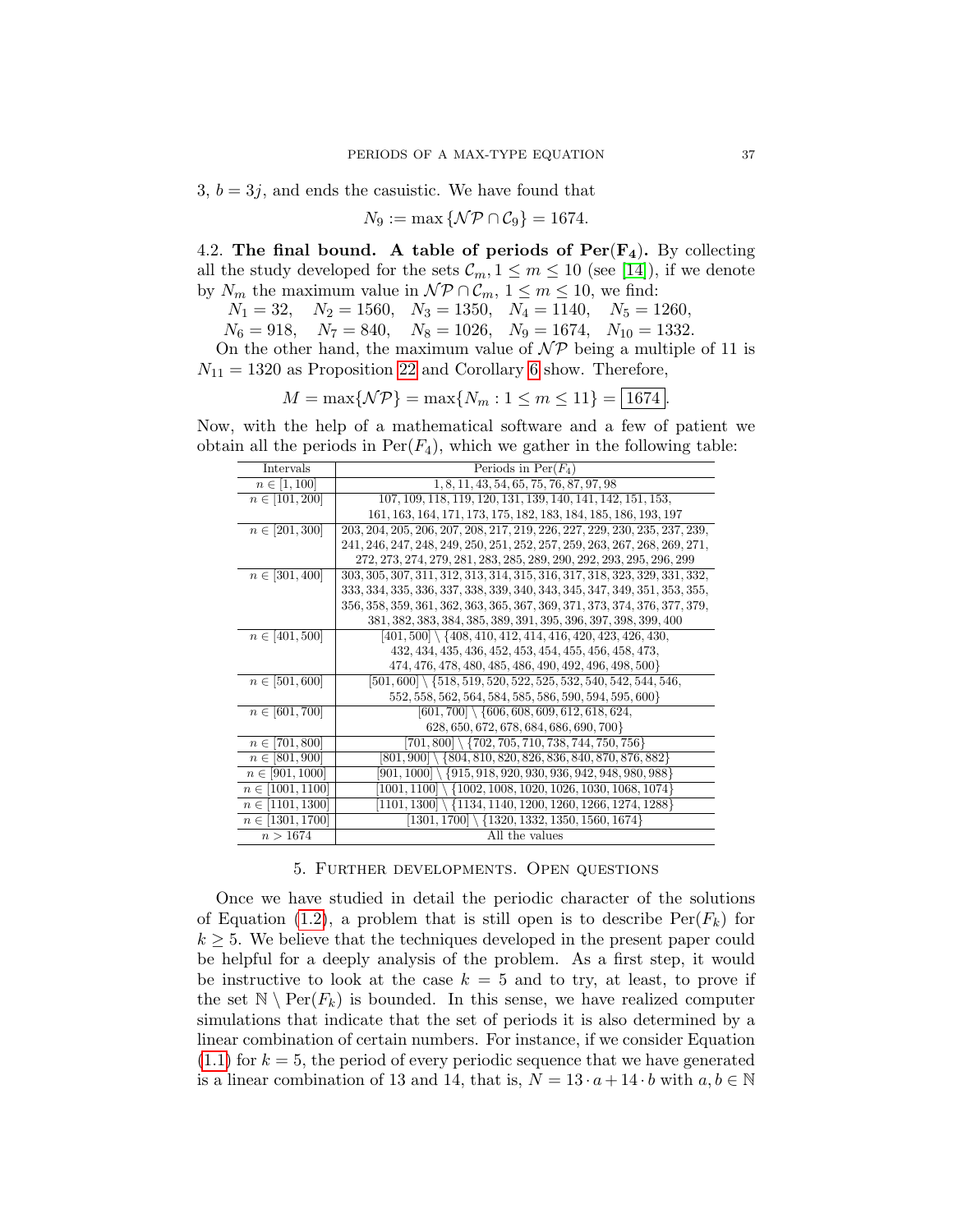verifying  $gcd(a, b) = 1$ . Moreover, for  $k = 6$ , the periods that have appeared are of the form  $N = 16 \cdot a + 17 \cdot b$  with  $a, b \in \mathbb{N}$  verifying  $gcd(a, b) = 1$ . Realize that in both cases, as it happens for  $k = 4$ , the numbers that determine the linear combinations are  $3k-1$  and  $3k-2$ . Therefore, such simulations, jointly with Propositions [2](#page-3-3) and [3,](#page-3-2) motivate us to state the following conjecture:

**Conjecture 1.** Consider Equation [\(1.1\)](#page-1-0) and let  $\text{Per}(F_k)$  be its set of periods. Then,

$$
\operatorname{Per}(F_k) \subset \{1, \frac{1}{2}(3 - (-1)^k), 2k, 3k - 1\} \cup \{(3k - 2) \cdot a + (3k - 1) \cdot b \mid \gcd(a, b) = 1\}.
$$

Observe that we do not consider the equality since we hardly believe that an extra restriction as  $b \geq 2a + 1$  for  $k = 4$  must be considered.

Moreover, a complete description of the elements of  $Per(F_k)$  is related to a coin problem with additional restrictions on the coefficients of the linear combinations, namely,  $gcd(a, b) = 1$  and certain linear inequalities on a and b. As far as we know, this modified coin problem has not been previously studied in the literature. Therefore, some general interesting questions for algebrists would be: to study the boundedness character of the complementary of semigroups generated by two coprimes numbers,  $p$  and  $q$ , whose elements are originated by combinations  $a \cdot p + b \cdot q$  being a, b natural integers satisfying  $gcd(a, b) = 1$ , as well as to find in the bounded case a formula for the biggest positive integer not representable with the assumptions of being coprimes a, b; to extend the previous problem for  $p, q$  not being necessarily coprime; to analyse the problem of adding extra conditions to  $a, b$  apart from the fact of being coprime, as for example, linear inequalities.

Furthermore, the problem of studying the periodic structure of Equation [\(1.1\)](#page-1-0) when we change the constant 0 in the maximum function for a general positive number is open too. To this respect, in [\[2\]](#page-38-17) the cases  $1, -1$ are considered for  $k = 2, 3$ .

Also, [\(1.1\)](#page-1-0) can be transformed into  $z_{n+k} = \frac{\max\{z_{n+k-1}, z_{n+k-2},..., z_{n+1},1\}}{z_n}$ Also, (1.1) can be changed into  $z_{n+k} = z_n$ <br>under the change of variables  $x_n = \ln(z_n)$ . Related to this equation, Grove and Ladas proposed the following conjecture in [\[9,](#page-38-2) Conjecture 2.2].

**Conjecture 2.** Assume  $A \in (0, \infty)$ . Show that no positive non-equilibrium solution of the equation  $x_{n+1} = \frac{\max\{A, x_n, x_{n-1}\}}{x_{n-2}}$  $\frac{A, x_n, x_{n-1}}{x_{n-2}}$ , has a limit. Extend and generalize.

We believe that the oscillatory character of the solutions and the existence of an invariant function (consult [\[2\]](#page-38-17)) will be useful tools for extending and generalizing the conjecture.

### **ACKNOWLEDGEMENTS**

We sincerely thank Prof. Pedro A. García Sánchez from University of Granada, Spain, and Prof. Christopher O'Neill from San Diego Statal University, CA, USA, for useful conversations on the modified coin problem.